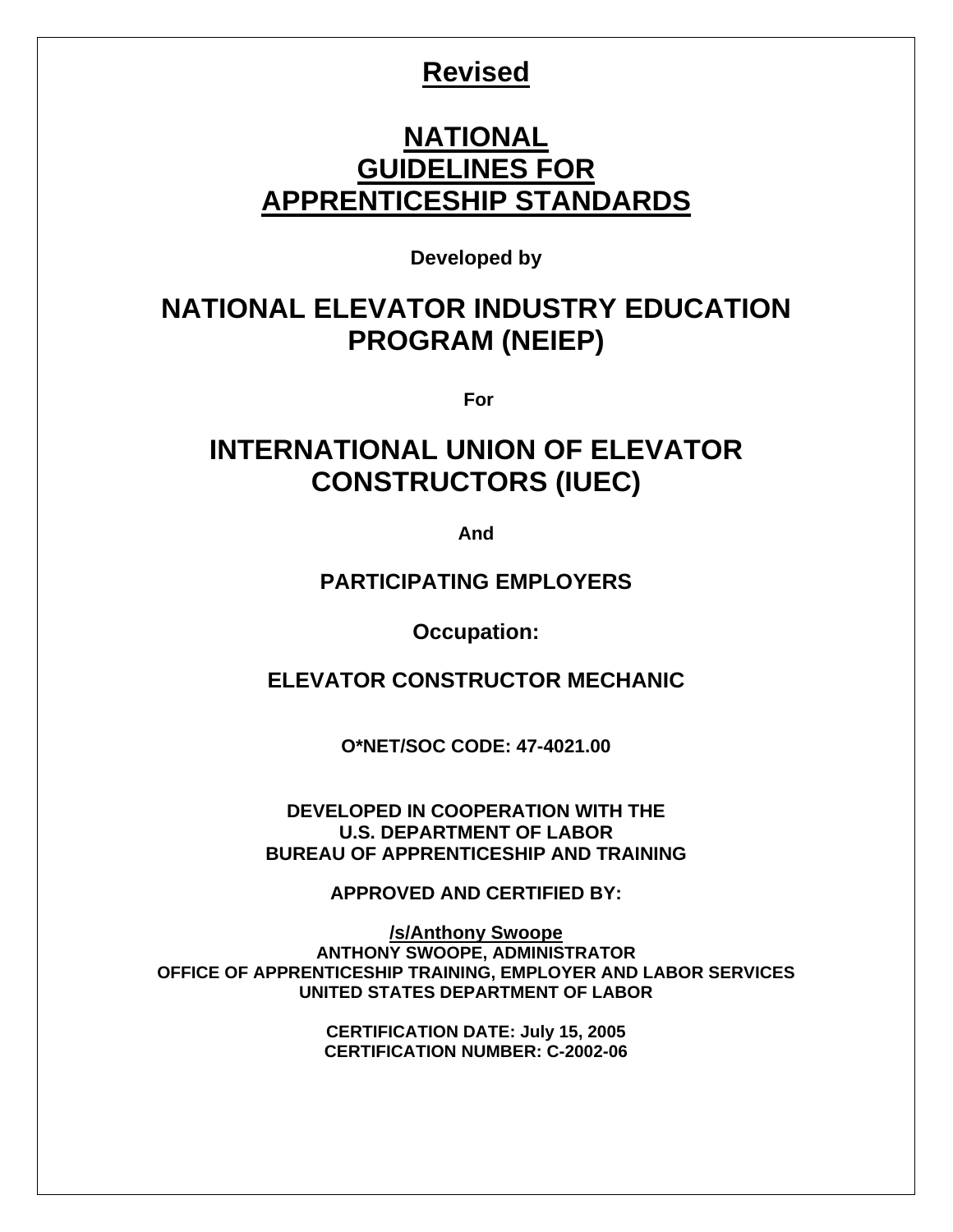# **NATIONAL ELEVATOR INDUSTRY EDUCATION PROGRAM MISSION STATEMENT**



**The National Elevator Industry Education Program (NEIEP) is a joint labor-management educational trust fund serving the International Union of Elevator Constructors (IUEC) and the employers who employ its members. Some of NEIEP's main responsibilities are to manage and direct the implementation of curricula; design, administer and monitor probationary training and evaluation programs for all new hires entering the trade; administer a home study program for eligible students; and for instructors – conduct initial through advanced level seminars to improve teaching skills and techniques. The overall mission of NEIEP is to improve the knowledge and skills of apprentices and mechanics not only for their benefit, but also for the benefit of their employer and the industry.**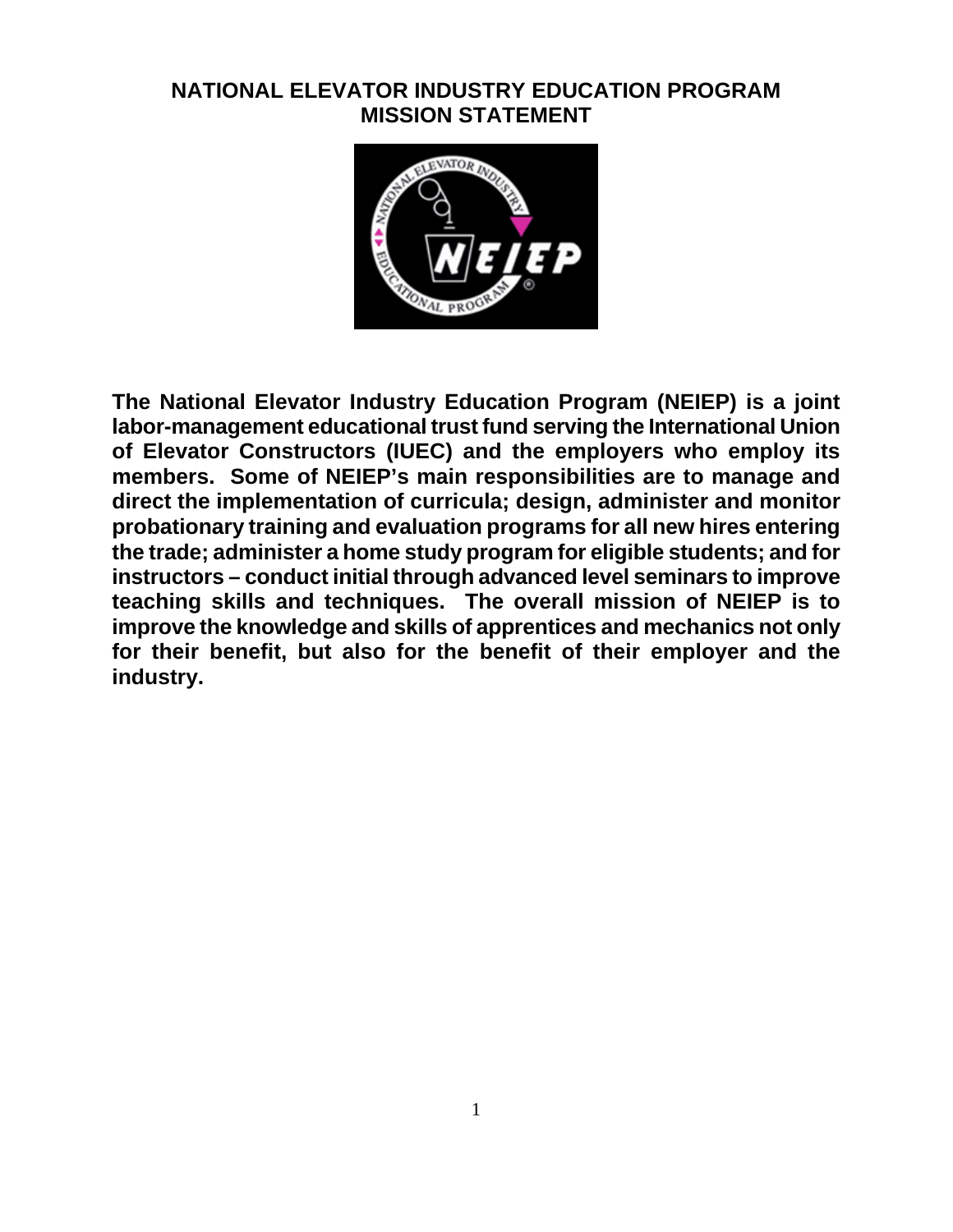#### **FOREWORD**

The National Elevator Industry Education Program (NEIEP) recognizes the need for structured training to maintain the high level of skill and competence demanded in the elevator industry. Registered apprenticeship provides the most practical and sound method to meet that need, to prepare individuals to be skilled craft workers, and to ensure industry an adequate supply of skilled workers. In furtherance of those goals, the NEIEP has established these pattern standards of apprenticeship outlining for local committees the terms and conditions for the qualification, recruitment, selection, employment and training of apprentices that should be included in their local apprenticeship standards.

Title 29, Code of Federal Regulations (CFR), Part 29, outlines the requirements for registration of acceptable apprenticeship programs for Federal purposes, and sets forth labor standards that safeguard the welfare of apprentices. Such registration may be by the U. S. Department of Labor, Bureau of Apprenticeship and Training (the Bureau), or by a State Apprenticeship Agency (SAC) recognized by the Bureau as the appropriate body in that State for approval of local apprenticeship programs for Federal purposes. Title 29, C FR, Part 30 sets forth the requirements for equal employment opportunity in apprenticeship to which all registered apprenticeship programs must adhere.

The purpose of these National Guideline Standards is to provide policy and guidance to local Joint Apprenticeship Committees (JAC) in developing standards for apprenticeship for local approval and registration. The U. S. Department of Labor, Office of Apprenticeship Training, Employer and Labor Services certify these National Guideline Standards developed by the NEIEP, as substantially conforming to the requirements of Title 29, CFR Parts 29 and 30. The SACs recognized by the Bureau to register local programs, and/or local laws and regulations, may impose additional requirements that must be addressed in the local apprenticeship standards.

Local standards of apprenticeship must be developed and registered by each local JAC that undertakes to carry out an apprenticeship training program. The local standards of apprenticeship will be the JAC's written plan outlining all terms and conditions for the recruitment, selection, employment, training, and supervision of apprentices as subscribed to by the JAC, and must meet all the requirements of the local registration agency.

The establishment of local apprenticeship programs under these National Guideline Standards will provide the sponsor with a skilled and versatile work force at each of its locations by providing apprentices the opportunity to become mechanics through an organized and properly supervised program of training, practical experience and related instruction.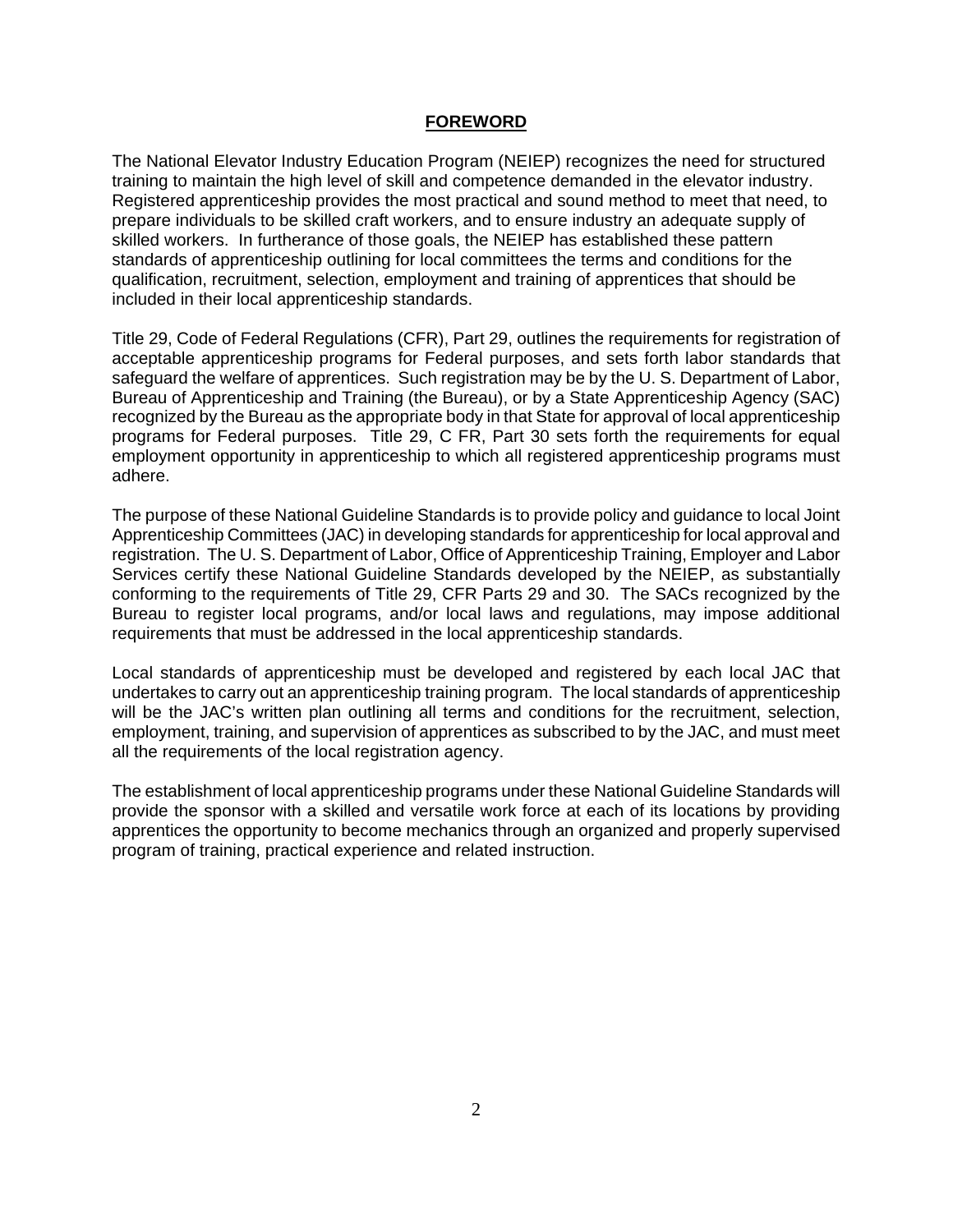#### **THE NATIONAL ELEVATOR INDUSTRY EDUCATION PROGRAM (NEIEP)**

The National Elevator Industry, Inc., and the International Union of Elevator Constructors (IUEC) have established an Educational Trust Fund administered by a joint board of trustees. The Educational Trust Fund known as the "National Elevator Industry Education Program" shall provide an apprenticeship program for the education and training of apprentices as well as a continuing education program for elevator mechanics. Such Fund has been established pursuant to and in compliance with the provisions of Section 302 of the Labor – Management Relations Act, as amended.

The pattern standards for development of local apprenticeship programs are set forth within these National Guideline Standards. Through coordination with the Director of the NEIEP, local JACs shall prepare and submit for approval to the applicable registration agency such documents as may be necessary to secure registration of their apprenticeship program.

The Board of Trustees of the Educational Trust shall have full authority to adopt these National Guideline Standards for all parties signatory to the Master Company Agreement with IUEC.

Except as otherwise specifically provided for in the national guideline standards, any disputes arising out of the application of the provisions of a local program, which are not resolved by the JAC, will be subject to the established grievance procedure. By mutual agreement, the parties may waive the steps of the grievance procedure and refer a grievance directly to arbitration.

# **DEVELOPMENT OF AFFIRMATIVE ACTION PLAN AND SELECTION PROCEDURES**

Equal employment opportunity is required of every registered apprenticeship program. Such requirements apply to the recruitment, selection, employment, and training of apprentices throughout their apprenticeship.

Those programs with five or more apprentices, or where there is a likelihood of five or more apprentices, must have a written affirmative action plan and selection procedure that is approved by the registration agency as part of the standards of apprenticeship.

Sample affirmative action plan and selection procedures are attached.

Representatives of the registration agency are available to assist the local JAC in developing its standards of apprenticeship, affirmative action plan and selection procedures using the sample provided. Once developed, the standards of apprenticeship, as well as the affirmative action plan and selection procedures must be submitted to the registration agency for approval and registration.

# **OFFICIAL ADOPTION OF NATIONAL GUIDELINES FOR APPRENTICESHIP STANDARDS:**

The National Elevator Industry Education Program hereby officially adopts these National Guidelines for Apprenticeship Standards on this 31<sup>st</sup> day of May, 2005.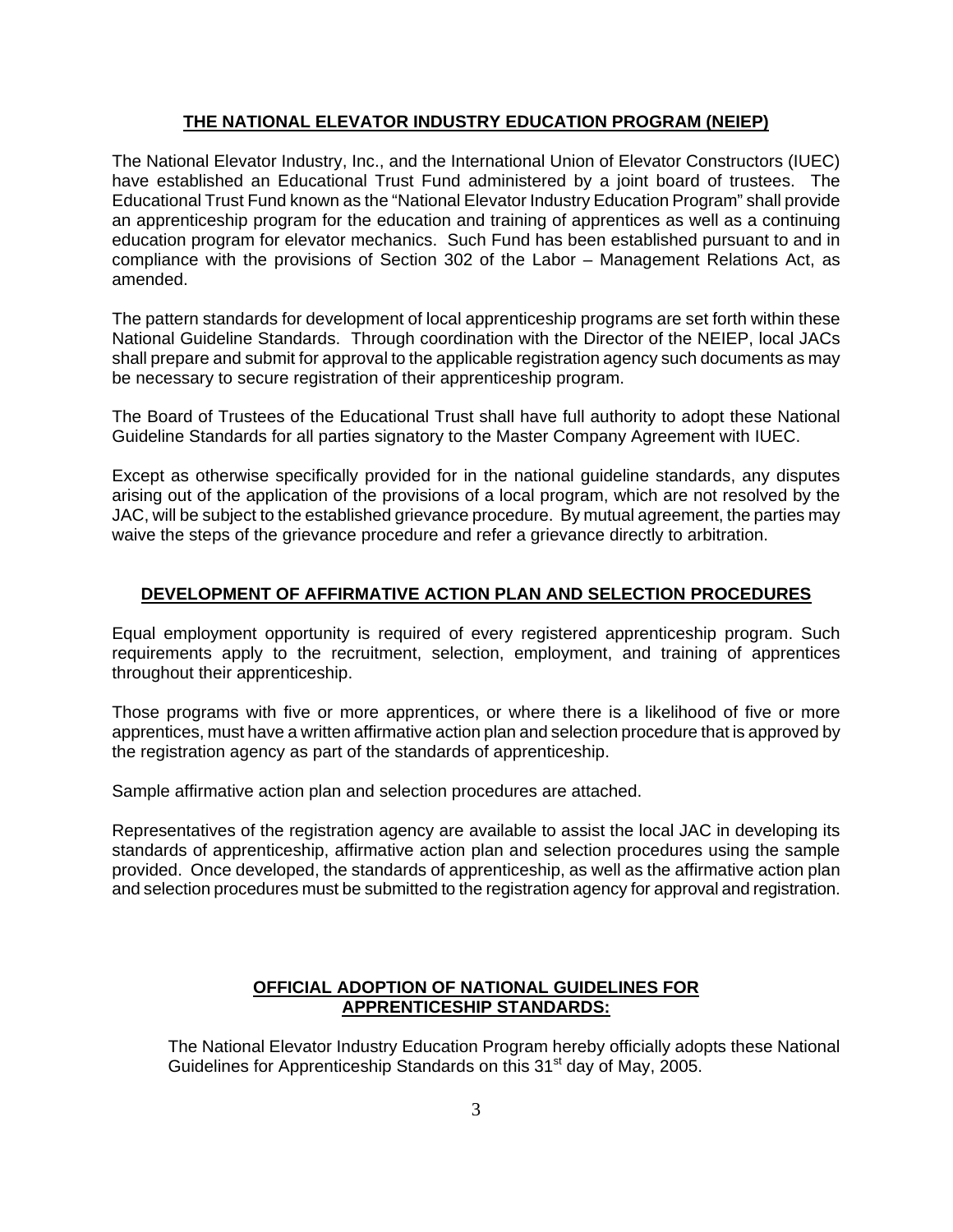/s/William Johnson<br>William Johnston, Chairman, NEIEP

/s/Jeffrey Ricapito<br>Jeffrey Ricapito, Co-Chairman, NEIEP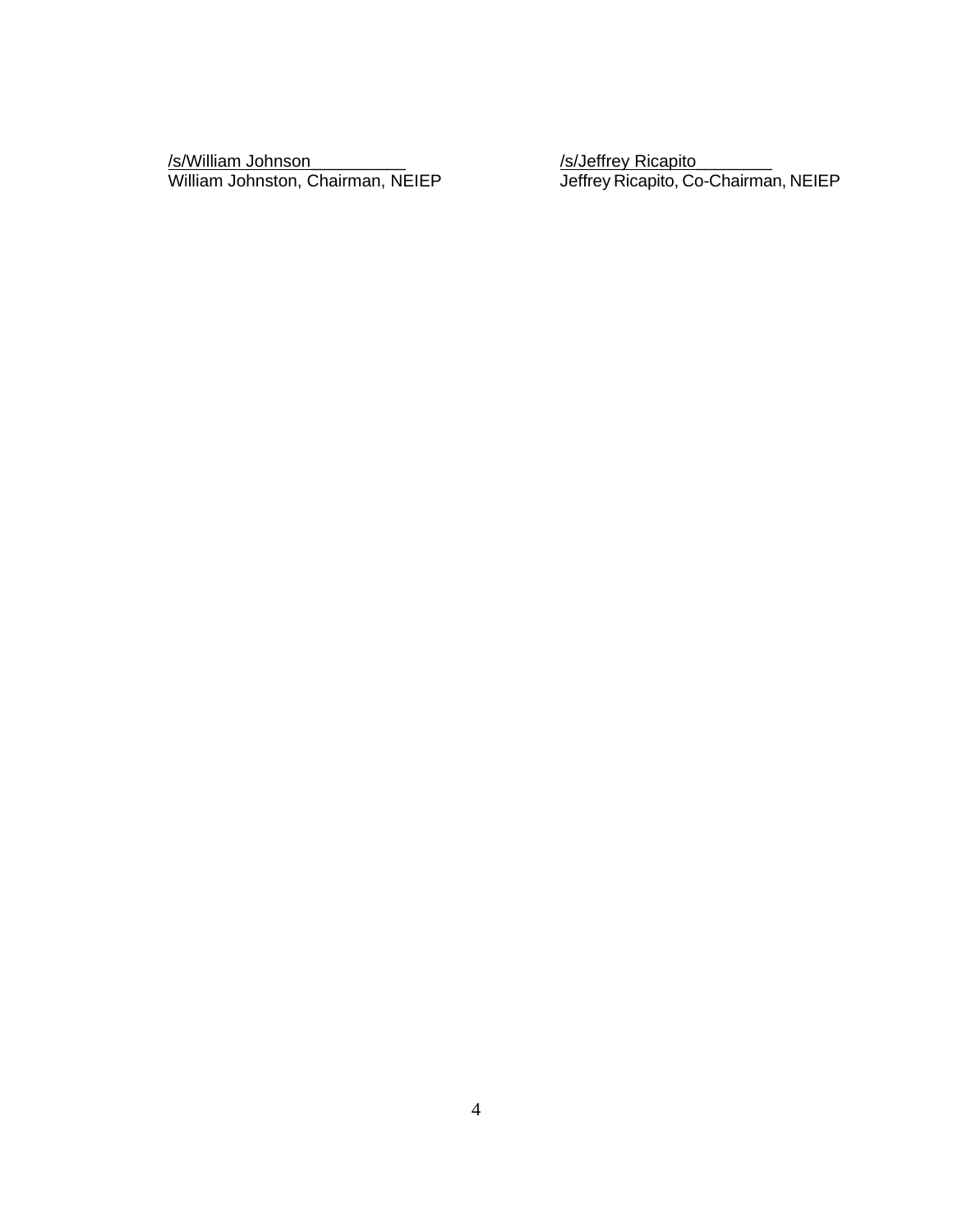# **STANDARDS OF APPRENTICESHIP**

# **DEVELOPED BY**

# *Insert Name Of JAC*

**FOR THE OCCUPATION OF** 

# **ELEVATOR CONSTRUCTOR**

**O\*NET/SOC CODE: 47-4021.00** 

# **APPROVED BY**

# *Insert Name Of Registration Agency*

*These model National Guidelines for Apprenticeship Standards are an example of how to develop apprenticeship standards that will comply with 29 CFR Parts 29 and 30 when tailored to a sponsor's apprenticeship program. These model Standards do not create new legal requirements or change current legal requirements. The legal requirements related to apprenticeship that apply to registered apprenticeship programs are contained in 29 U.S.C. 50 and 29 CFR Parts 29 and 30. Every effort has been made to ensure that the information in the model Apprenticeship Standards is accurate and up to date*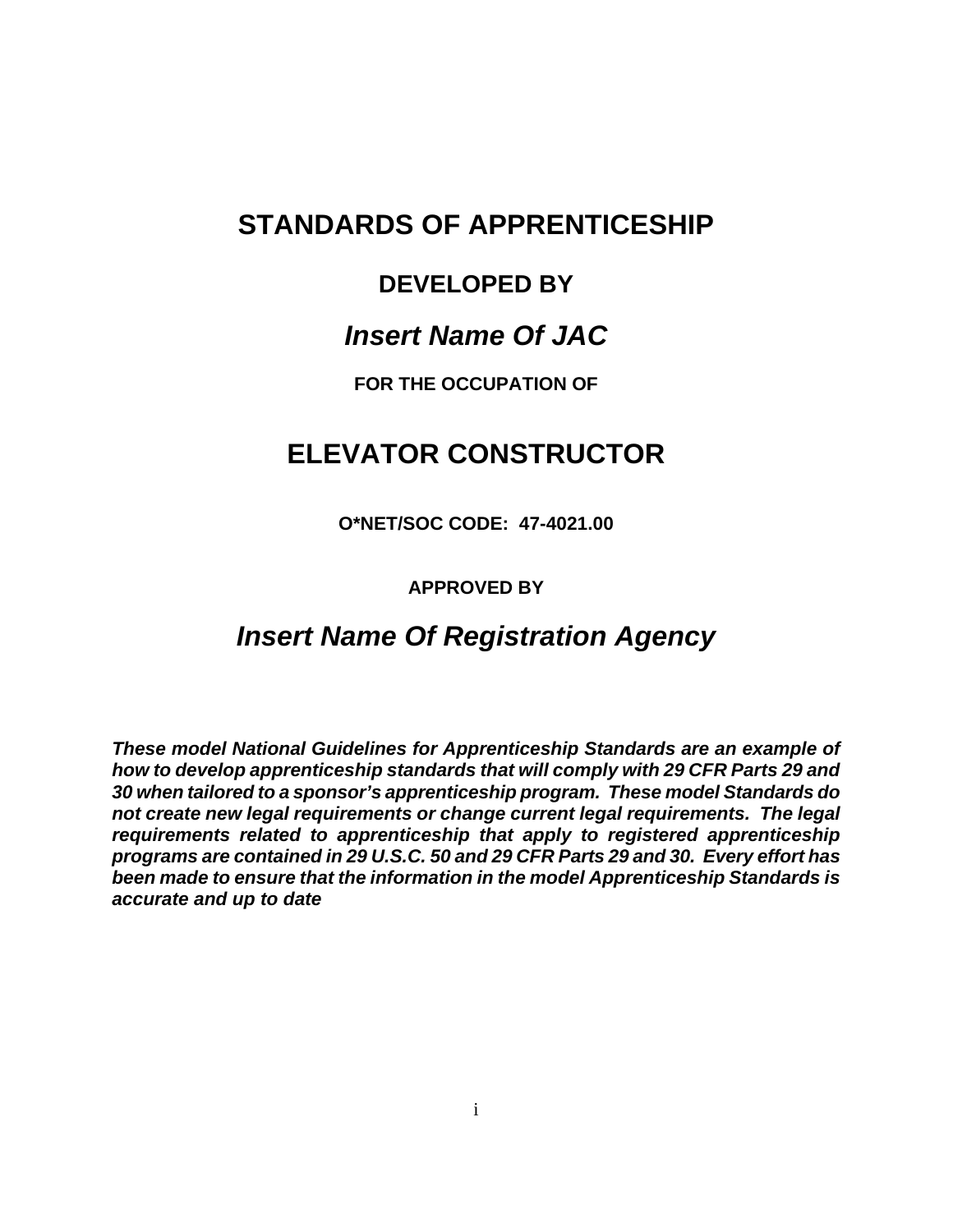# **TABLE OF CONTENTS**

| Page                   |  |                                                                  |  |  |
|------------------------|--|------------------------------------------------------------------|--|--|
|                        |  |                                                                  |  |  |
|                        |  |                                                                  |  |  |
|                        |  |                                                                  |  |  |
| <b>SECTION I.</b>      |  |                                                                  |  |  |
| <b>SECTION II.</b>     |  |                                                                  |  |  |
| <b>SECTION III.</b>    |  |                                                                  |  |  |
| SECTION IV.            |  |                                                                  |  |  |
| <b>SECTION V.</b>      |  |                                                                  |  |  |
| <b>SECTION VI.</b>     |  |                                                                  |  |  |
|                        |  |                                                                  |  |  |
|                        |  |                                                                  |  |  |
| SECTION IX.            |  |                                                                  |  |  |
| SECTION X.             |  |                                                                  |  |  |
| SECTION XI.            |  |                                                                  |  |  |
|                        |  |                                                                  |  |  |
|                        |  |                                                                  |  |  |
| <b>SECTION XIV.</b>    |  |                                                                  |  |  |
|                        |  |                                                                  |  |  |
| <b>SECTION XVI.</b>    |  |                                                                  |  |  |
| <b>SECTION XVII.</b>   |  |                                                                  |  |  |
| <b>SECTION XVIII.</b>  |  |                                                                  |  |  |
| <b>SECTION XIX.</b>    |  |                                                                  |  |  |
|                        |  |                                                                  |  |  |
| <b>SECTION XXI.</b>    |  |                                                                  |  |  |
| <b>SECTION XXII.</b>   |  |                                                                  |  |  |
| <b>SECTION XXIII.</b>  |  |                                                                  |  |  |
| <b>SECTION XXIV.</b>   |  |                                                                  |  |  |
| SECTION XXV.           |  |                                                                  |  |  |
| <b>SECTION XXVI.</b>   |  |                                                                  |  |  |
| <b>SECTION XXVII.</b>  |  |                                                                  |  |  |
| <b>SECTION XXVIII.</b> |  |                                                                  |  |  |
| <b>SECTION XXIX.</b>   |  |                                                                  |  |  |
| <b>SECTION XXX.</b>    |  | Conformance with Federal Laws/Collective Bargaining Agreement 14 |  |  |
| <b>SECTION XXXI.</b>   |  |                                                                  |  |  |
|                        |  |                                                                  |  |  |

Addendum A - Work Process Schedule

Addendum B - Related Instruction Outline

Addendum C - Affirmative Action Plan and Selection Procedures

Addendum D - Sample Apprenticeship Agreement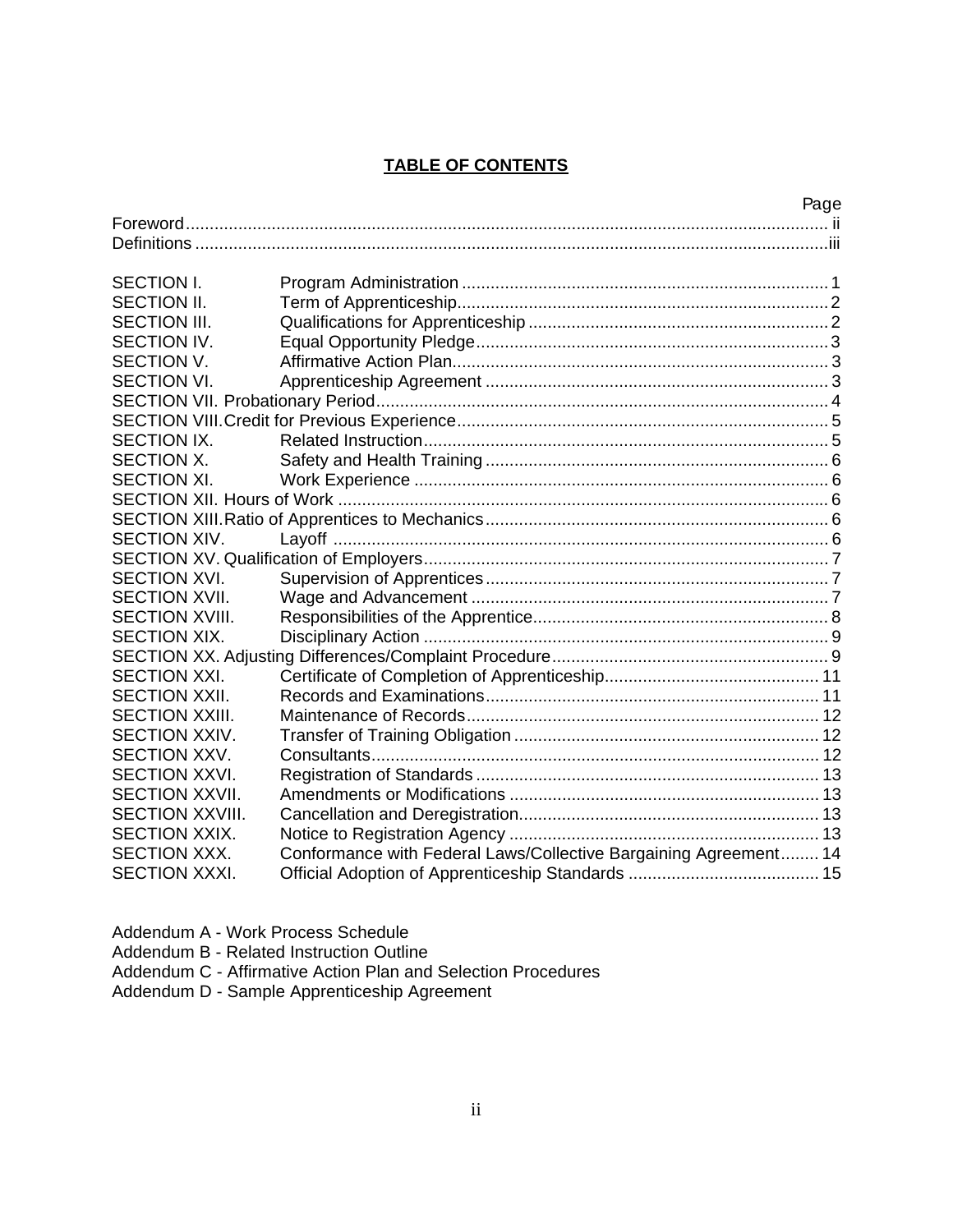#### **FOREWORD**

These [Insert Name Of Joint Apprenticeship Committee (JAC)] Apprenticeship Standards have as their objective, the training of Elevator Constructors skilled in all phases of the industry. The JAC recognizes that in order to accomplish this, there must be well-developed on-the-job learning and supplemental related instruction.

This recognition has resulted in the development of these apprenticeship standards. They were developed in accordance with the basic standards recommended by the U. S. Department of Labor, Bureau of Apprenticeship and Training, as a basis from which JACs can work to establish an apprenticeship training program that meets the particular needs of the area.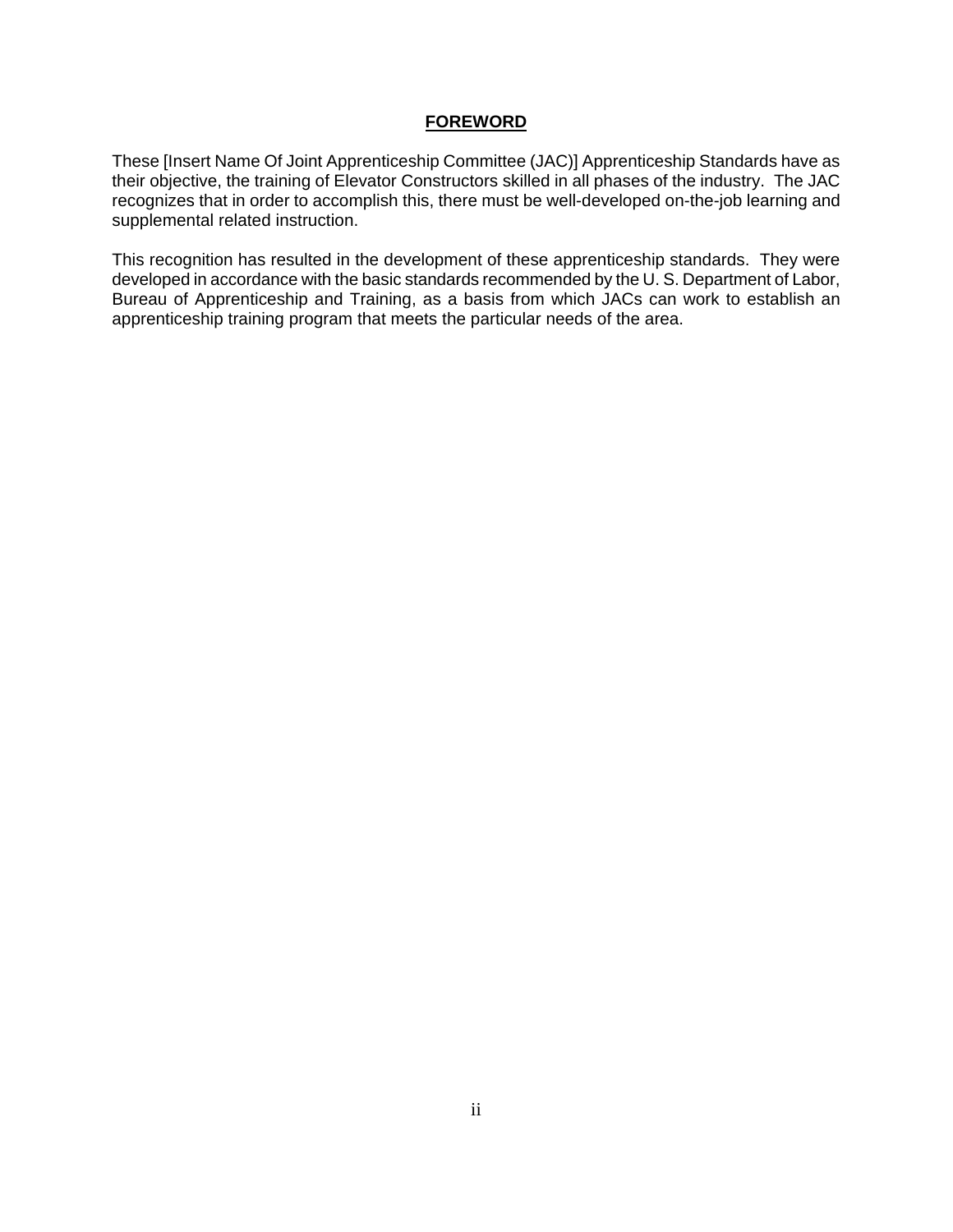### **DEFINITIONS**

**APPRENTICE:** An individual meeting the qualifications described in these Standards of Apprenticeship who has signed an apprenticeship agreement with the Joint Apprenticeship Committee providing for training and related instruction under the standards and who is registered with the registration agency.

**APPRENTICESHIP AGREEMENT:** The written agreement between the apprentice and the Joint Apprenticeship Committee setting forth the responsibilities and obligations of all parties to the agreement with respect to the apprentice's employment and training under the standards. Each apprenticeship agreement must be registered with the registration agency.

**AREA COORDINATOR:** Individuals hired by the National Elevator Industry Education Program (NEIEP) to manage apprenticeship programs in their jurisdictional areas.

**CERTIFICATE OF COMPLETION OF APPRENTICESHIP:** The Certificate of Completion of Apprenticeship issued by the registration agency to those registered apprentices certified and documented as successfully completing the apprentice training requirements outlined in these standards of apprenticeship.

**COLLECTIVE BARGAINING AGREEMENT:** The negotiated agreement between the International Union of Elevator Constructors (IUEC) and signatory employers that sets forth the terms and conditions of employment.

**DICTIONARY OF OCCUPATIONAL TITLES (D.O.T.):** Provides basic occupational information including job definitions, detailed tasks to be performed, and a number indicating a range of time to prepare for average performance in the occupation. The last update to the D.O.T. was completed in 1991. Much of the data in the D.O.T. was collected much earlier than that, during the 1970's, which does not accommodate the needs of today's labor market. An Advisory Panel on the Dictionary of Occupational Titles was convened in 1990 and published a report in 1993 that laid the basis for the development of the Occupational Information Network, or O\*NET.

**EMPLOYER:** Any employer who has signed an agreement with the IUEC agreeing to be bound to these standards of apprenticeship and to contribute to the cost of maintaining the program of education provided for herein.

**MECHANIC:** A journey level individual recognized by the sponsor as being fully trained and qualified to perform the work of the trade and to provide example, guidance and training to apprentices.

**NATIONAL ELEVATOR INDUSTRY EDUCATIONAL PROGRAM (NEIEP):** The joint trust of the IUEC and the signatory employers who employ its members.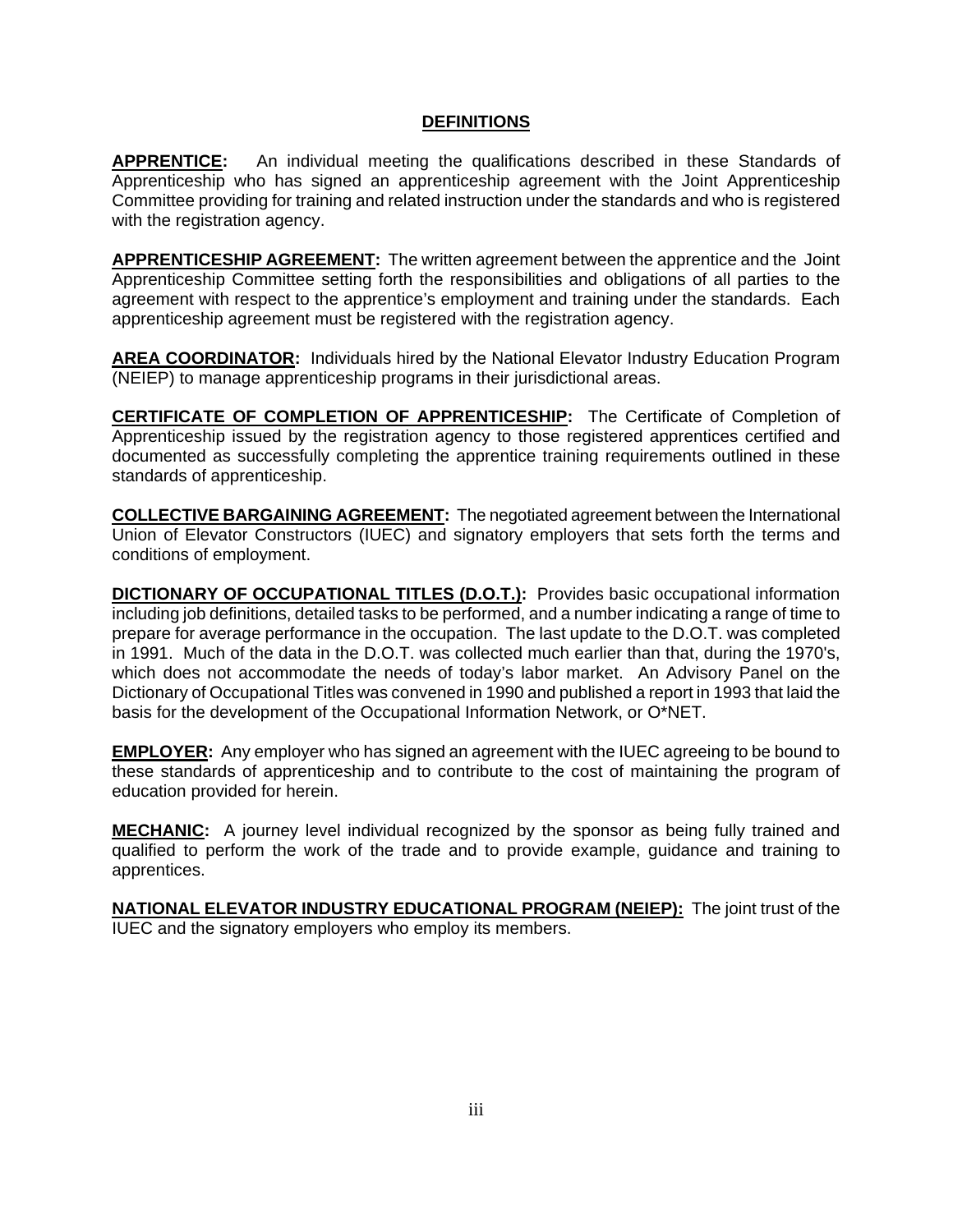**O\*NET-SOC CODE:** The Occupational Information Network (O\*NET) codes and titles are based on the new Standard Occupational Classification (SOC) system mandated by the federal Office of Management and Budget for use in collecting statistical information on occupations. The O\*NET classification, **which replaces the DOT**, uses an 8-digit O\*NET-SOC code. Use of the SOC classification as a basis for the O\*NET codes ensures that O\*NET information can be readily linked to labor market information such as occupational employment and wage data at the national, State, and local levels.

**ON-THE-JOB LEARNING:** Tasks learned on the job which the apprentice must be proficient before a certificate of completion of apprenticeship is granted. The learning must be through structured, supervised work experience.

**REGISTERED APPRENTICESHIP INFORMATION SYSTEM (RAIS):** The Federal system, which provides for the automated collection, retention, updating, retrieval and summarization of information related to apprentices and apprenticeship programs. Formerly known as the Apprenticeship Information Management System (AIMS).

**REGISTRATION AGENCY:** The U.S. Department of Labor's Bureau of Apprenticeship and Training or the recognized State Apprenticeship Agency (as appropriate).

**SPONSOR:** The JAC in whose name the standards of apprenticeship will be registered, and which will have the full responsibility for the administration and operation of the apprenticeship program.

**STANDARDS OF APPRENTICESHIP:** This entire document including all addenda and attachments hereto, and any future addenda or additions approved by the registration agency.

**UNION:** Shall mean the **International Union of Elevator Constructors (IUEC)** and any of its affiliated local unions party to an appropriate labor agreement between the parties.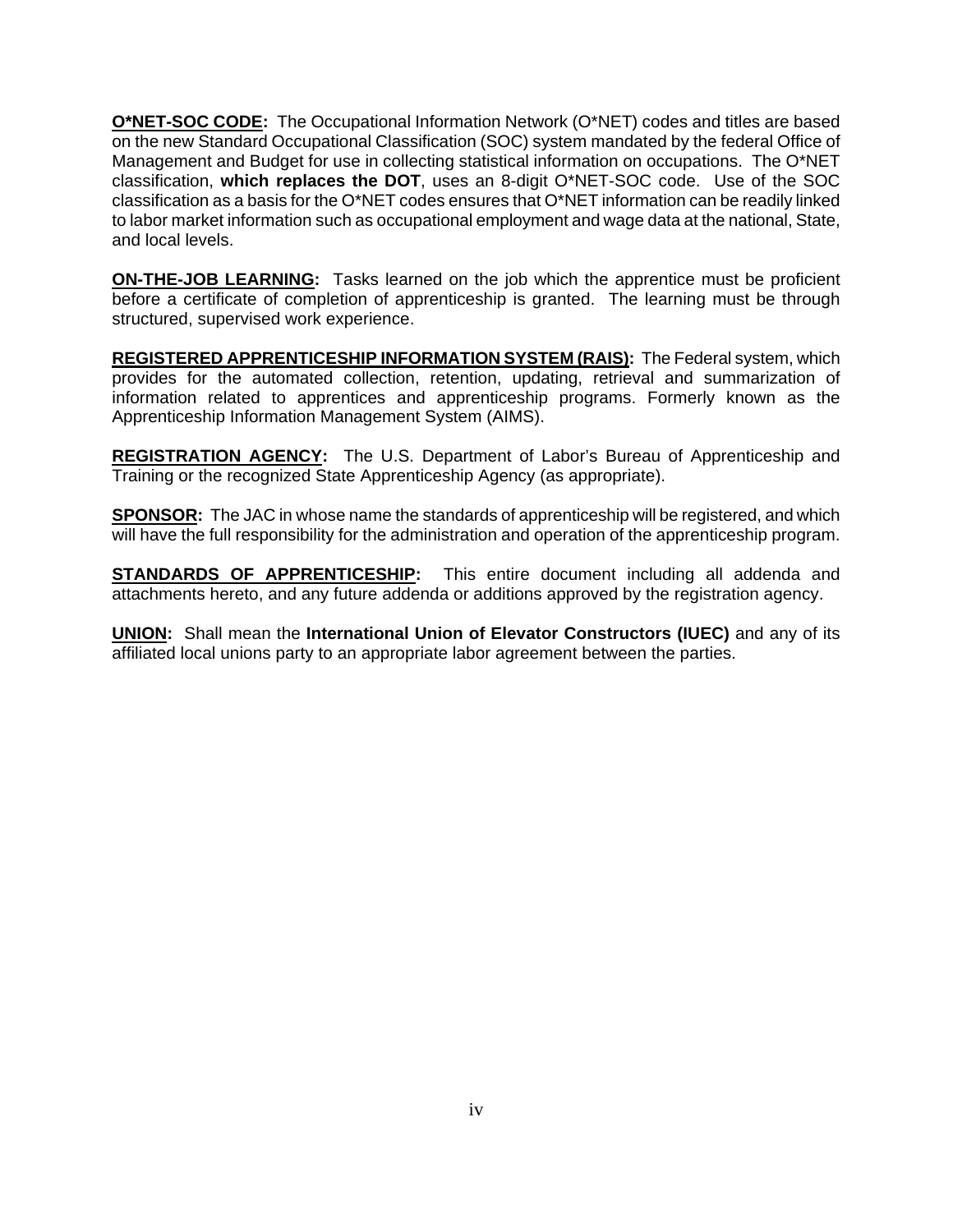# **SECTION I - PROGRAM ADMINISTRATION**

# **Structure of the Joint Apprenticeship Committee (JAC)**

[Name Of Committee], hereinafter referred to as the JAC, is the sponsor of the apprenticeship program outlined under these standards of apprenticeship. The JAC is composed of an equal number of representatives not to exceed a total of 8, appointed by employers and by the IUE Constructors (apprentices shall not be representatives on the JAC). The JAC shall operate within the provisions of the NEIEP Agreement and Declaration of Trust and guidelines as set forth by the U.S. Department of Labor and the NEIEP's Board of Trustees as promulgated through the National Directors Office. A new chairman will be appointed each year, a representative from the IUEC will be appointed on odd years and a representative from the employers will be appointed on even years**.** 

# **The JAC shall be responsible for:**

- 1. Establishing and registering standards of apprenticeship, and ensuring adherence to them.
- 2. Establishing and maintaining rules and requirements governing the selection of, as well as policies, administration, supervision, and training of apprentices. The rules and requirements shall be in conformity with the applicable bargaining agreement and with these apprenticeship standards.
- 3. Selecting apprentices in accordance with the affirmative action plan/selection procedure made a part of the apprenticeship standards.
- 4. Initiating and signing all apprenticeship agreements for apprentices and forwarding those agreements to the registration agency for approval. In addition, the JAC will notify the registration agency and other appropriate parties of the cancellation, suspension, or reinstatement of apprentices and the reasons therefore, and of apprentice completions.
- 5. Arranging for apprentices to get the required on-the-job learning (OJL) and related instruction, provided by the NEIEP and other agreed upon qualified training resources that will provide them with the diversity of training delineated in the attached Work Process Schedule and Related Instruction Outline (Addenda A and B respectively).
- 6. Monitoring and evaluating apprentice's progress including the review of apprentice's records to ensure apprentices and their employers are fulfilling their responsibilities under the program. The JAC will review, approve and document all apprentice actions including hours, content, and progress in training on-the-job and in related instruction; step progressions; disciplinary actions; poor evaluations; corrective action plans; successful completions; cancellations; and any other performance or attendance-related issues.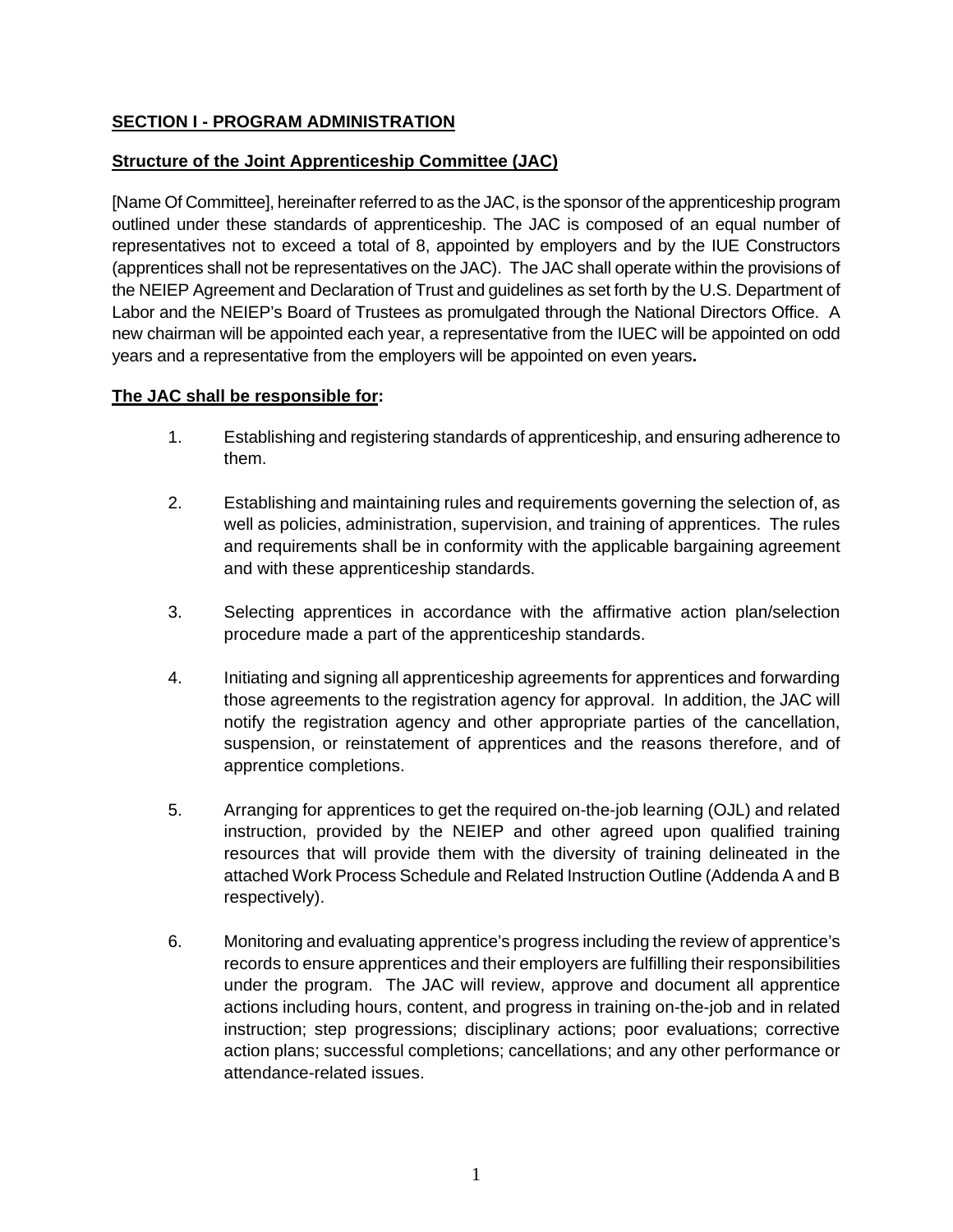- 7. Hearing and resolving complaints regarding violations of the apprenticeship agreement.
- 8. Certifying the apprentice has completed both the required OJL and related instruction, and submitting such certification to the registration agency with request for issuance of the Certificate of Completion of Apprenticeship.
- 9. Developing, implementing and reviewing the affirmative action plan, EEO efforts, and selection procedures. Modifying the affirmative action plan/selection procedures as a result of the review when appropriate.
- 10. Maintaining all records relating to the recruitment, selection, employment and training of apprentices for a minimum of five years.
- 11. Administering and operating an apprenticeship training program for the trade of Elevator Constructor.
- 12. Evaluate, investigate and determine credit for previous experience and education pursuant to an objective set of standards to be adopted by JAC.

# **SECTION II - TERM OF APPRENTICESHIP - 29.5(b)(2)**

The term of apprenticeship shall consist of four (4) years with a minimum OJL attainment of 6800 hours supplemented by the required hours of related instruction.

# **SECTION III - QUALIFICATIONS FOR APPRENTICESHIP - 29.5(b)(10)**

Applicants shall meet the following minimum qualifications:

- 1. All applicants shall be at least eighteen (18) years of age.
- 2. Applicants shall be high school graduates or provide proof of equivalent educational attainment such as successful completion of the General Education Development (GED) tests. Each applicant shall submit, with the completed application, a high school transcript or an official report of GED test results.
- 3. All applicants shall pass an examination designed to test the applicant's reading and math skills and aptitude for employment in the elevator industry
- 4. Upon selection, pass a valid drug test. (Paid for by employer).
- 5. Be capable of performing the physical requirements of the job without posing a direct threat to the health and safety of themselves or others.
- 6. Consent to a post offer pre-hire medical exam.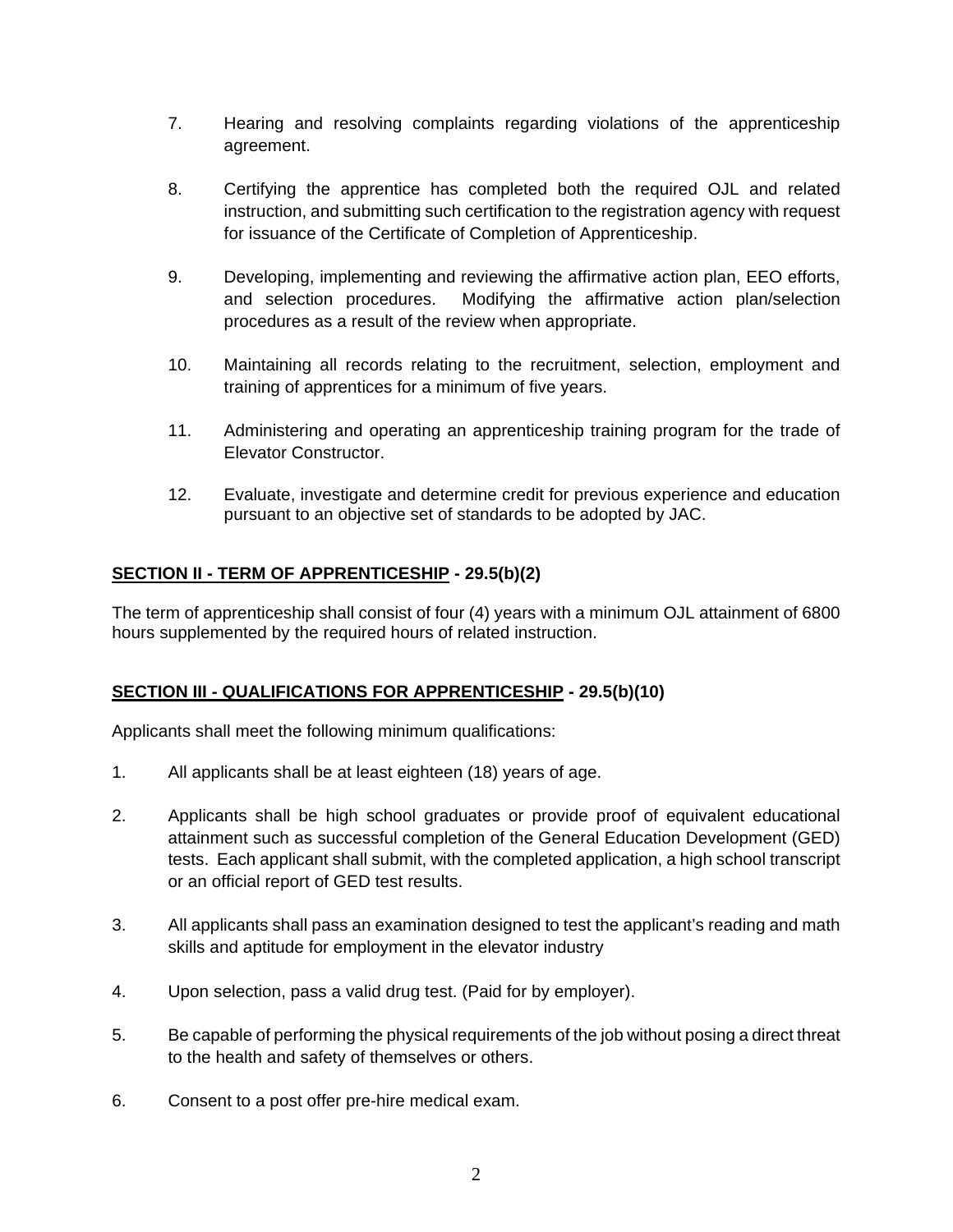Selection into the apprenticeship program will be in accordance with the affirmative action plan and selection procedures made a part of these standards. (Addendum C)

# **SECTION IV - EQUAL OPPORTUNITY PLEDGE - 29.5(b)(20)**

 The recruitment, selection, employment, and training of apprentices during their apprenticeship, shall be without discrimination because of race, color, religion, national origin, or sex. The JAC will take affirmative action to provide equal opportunity in apprenticeship and will operate the apprenticeship program as required under Title 29 of the Code of Federal Regulations, Part 30, as amended. (Insert applicable state regulations here, if applicable)

# **SECTION V - AFFIRMATIVE ACTION PLAN - 29.5(b)**

If the sponsor employs five or more apprentices, the JAC will adopt an affirmative action plan and selection procedures as required under Title 29, CFR Part 30. It will be attached as Addendum C.

# **SECTION VI - APPRENTICESHIP AGREEMENT - 29.5(b)(11)**

 After an applicant for apprenticeship has been selected, but before employment as an apprentice or enrollment in related instruction, the apprentice shall be covered by a written apprenticeship agreement (Addendum D) signed by the JAC and the apprentice and approved by and registered with the registration agency. Such agreement shall contain a statement making the terms and conditions of these standards a part of the agreement as though expressly written therein.

For this reason each apprentice shall be given the opportunity to review these standards, the JAC's policies including the complaint process, and the apprenticeship agreement before signing the agreement. Review of such documents may include a discussion on the content and meaning of the documents between the JAC or its designee and the apprentice.

The original completed and signed apprenticeship agreement must be forwarded to the registration agency for approval and final execution before taking effect. A copy will be returned to the coordinator who will ensure that a copy is provided to the apprentice, the employer, the JAC and, when applicable, the Veteran's Administration.

# **SECTION VII - PROBATIONARY PERIOD - 29.5(b)(8), (b)(19)**

Each applicant selected for apprenticeship shall serve a probationary period of 6 months of on-thejob learning. (A newly hired apprentice without previous mechanical experience shall be classified as a probationary employee in the status of an apprentice for a period or periods totaling six (6)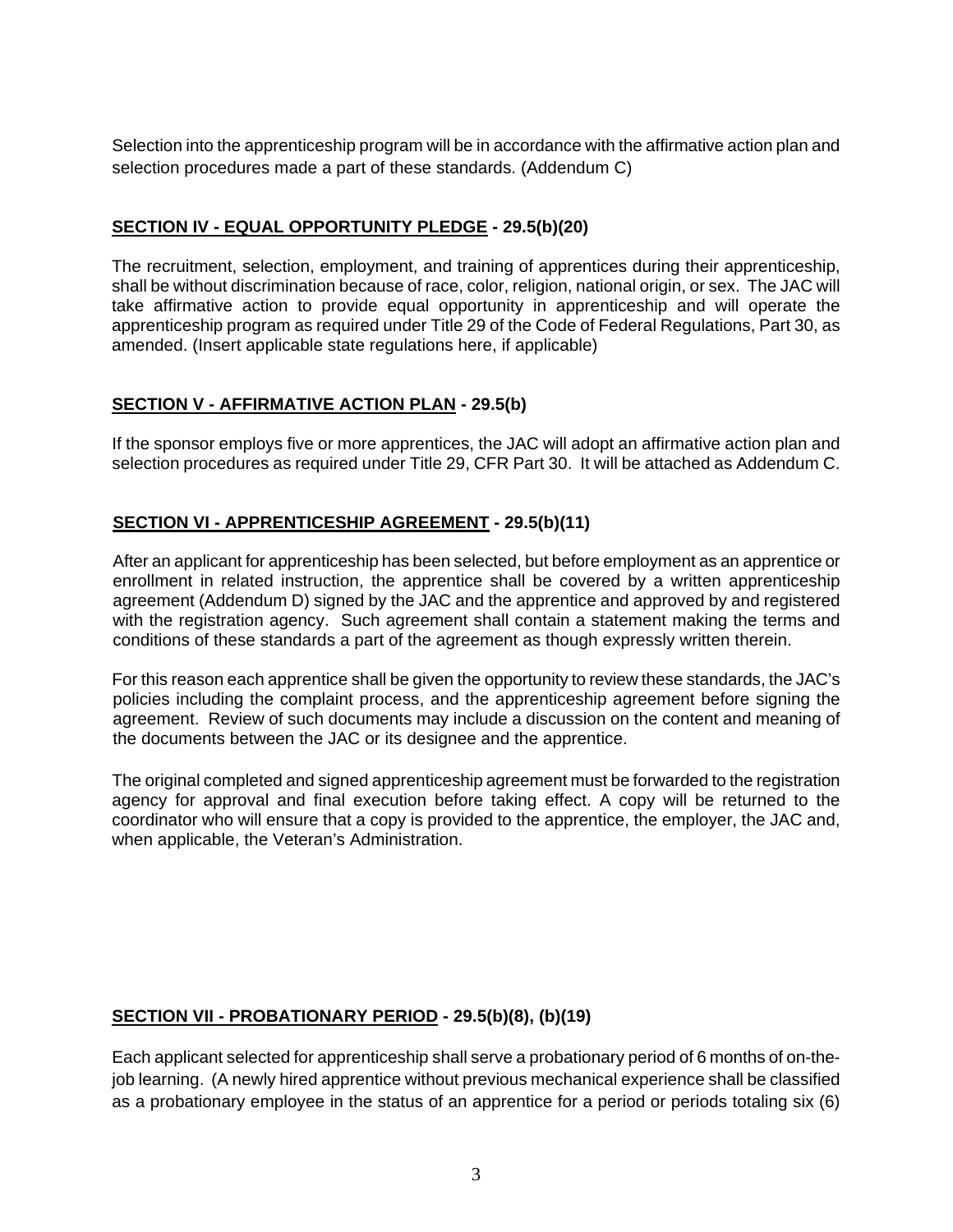months/within the aggregate period of not more than nine (9) months).

Probationary apprentices shall advance from the fifty (50) percent wage rate to the first-year apprentice wage rate upon completion of six 6 months in the elevator industry provided such probationary apprentices have worked a minimum of one hundred (100) hours in each thirty (30) day period during the six (6) months.

Apprentices may complete their probationary period with more than one employer provided such employer has a labor contract with the IUEC, and the period of six (6) months probation may cover an aggregate period of not more than nine (9) months. A month shall be deemed worked when the probationary apprentice completes one hundred (100) hours in any thirty (30) day period.

During the probationary period either the apprentice or JAC may terminate the apprenticeship agreement, without stated cause, by notifying the registration agency and the other party in writing.

The records for each probationary apprentice shall be reviewed prior to the end of the probationary period. Records shall consist of periodic reports from the apprentice's employer or employers, a complete record of attendance and grades in related instruction, and any disciplinary action taken during the probationary period. Any probationary apprentice considered to be unsatisfactory after a review of the probationary records shall have his/her apprenticeship agreement canceled before the expiration of the probationary period, and the registration agency will be so notified.

Each probationary apprentice evaluated as satisfactory after a review of the probationary records shall be given full credit for the probationary period and continue in the program.

 After the probationary period the apprenticeship agreement may be canceled at the request of the apprentice, or may be suspended, canceled or terminated by the JAC for good cause after documented due notice to the apprentice and a reasonable opportunity for corrective action. In such cases, the JAC will provide written notice to the apprentice and to the registration agency of the final action taken.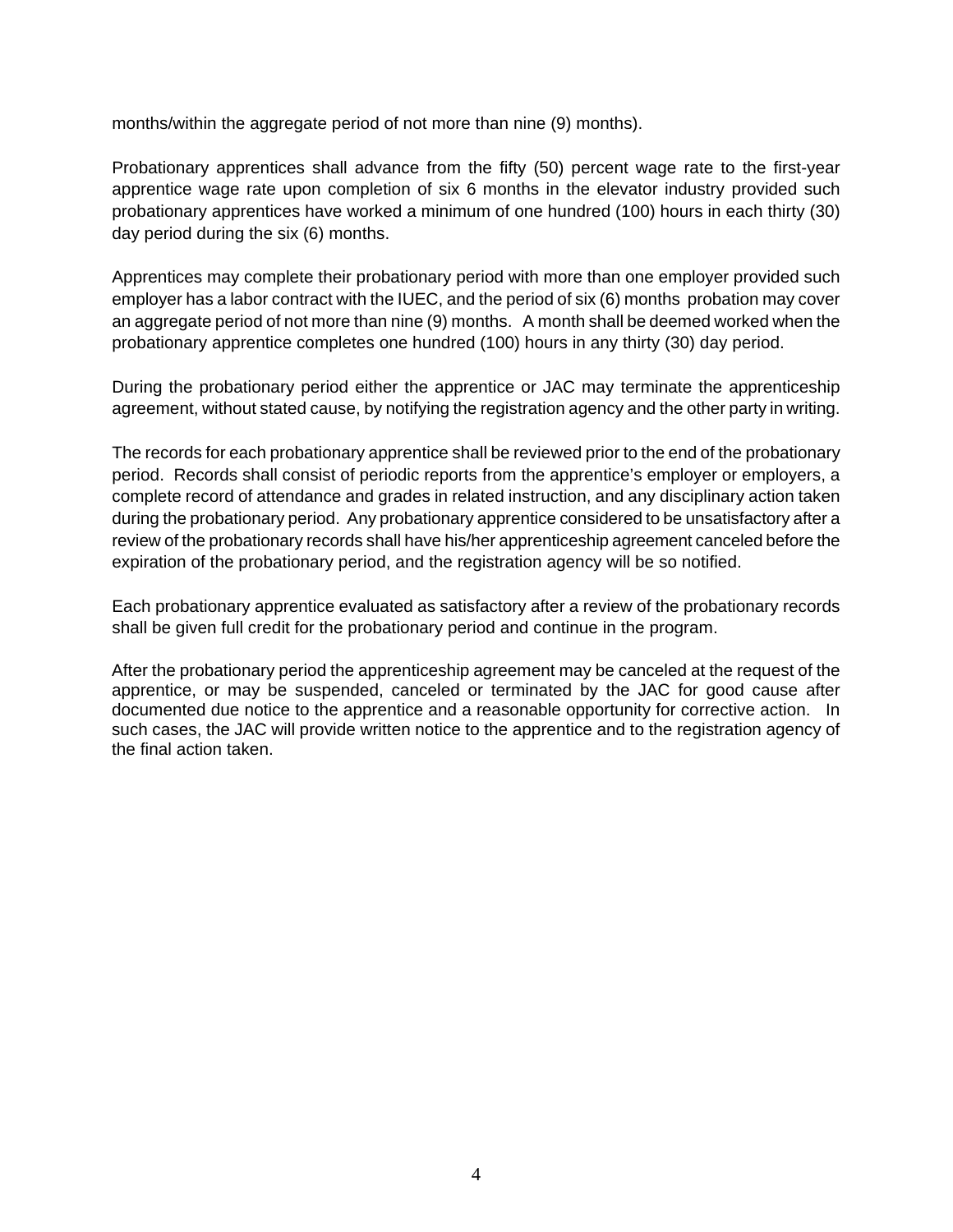# **SECTION VIII - CREDIT FOR PREVIOUS EXPERIENCE - 29.5(b)(12)**

 The JAC may grant credit toward the term of apprenticeship to new apprentices who demonstrate previous acquisition of experience, training or skills or knowledge equivalent to which would be received under these standards of apprenticeship. Credit for previous experience and/or education in the military service, an apprenticeship training program, a skilled trade classification with any company, or post high school degrees, certificates or courses may be granted to the time required on any phase of the apprenticeship training or related training schedule up to a maximum of two years.

Apprentice applicants seeking credit for previous experience, training or skills gained outside the supervision of the JAC, must submit such request at the time of application and furnish records and such other information as deemed appropriate by the JAC to substantiate the claim. To be eligible to receive credit for previous experience or education, apprentices must demonstrate satisfactorily that they possess such experience and or education and are able to do the job.

Applicants requesting such credit who are selected into the apprenticeship program shall start at the beginning wage rate. Prior to completion of the probationary period, the amount of credit to be awarded will be determined after review of the apprentice's previous work and training/education record and evaluation of the apprentice's performance, skill and knowledge demonstrated during the probationary period. In all cases, the JAC shall, by objective criteria, determine what credit shall be granted for prior experience and/or education.

At the time such credit is given, the apprentice's wage rate shall be correspondingly adjusted based on the amount of credit given toward completion of the work processes and or number of module final exams taken and passed.

The registration agency shall be notified promptly of the granting of credit and the adjusted wage rate for each apprentice.

# **SECTION IX - RELATED INSTRUCTION - 29.5(b)(4)**

During each segment of training, each apprentice is required to complete 144 hours a year of related instruction consisting of the modules assigned to that segment and attendance at classroom instruction available in their geographic area.

Apprentices will not be paid for hours spent attending related instruction classes.

Apprentices must successfully complete all modules and classroom instruction assigned for a particular segment of training before being advanced to the next period of training. In cases of failure of an apprentice to fulfill the obligations regarding related instruction without due cause, the JAC shall take appropriate disciplinary action and may terminate the apprenticeship agreement after due notice to the apprentice and opportunity for corrective action.

# **SECTION X - SAFETY AND HEALTH TRAINING - 29.5(b)(9)**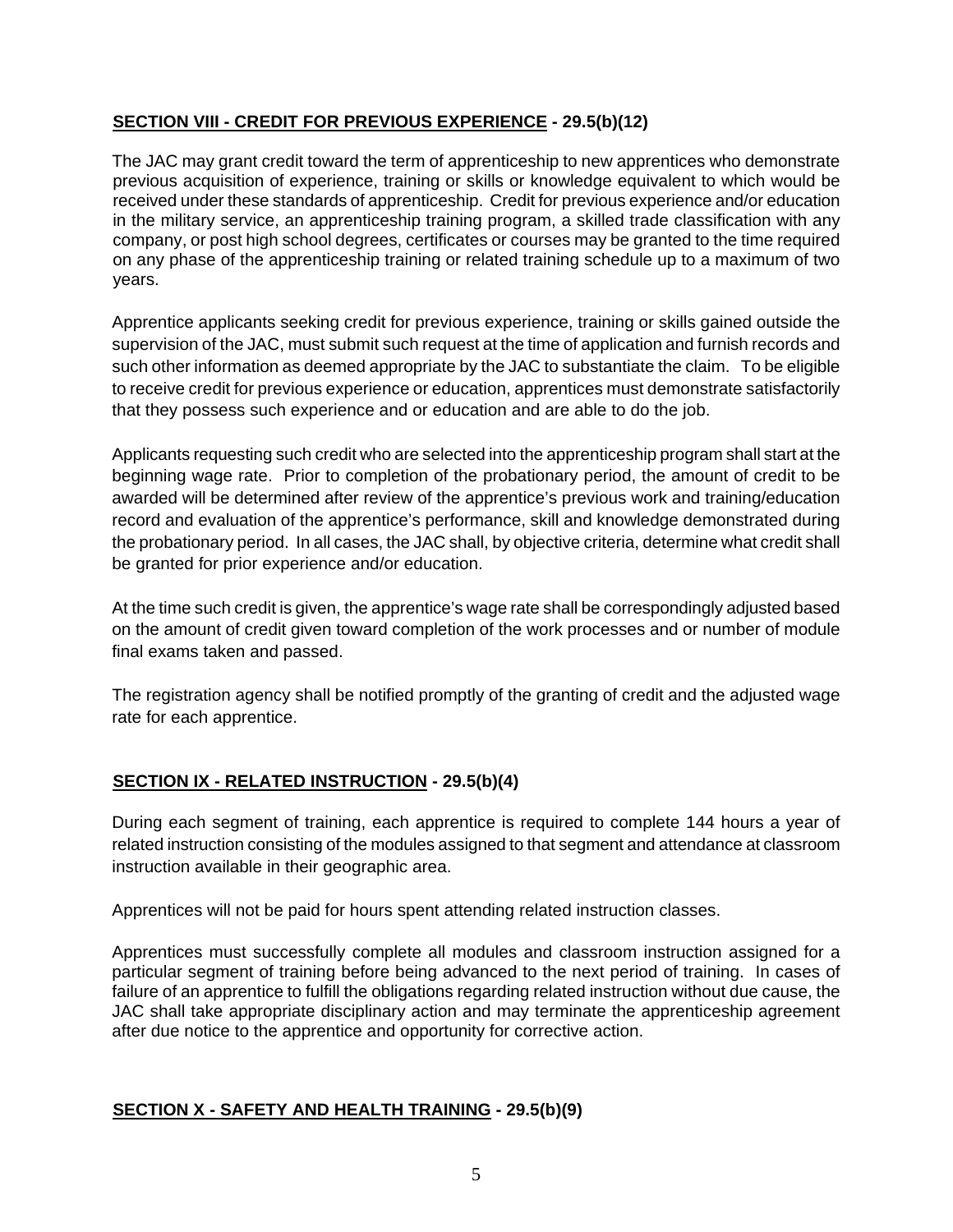All apprentices shall receive instruction in safe and healthful work practices and shall be trained in facilities and other environments that are in compliance with the occupational safety and health standards promulgated by the Secretary of Labor under Public Law 91-596.

# **SECTION XI - WORK EXPERIENCE - 29.5(b)(3)**

During the term of apprenticeship the apprentice shall receive training in all phases of the trade necessary to qualify as a mechanic. The Work Process Schedule is attached to and forms a part of these standards (Addendum A).

# **SECTION XII - HOURS OF WORK**

Apprentices shall work the same hours as mechanics. Apprentices may work overtime as provided by the collective bargaining agreement; however, no apprentice shall be allowed to work overtime if it interferes with related instruction classes. In case apprentices are required to work overtime, they shall receive credit on the term of apprenticeship for only the actual hours worked.

Apprentices who do not complete the required hours of OJL during a given segment shall have that segment extended until the required number of hours of training is accrued.

# **SECTION XIII - RATIO OF APPRENTICES TO MECHANICS 29.5(b)(7)**

Consistent with proper supervision, training, safety, and continuity of employment throughout and upon completion of the apprenticeship, the ratio of apprentices to mechanics shall be as set forth in the collective bargaining agreement. Copies of the pertinent language from the collective bargaining agreement will be provided to the registration agency.

# **SECTION XIV - LAYOFF**

When a reduction in workforce occurs, apprentices are to be laid off in a manner consistent with the terms of the collective bargaining agreement.

If for any reason a layoff of an apprentice occurs, the apprenticeship agreement shall remain in effect unless cancelled by the JAC or the apprentice. However, credit for related instruction shall be given when the apprentice continues such instruction during the layoff.

# **SECTION XV - QUALIFICATIONS OF EMPLOYERS**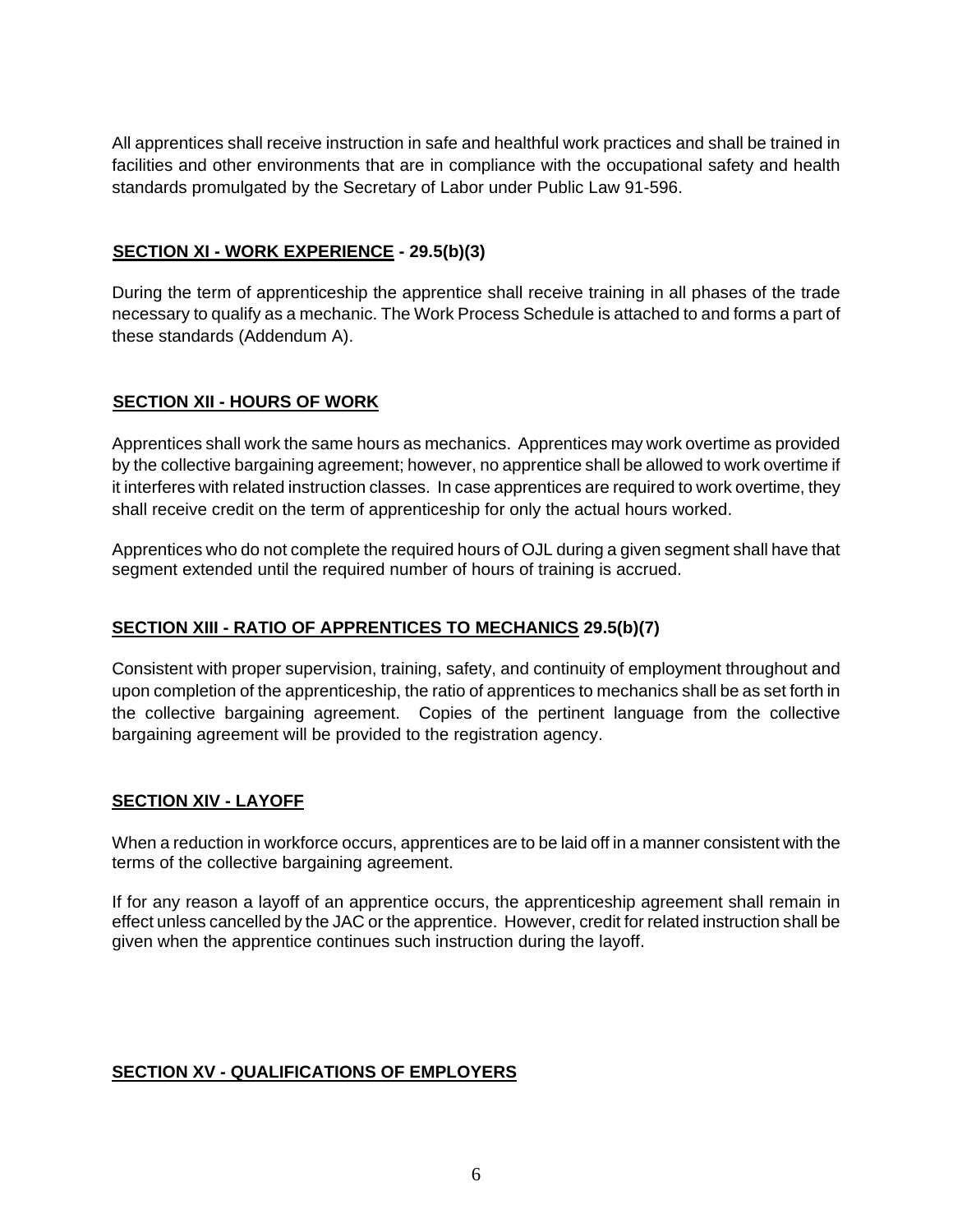All employers of apprentices must satisfy the JAC they can meet the following qualifications:

- 1. Be financially responsible and current in their fringe benefit obligations, as defined in the collective bargaining agreement;
- 2. Have the necessary facilities to assure safe and effective training;
- 3. Employ one or more mechanics steadily;
- 4. Agree to adhere to the program as administered.

# **SECTION XVI - SUPERVISION OF APPRENTICES - 29.5(b)(14)**

The employer, or person designated by the employer such as the superintendent, foreman, or mechanic, shall be responsible for the training of the apprentice on the job. The supervisor of the apprentice shall be responsible for the apprentice's work assignments, periodic written evaluation of work performance and completion and submittal of progress reports provided by the JAC. Apprentices shall be under the general supervision of the employer and under the direct supervision of the mechanic to whom they are assigned.

# **SECTION XVII - WAGES AND ADVANCEMENT - 29.5(b)(5)**

Apprentices shall be paid a progressively increasing schedule of wages during their apprenticeship, based on the acquisition of increased skill and competence on the job and in related instruction. The wage schedule shall be a progressively increasing percentage of the mechanic's wage rate established in the applicable collective bargaining agreement.

The apprentice shall receive the full amount of all cost of living increases or bonuses that are negotiated through the collective bargaining agreement. When an apprentice completes the required hours of training and all of the required related instruction, the apprentice, upon recommendation of the JAC, shall be permitted to sit for the Mechanic's Examination. Upon successful completion of the Mechanic's Examination, the apprentice shall be classified as a mechanic and shall receive not less than the rate paid to a mechanic. Apprentices that do not successfully complete the Mechanic's Examination or who fail to sit for the Mechanic's Examination when they are required to do so shall be reclassified as fourth year apprentices and required to repeat related instruction classes as required by the JAC.

Before an apprentice is advanced to the next segment of training, or to the status of mechanic, the JAC shall evaluate all progress to determine whether advancement has been earned by satisfactory work on the job and in related instruction classes. In determining whether satisfactory progress has been made, the JAC shall be guided by the records of work experience and related instruction.

# **WAGE RATE PER HOUR:**

Probationary Apprentice, (0-6 months): 50% of Mechanic's Rate.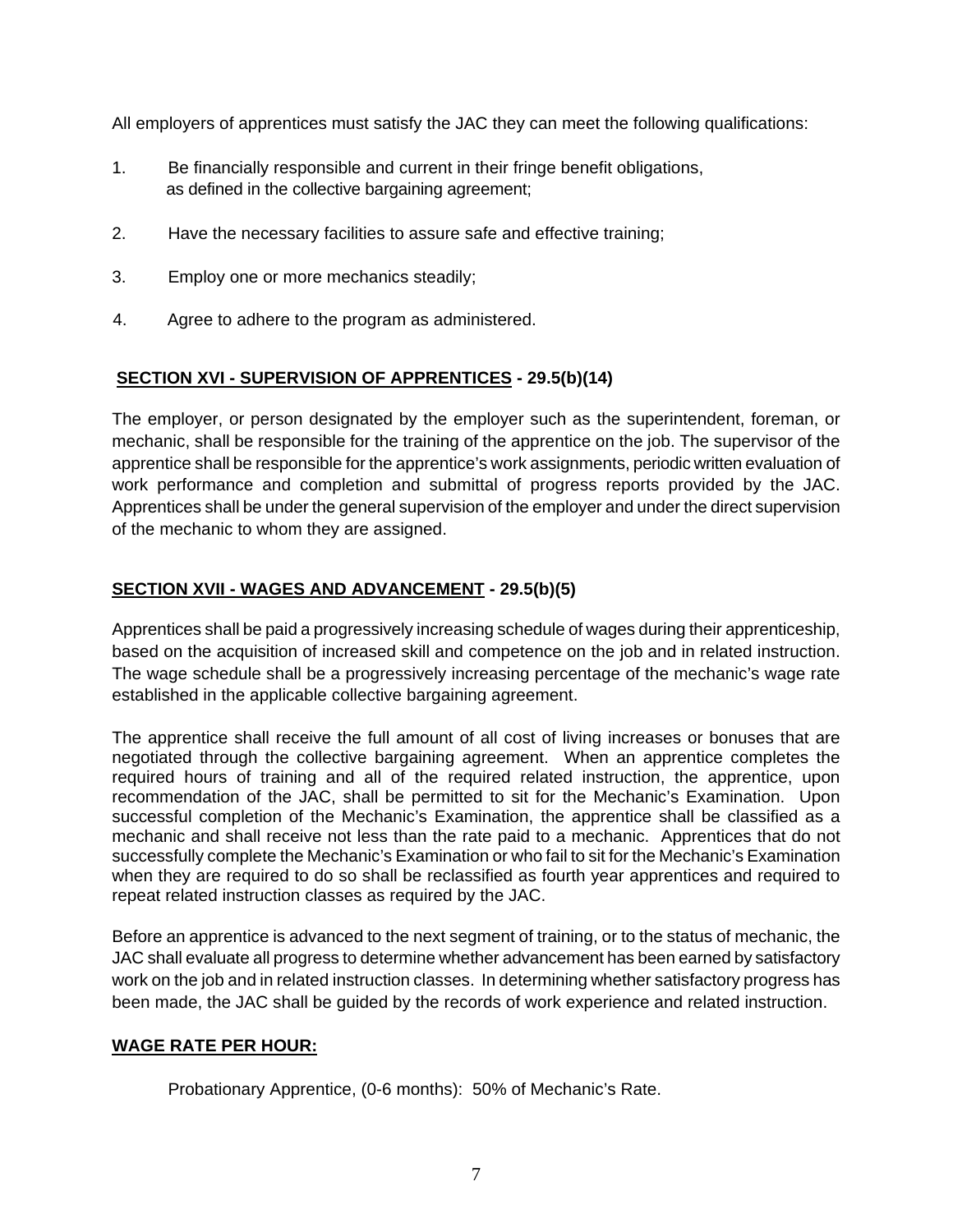First Year Apprentice, (upon completion of, and including the hours accrued in, the probationary period through 1700 hours): 55% of Mechanic's Rate, plus fringe benefits as provided by the collective bargaining agreement.

Second Year Apprentice, (1700-3400 hours): 65% of Mechanic's Rate, plus fringe benefits as provided by the collective bargaining agreement.

Third Year Apprentice, (3400-5100 hours): 70% of Mechanic's Rate, plus fringe benefits as provided by the collective bargaining agreement.

Fourth Year Apprentice, (5100-6800 hours): 80% of Mechanic's Rate, plus fringe benefits as provided by the collective bargaining agreement.

# **SECTION XVIII - RESPONSIBILITIES OF THE APPRENTICE**

- 1. Perform diligently and faithfully the work of the trade and such other duties as may be assigned in accordance with these standards.
- 2. Respect their employer's property and abide by the working rules and regulations of the local union and the JAC.
- 3. Attend and complete satisfactorily the required hours of instruction in subjects related to the trade, as provided under these standards.
- 4. Maintain such records of OJL and related instruction as required by the JAC.
- 5. Develop and practice safe working habits, and work in such a manner as to assure his/her personal safety and that of other workers.
- 6. Conduct him/herself at all times in a creditable and ethical manner.
- 7. Adhere to any other such policies or procedures established by the JAC.

# **SECTION XIX - DISCIPLINARY ACTION**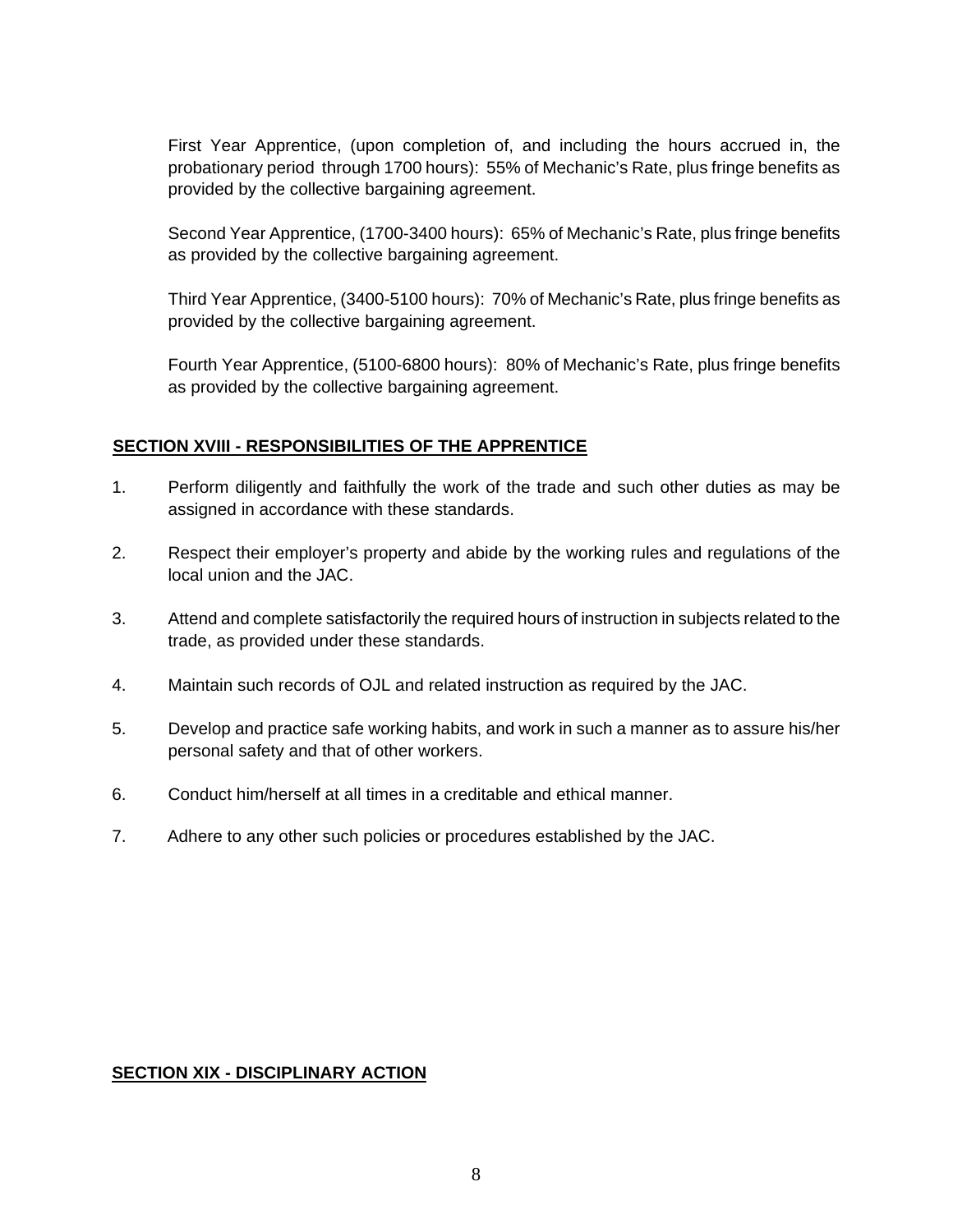The JAC may take disciplinary action against any apprentice or employer for failure to comply with the apprenticeship agreement or the apprenticeship standards.

Before invoking disciplinary action the JAC will notify the apprentice or the employer of the infraction and provide a reasonable opportunity for corrective action.

Disciplinary action may include postponement of advancement from one segment of training (for apprentices) to the next or temporary removal of the apprentice from the job, causing loss of employment. It may also include suspension, cancellation or termination of the apprenticeship agreement and removal of the apprentice from the apprenticeship program. Such action will occur only after due notice to the apprentice and opportunity for corrective action. Removal by the JAC shall cancel the classification of the apprentice and thus the opportunity to complete the training.

Records of all disciplinary actions shall be maintained by the JAC. The registration agency shall be notified whenever a disciplinary action results in the suspension, cancellation or termination of an apprenticeship agreement and causes therefore.

# **SECTION XX - ADJUSTING DIFFERENCES/COMPLAINT PROCEDURE - Title 29 CFR 29.5(b)(21), Title 29 CFR 29.30(11)**

The JAC shall have full authority to supervise the enforcement of these apprenticeship standards. Its decision will be final and binding on the employer, the union, and the apprentice, unless otherwise noted below.

 If an applicant or an apprentice believes an issue exists that adversely affects his/her participation in the apprenticeship program or violates the provisions of the apprenticeship agreement or standards, relief may be sought through one or more of the following avenues, based on the nature of the issue:

 **Title 29 CFR 29.5 (b)(21)**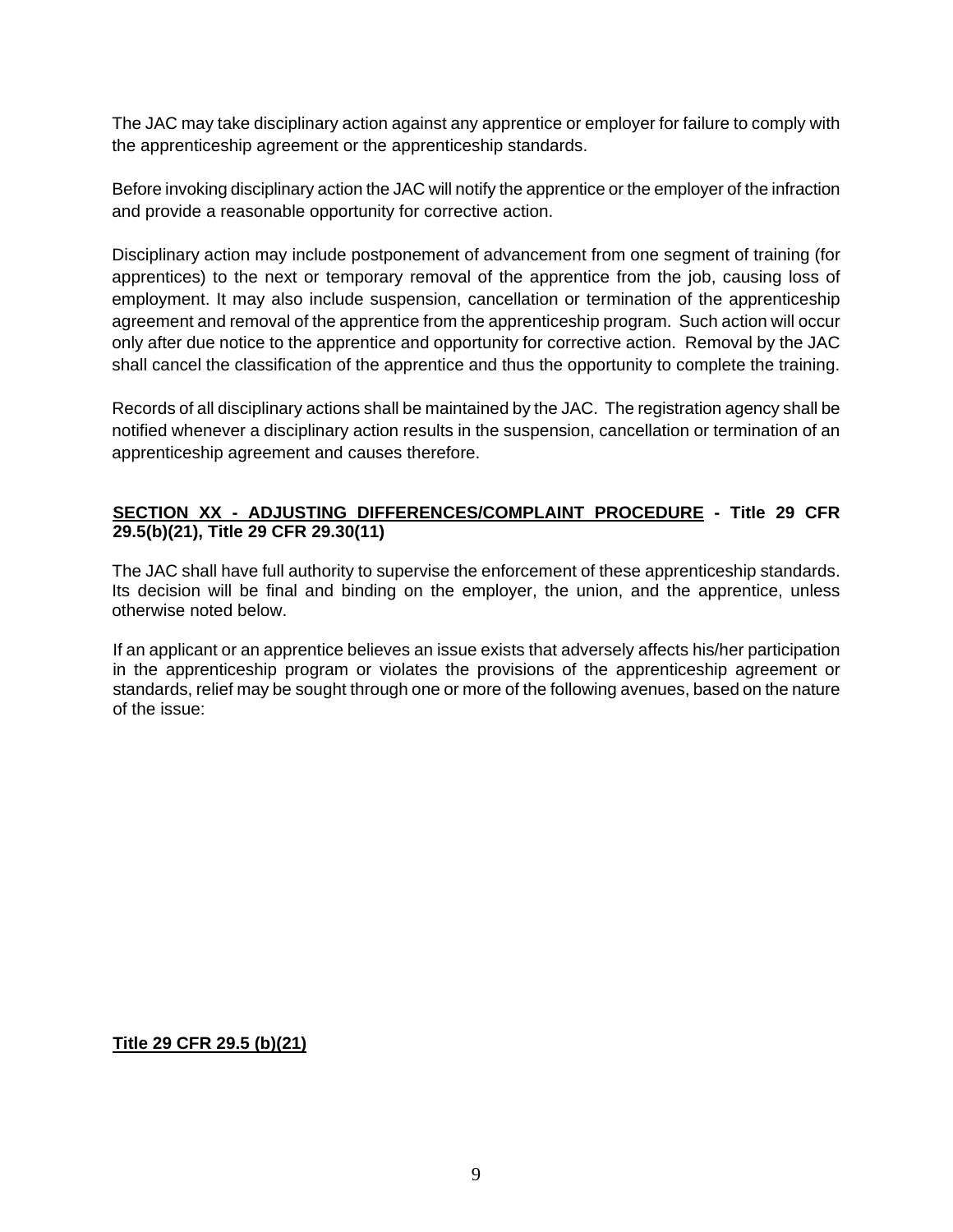- 1. For issues regarding wages, hours, working conditions, and other issues covered by the collective bargaining agreement, apprentices may seek resolution through the applicable grievance and arbitration in the articles of the collective bargaining agreement.
- 2. For apprenticeship program administrative issues or issues concerning provisions of the apprenticeship agreement or these standards not addressed in the collective bargaining agreement, the apprentice may choose to have the issue reviewed by the JAC. The JAC shall hear and resolve all complaints of violations concerning the apprenticeship agreement and the registered apprenticeship standards, for which written notification is received within fifteen (15) days of violations. The JAC shall make such rulings, as it deems necessary in each individual case, and within thirty (30) days of receiving the written notification. Either party to the apprenticeship agreement may consult with the registration agency for an interpretation of any provision of the standards over which differences occur. The name and address of the appropriate authority to receive, process and make disposition of complaints is: JAC should insert applicable information).
- 3. If the apprentice believes the JAC did not resolve the issue to his or her satisfaction, the apprentice may appeal to the (fill in the registration agency) and exercise its complaint procedure.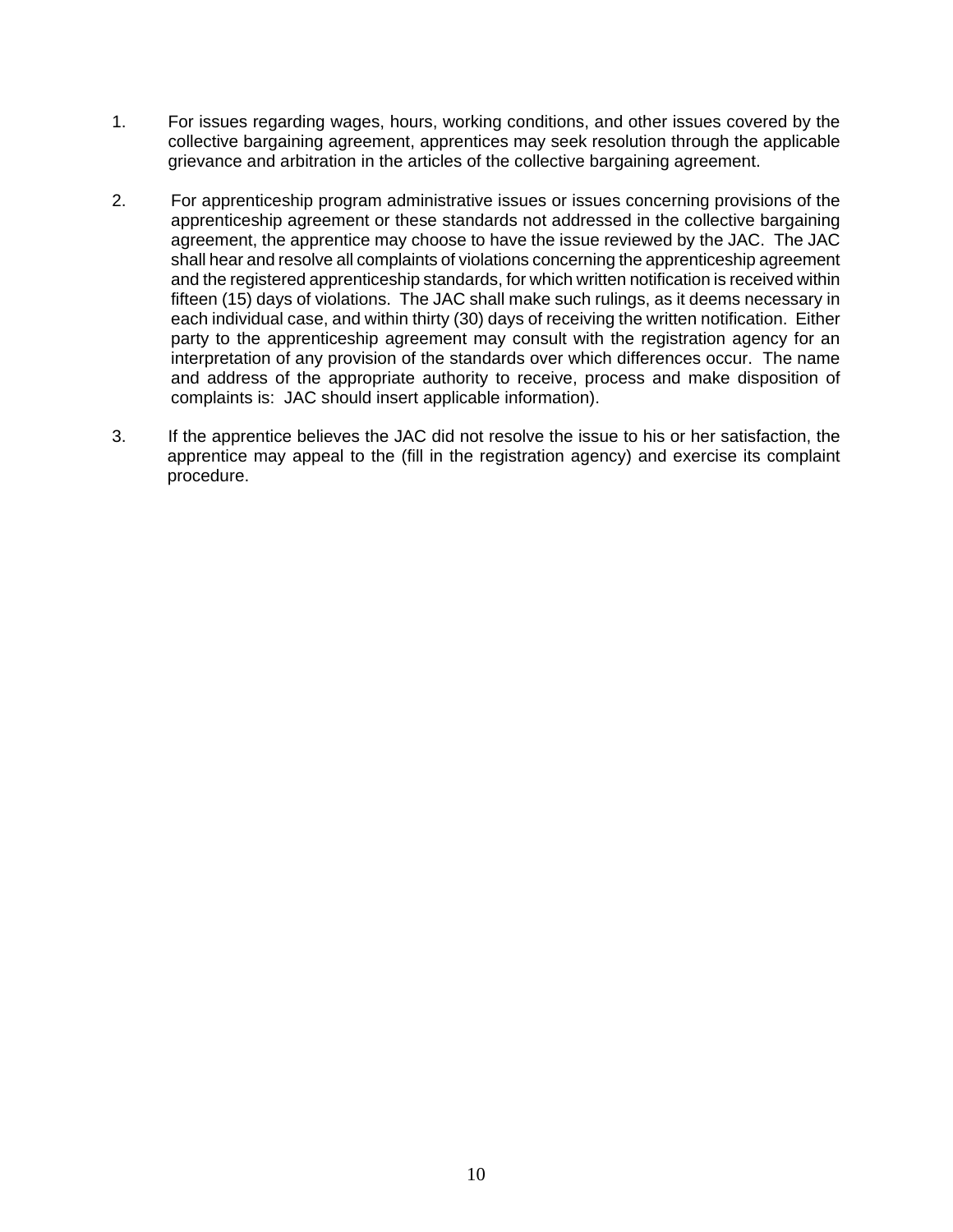# **Title 29 CFR 30.11**

- 1. Any apprentice or applicant for apprenticeship who believes that he/she has been discriminated against on the basis of race, color, religion, national origin, or sex, with regard to apprenticeship, or that the equal opportunity standards with respect to his/her selection have not been followed in the operation of the apprenticeship program, may contact directly the Federal Equal Employment Opportunity Commission (EEOC), and/or the U.S. Department of Labor, Registration Agency.
- 2. The complaint must be filed not later than one hundred eighty (180) days from the date of the alleged discrimination or specified failure to follow the equal opportunity standards, and, in the case of complaints filed directly with the review body designated by the program sponsor to review such complaints, any referral of such complaint by the complainant to the U.S. Department of Labor must occur within the time limitation stated above or thirty (30) days from the final decision of such review body, whichever is later. The time may be extended by the U.S. Department of Labor for good cause shown. Complaints of sexual harassment in the workplace may be filed and processed under Title 29, CFR Part 30, and the procedures as set forth above.

 The complaint shall be in writing and shall be signed by the complainant. It must include the name, address, and telephone number of the person allegedly discriminated against, the program sponsor involved, and a brief description of the circumstances of the failure to apply equal opportunity standards.

The JAC will provide written notice of their complaint procedure to all applicants for apprenticeship and all apprentices.

# **SECTION XXI - CERTIFICATE OF COMPLETION OF APPRENTICESHIP - 29.5(b)(15)**

 Upon satisfactory completion of the requirements of the apprenticeship program as established in these standards, the JAC shall so certify in writing to the registration agency and request that a Certificate of Completion of Apprenticeship be awarded to the completing apprentice(s). Such requests shall be accompanied by the appropriate documentation for both the OJL and the related instruction.

# **SECTION XXII - RECORDS AND EXAMINATIONS - 29.5(b)(6)**

 Each apprentice shall be responsible for maintaining a record of his/her work experience/training on the job and in related instruction and for having this record verified by his/her supervisor at the end of each week. Apprentices shall authorize an effective release of their completed related instruction records from the local school authorities to the JAC. The record cards and all data pertaining to the apprenticeship will be the property of the JAC. This record will be included in each apprentice's record file maintained by the JAC.

 Before each period of advancement, or at any other time when conditions warrant, the JAC shall evaluate the apprentice's record to determine whether he/she has made satisfactory progress. If an apprentice's related instruction or on-the-job progress is found to be unsatisfactory, the JAC may determine whether the apprentice will continue in a probationary status, or require the apprentice to repeat a process or series of processes before advancing to the next wage classification.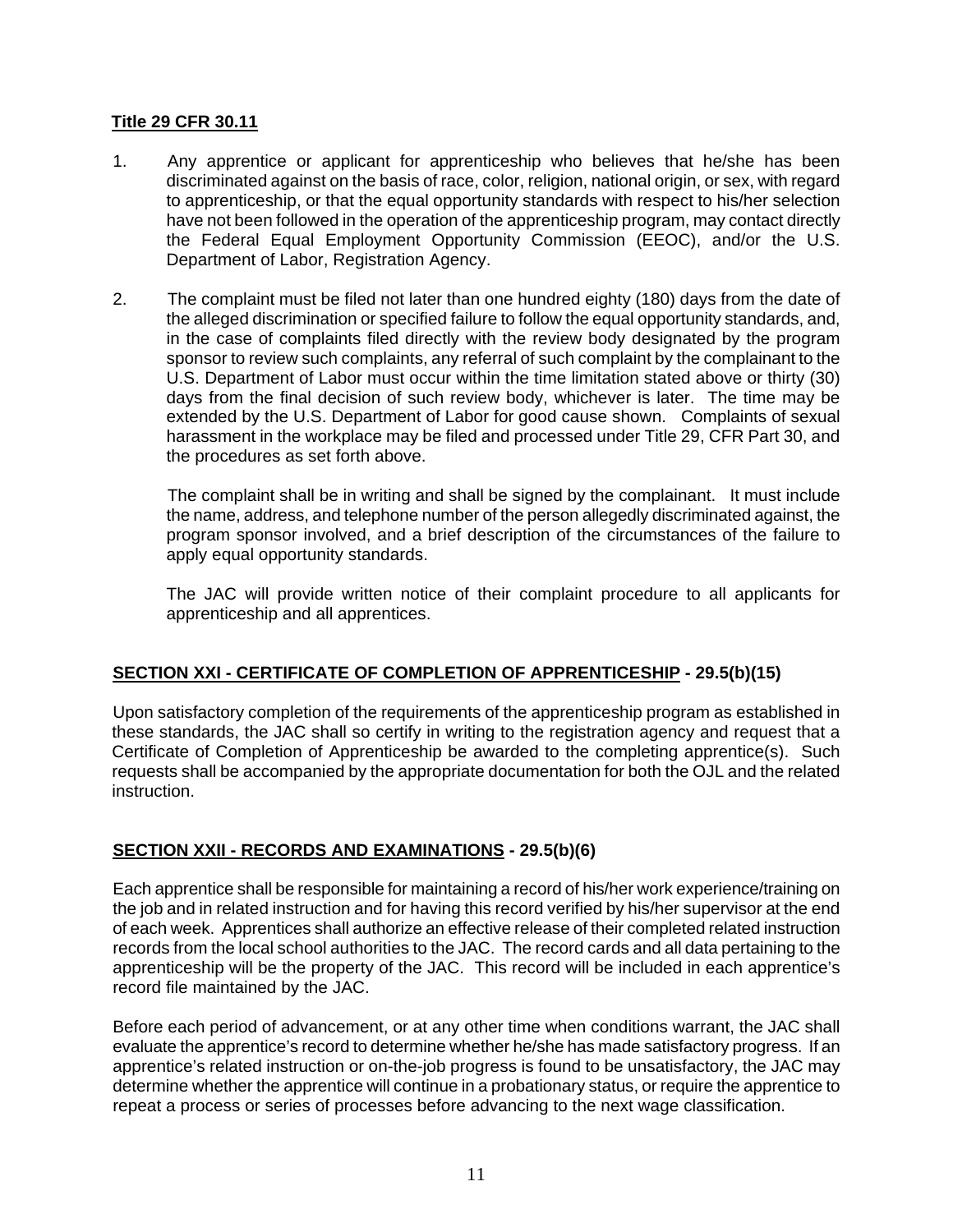Should it be found that the apprentice does not have the demonstrated ability or learned behavior to continue the training to become a mechanic, the JAC will, after the apprentice has been given adequate assistance and opportunity for corrective action, cancel the apprenticeship agreement.

 Written records of progress evaluations and corrective and final actions shall be maintained by the JAC.

# **SECTION XXIII - MAINTENANCE OF RECORDS - 29.5(b)(22)**

 The JAC shall maintain for a period of five (5) years from the date of last action, all records relating to apprentice applications (whether or not selected), the employment and training of apprentices, and any other information relevant to the operation of the program, including but not limited to, records on the recruitment, application and selection of apprentices, and records on individual apprentice's job assignments, promotions, demotions, layoffs, terminations, rates of pay, or other forms of compensation, hours of work and training, evaluations, and other relevant data. The records shall permit identification of minority and female (minority and non-minority) participants. The records shall be made available on request to the registration agency.

# **SECTION XXIV - TRANSFER OF TRAINING OBLIGATION - 29.5(13)**

 The JAC may transfer an apprentice from one employer to another to provide continuous employment and to assure the apprentice more complete OJL experience in all aspects of the trade.

 If an employer is unable to fulfill its training obligation due to lack of work or failure to conform to the standards of apprenticeship, the JAC, with the consent of the apprentice, may move the affected apprentice(s) to other participating employers.

# **SECTION XXV - CONSULTANTS**

Representatives of the registration agency will be available to advise and assist in the successful operation of this apprenticeship program upon request by the program sponsor.

# **SECTION XXVI - REGISTRATION OF STANDARDS**

These standards of apprenticeship will, upon adoption by the JAC, be submitted to the appropriate registration agency for approval. Such approval is required before implementation of this program.

# **SECTION XXVII - AMENDMENTS OR MODIFICATIONS - 29.5(b)(17)**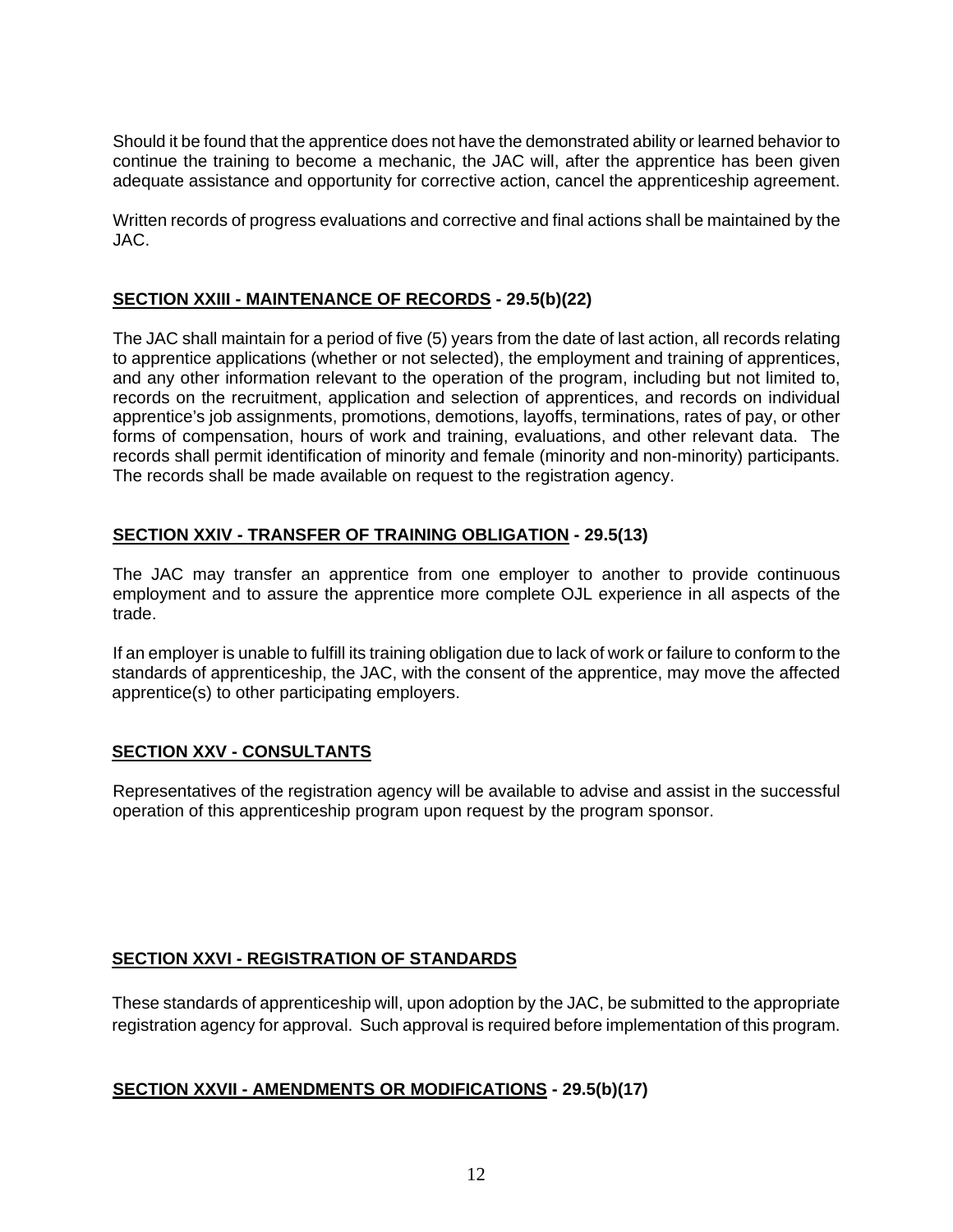These standards of apprenticeship may be amended at any time by the JAC, provided that no amendment or modification adopted shall alter any apprenticeship agreement in force at the time without the consent of all parties to the agreement, and provided further that such amendment shall be submitted to the registration agency for approval and registration prior to being placed in effect. A copy of each amendment adopted will be furnished to each apprentice to whom the amendment applies.

# **SECTION XXVIII - CANCELLATION AND DEREGISTRATION - 29.5(b)(17)**

 **(Insert Name Of JAC)** reserves the right to discontinue at any time the apprenticeship program set forth herein. The registration agency shall be notified promptly of any decision to cancel the program.

 Deregistration of these standards of apprenticeship may be initiated by the registration agency for failure of the JAC to abide by the provisions herein. Such deregistration will be in accordance with the registration agency's regulations and procedures.

 Within fifteen (15) days of cancellation of the apprenticeship program (whether voluntary or involuntary), the JAC will notify each apprentice of the cancellation and the effect of it. This notification will conform to the requirements of Title 29, CFR Part 29.7.

# **SECTION XXIX - NOTICE TO REGISTRATION AGENCY - 29.5(b)(18)**

 The registration agency shall be notified promptly of all new apprentices to be registered, credit granted, suspensions for any reason, reinstatements, extensions, completions, terminations, cancellations and causes therefore.

# **SECTION XXX - CONFORMANCE WITH FEDERAL LAWS AND APPLICABLE COLLECTIVE BARGAINING AGREEMENTS**

 No provisions in these standards of apprenticeship shall be construed as permitting violation of any applicable, State or Federal laws or regulations.

 Nothing in these standards of apprenticeship shall be interpreted as being inconsistent with existing or subsequent collective bargaining agreements establishing higher standards, or meant to interfere with or abridge management's rights as vested to them under the collective bargaining agreement.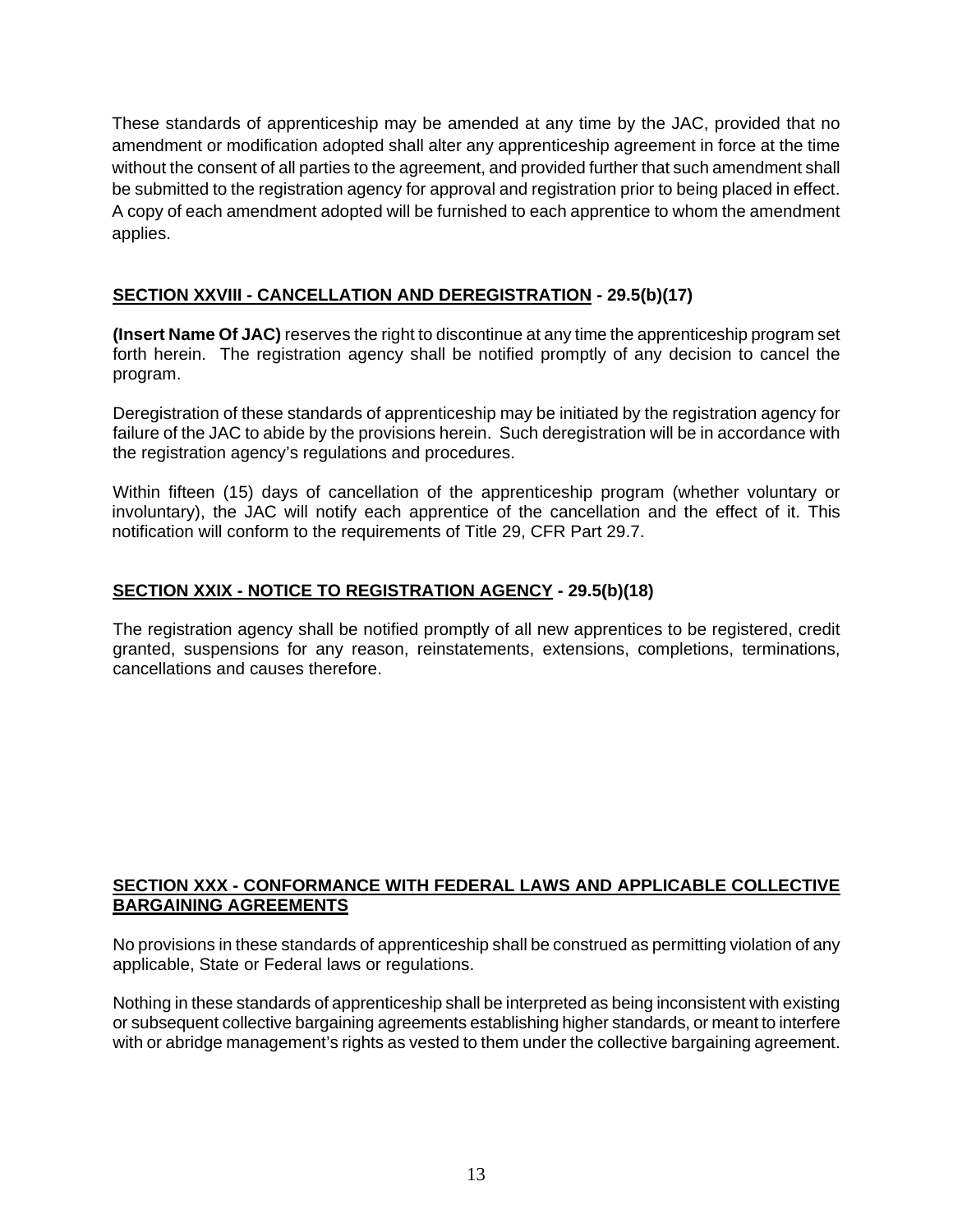# **SECTION XXXI - OFFICIAL ADOPTION OF APPRENTICESHIP STANDARDS:**

The (Name Of JAC) hereby adopts these Standards for Apprenticeship on this \_\_\_\_\_\_\_Day of \_\_\_\_\_\_\_\_\_\_\_\_\_\_\_\_\_\_\_\_\_\_\_\_\_, 2005.

REPRESENTING THE (Name Of JAC) :

 \_\_\_\_\_\_\_\_\_\_\_\_\_\_\_\_\_\_\_\_\_\_\_\_\_\_\_\_ \_\_\_\_\_\_\_\_\_\_\_\_\_\_\_\_\_\_\_\_\_\_\_\_\_\_\_\_\_ Signature of Chairman Signature of Secretary

\_\_\_\_\_\_\_\_\_\_\_\_\_\_\_\_\_\_\_\_\_\_\_\_\_\_\_\_ \_\_\_\_\_\_\_\_\_\_\_\_\_\_\_\_\_\_\_\_\_\_\_\_\_\_\_\_\_ Printed Name **Printed Name**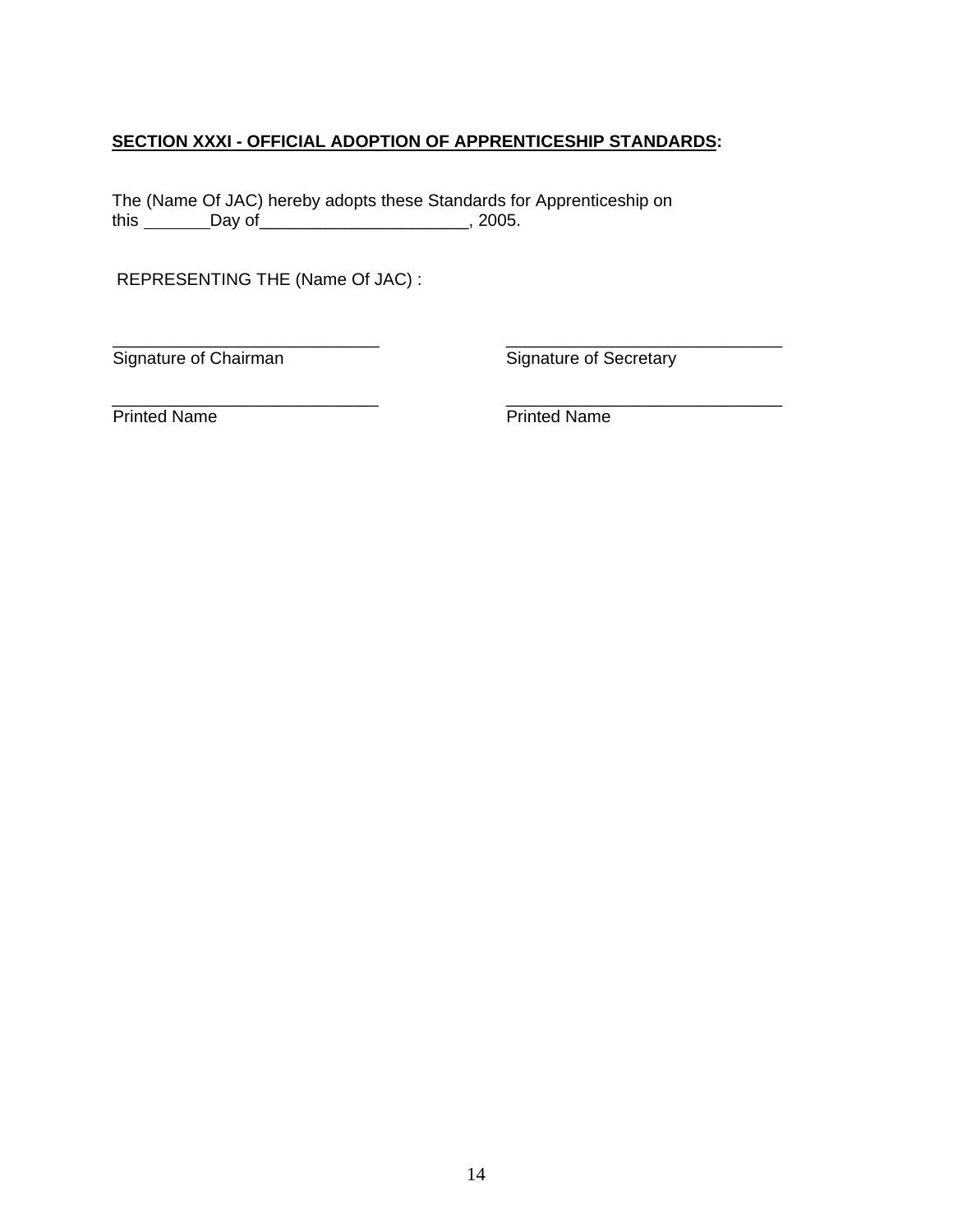# **ADDENDUM A**

# **WORK PROCESS SCHEDULE**

#### **TRADE SCHEDULE FOR: ELEVATOR CONSTRUCTOR O\*NET/SOC: 47-4021.00**

#### **WORK PROCESSES APPROXIMATE HOURS**

#### **A. CONSTRUCTION/MODERNIZATION 2300 hrs**

#### **1. SAFETY**

- **Identify job hazards**
- **What proper safety equipment to wear and use**
- **Common sense safety around elevators and escalators**
- **Fundamentals of first aid & MSDS information**
- **Avoiding electric shock, GFCI's**
- **Codes that apply to the elevator industry**

#### **2. PRINT READING**

- **Read prints**
- **Survey the hoistway for new installation and modernization**
- **Convert to meter equivalents**

# **3. HANDLING MATERIALS & TOOLS: RIGGING & HOISTING**

- **Safety Procedures**
- **Properly handle and store elevator/escalator equipment**
- **Tie and identify knots, bends and hitches**
- **Safety procedures for hoisting heavy equipment**
- **Building a safe working platform & scaffolding**
- **Use all safety devices**

#### **4. PIT STRUCTURES**

- **Safety Procedures**
- **Introduction to the pit components and their purpose**
- **Install pit equipment: buffers, compensating sheaves, compensating ropes and chains**
- **Testing of pit equipment for proper operation**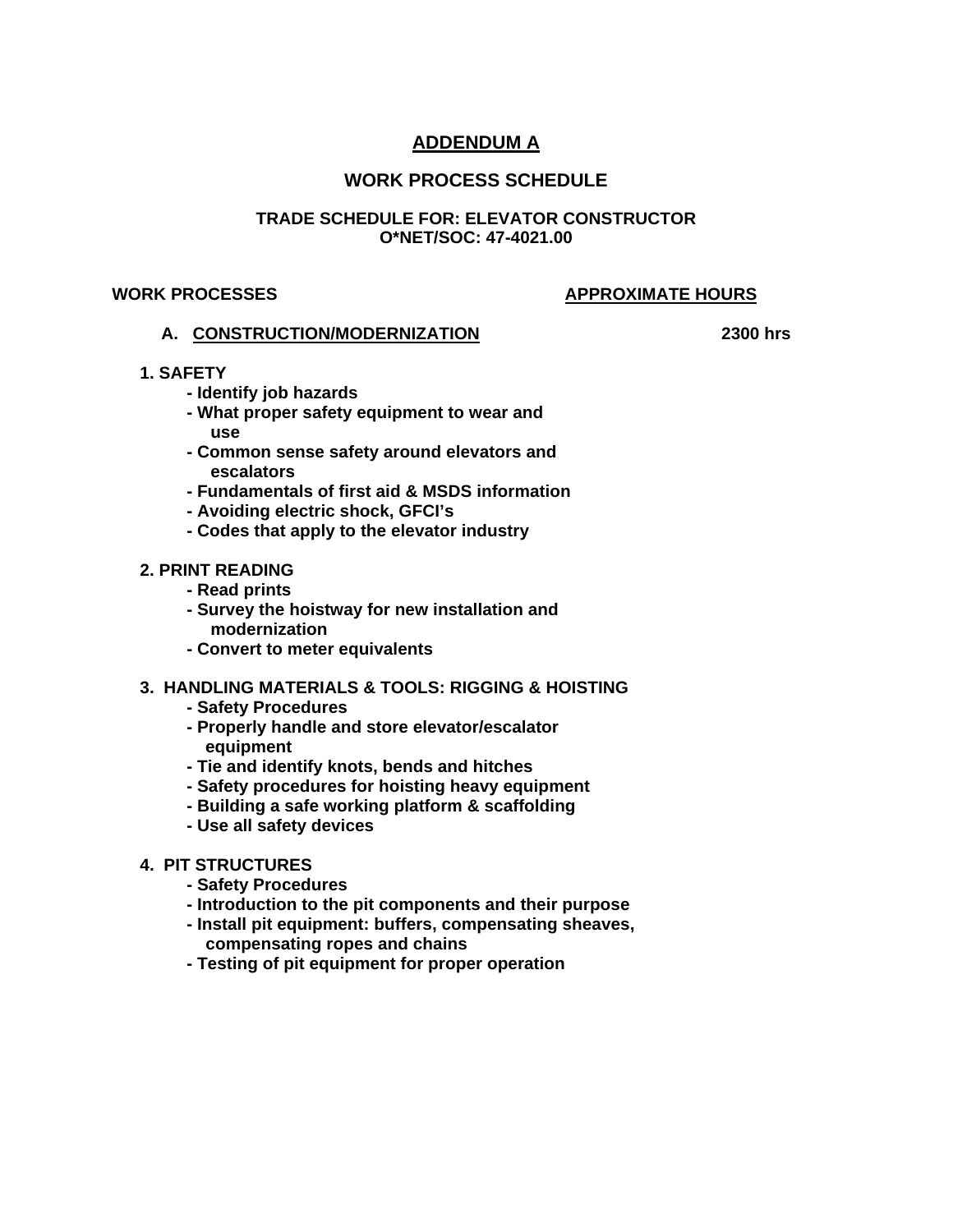#### **5. GUIDE RAILS**

- **Safety Procedures**
- **Prepare rails and rail runs**
- **Build templates, drop lines and plumb hoistways of single, multiple or corner post installations**
- **Install guide rails**
- **Use a rail gauge and align rails**

#### **6. MACHINE ROOM, ESCALATOR & OVERHEAD INSTALLATIONS**

- **Safety Procedures**
- **Layout and properly align & set equipment**
- **Properly align sheaves, tracks and gears**
- **Offset roping**
- **Calibrate and test**
- **Proper inspection and maintenance procedures for the equipment**

# **7. CAR & COUNTERWEIGHT ASSEMBLY & ROPING**

- **Safety Procedures**
- **Assemble car and counterweight sling**
- **Why elevators use counterweights**
- **Proper handling & storage of wire ropes**
- **Plan a rope run and learn other methods of installing and reroping**

#### **8. WIRING INSTALLATION**

- **Safety Procedures**
- **Terminology for various tools and electrical equipment**
- **Plan and install raceway and conduit**
- **Bend conduit**
- **Plan wiring and pulling wires safely and efficiently**
- **Accurately prepare and install traveling cables**
- **Bonding and grounding equipment**
- **Prepare the elevator/escalator for running operation**

#### **9. DOOR INSTALLATION**

- **Safety Procedures**
- **Proper terminology for doors and relating equipment**
- **Install car and hoistway entrances and door equipment accurately**
- **Install & adjust elevator doors, gates for passenger, freight & dumbwaiter**

#### **10. HYDRAULICS**

- **Safety Procedures**
- **Drill a hole for a hydraulic jack**
- **Properly install and plumb the casing & jack with specific tools**
- **Layout a pipe run and connections to power unit and jack**
- **Hydraulic theory and valve operation**
- **Adjust the valves for proper operation**
- **Troubleshoot and isolate system problems**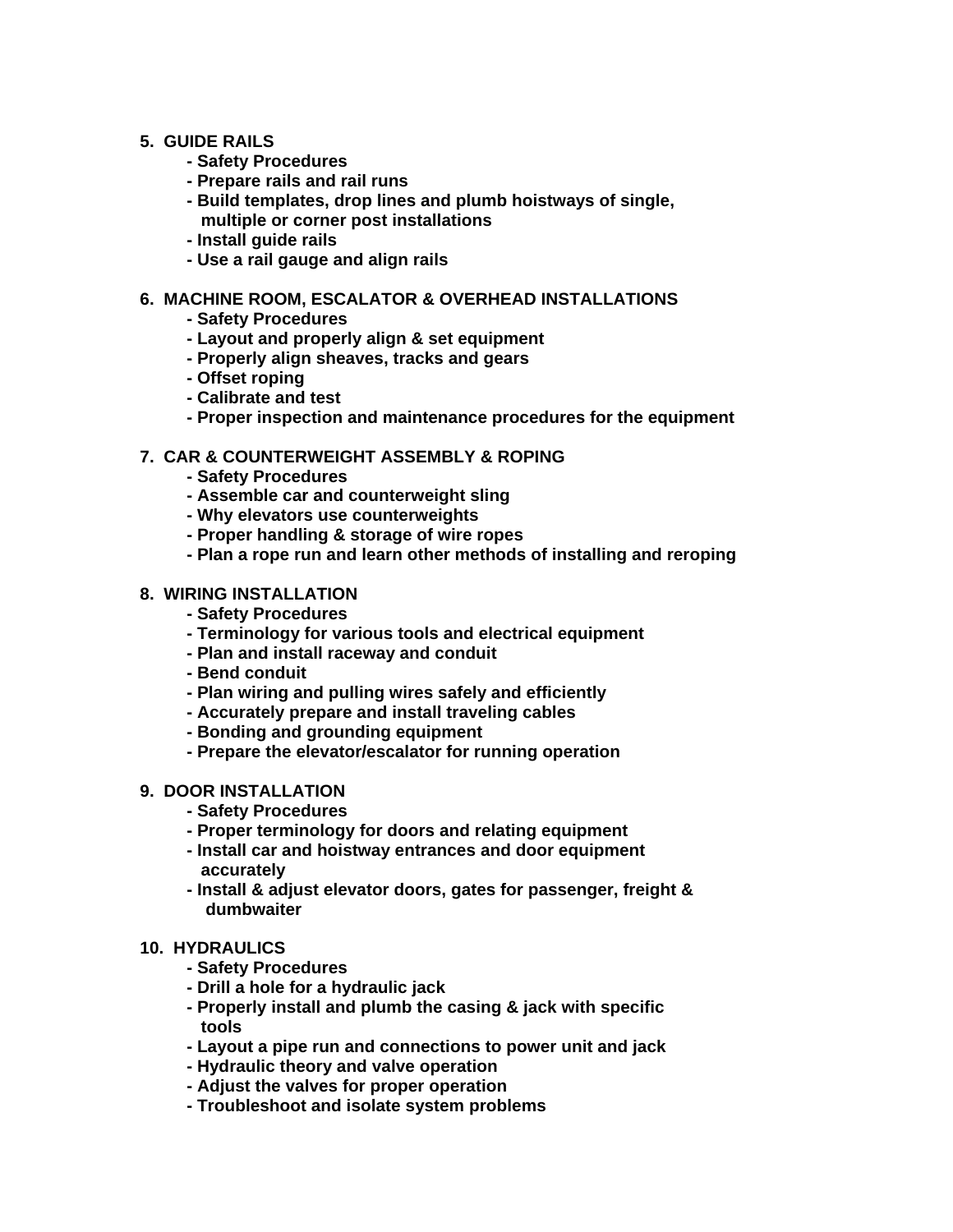#### **B. SERVICE/REPAIR/MODERNIZATION/CONSTRUCTION 3500 hrs**

#### **1. BASIC WIRING/ELECTRICITY**

- **Procedures for working safely with electricity**
- **Principle on which all electrical concepts are based**
- **What is electricity and where does it come from?**

### **2. SOLID STATE ELECTRONICS/RELAY LOGIC**

- **Safety Procedures**
- **Terminology and safety equipment used on electronic devices**
- **Binary & hexidecimal systems are related to digital circuitry**
- **Capacitors and capacitance are used on elevator equipment**
- **Inductance and inductors are used in circuits**
- **How a semi-conductor works**
- **Diode, zener diodes, photodiodes and light emitting diodes**
- **Understanding transistors and how they operate**
- **How SCR's are operated and used in elevator circuits**
- **Various digital gates and their function**
- **The functions of integrated power supplies**
- **Different configurations and uses of the Op Amp**
- **Relay logic**

# **3. CIRCUIT TRACING/RELAY LOGIC**

- **Safety Procedures**
- **Read a wiring diagram symbol and apply it to the equipment on the job**
- **Sequence of operation of individual circuits such as starting, stopping car and hall call cancellation and direction selection**
- **Troubleshoot particular circuits that are malfunctioning**
- **Locate and repair electrical problems such as ground, opens, defective contacts and coils**
- **Troubleshoot electrical problems with confidence**

#### **C. GENERAL REPAIR/MODERNIZATION 1000 hrs**

#### **1. REROPING, RECABLING**

- **Safety Procedures**
- **Inspecting for defective rope, selector tape & cable**
- **Staging and routing ropes, tapes & cables**
- **Shackling and socketing**

# **2. DOOR OPERATOR & RELATING EQUIPMENT**

- **Safety Procedures**
- **Passenger & freight door, gate repairs and replacements**
- **Door Operators, repair, replace and adjustments**
- **Door protective devices and troubleshooting**
- **3. TRAVELING CABLE** 
	- **Safety Procedures**
	- **Repair and replacement of traveler in existing hoistways**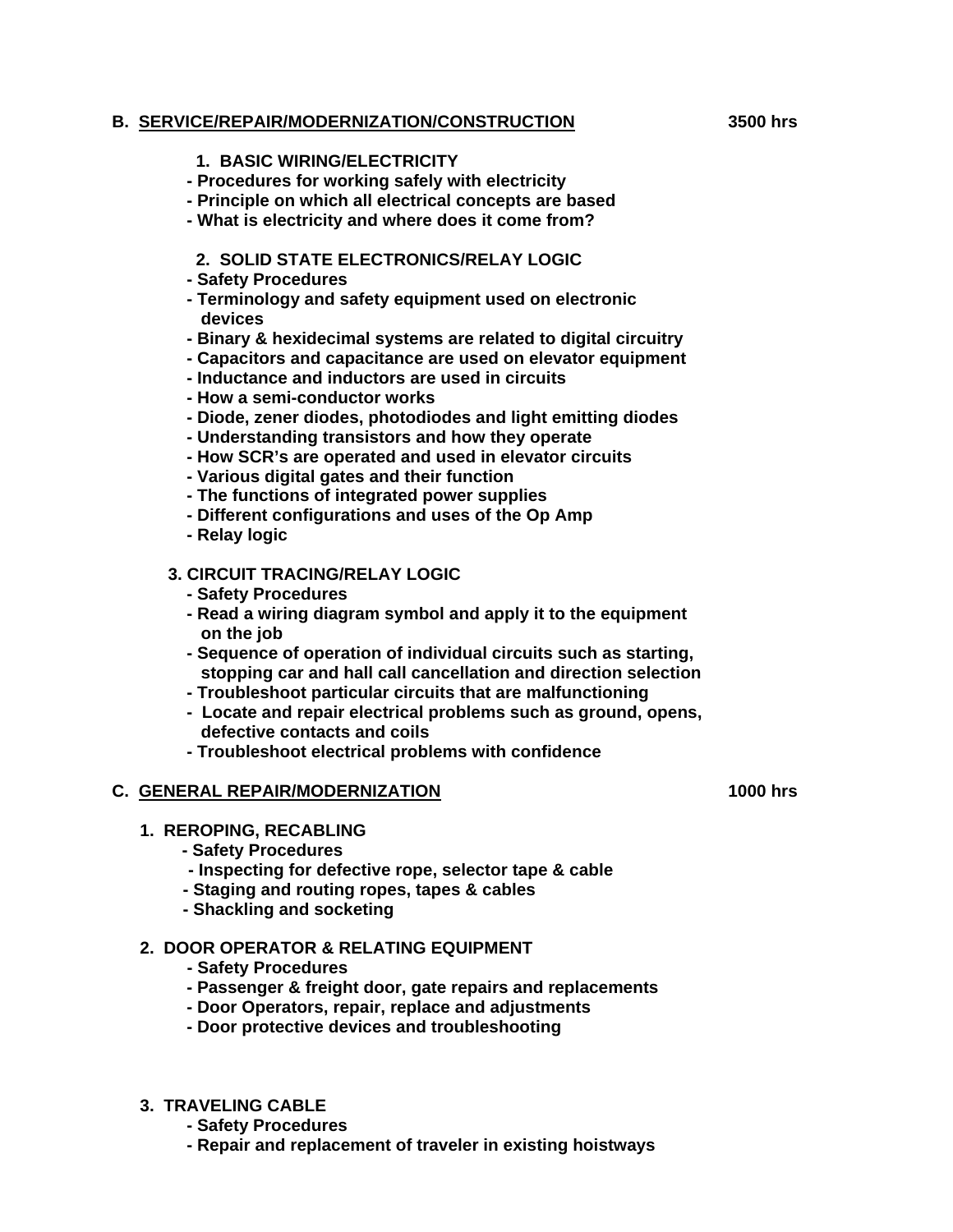#### **4. MOTORS, GENERATORS, BEARINGS, SHEAVES, DRIVERS**

- **Safety Procedures**
- **Cleaning and lubrication**
- **Testing and replacing motors, generators, bearings, sheaves and drivers**
- **Turn and undercut a commutator**
- **Test shunt and series field coils**
- **Learn how to check bearings and replace**

# **5. ESCALATORS, MOVING WALKS & SIMILAR EQUIPMENT**

- **Safety Procedures**
- **Repair/replace equipment**
- **Clean and lubricate**
- **Maintenance on equipment**

**TOTAL HOURS: 6800hrs**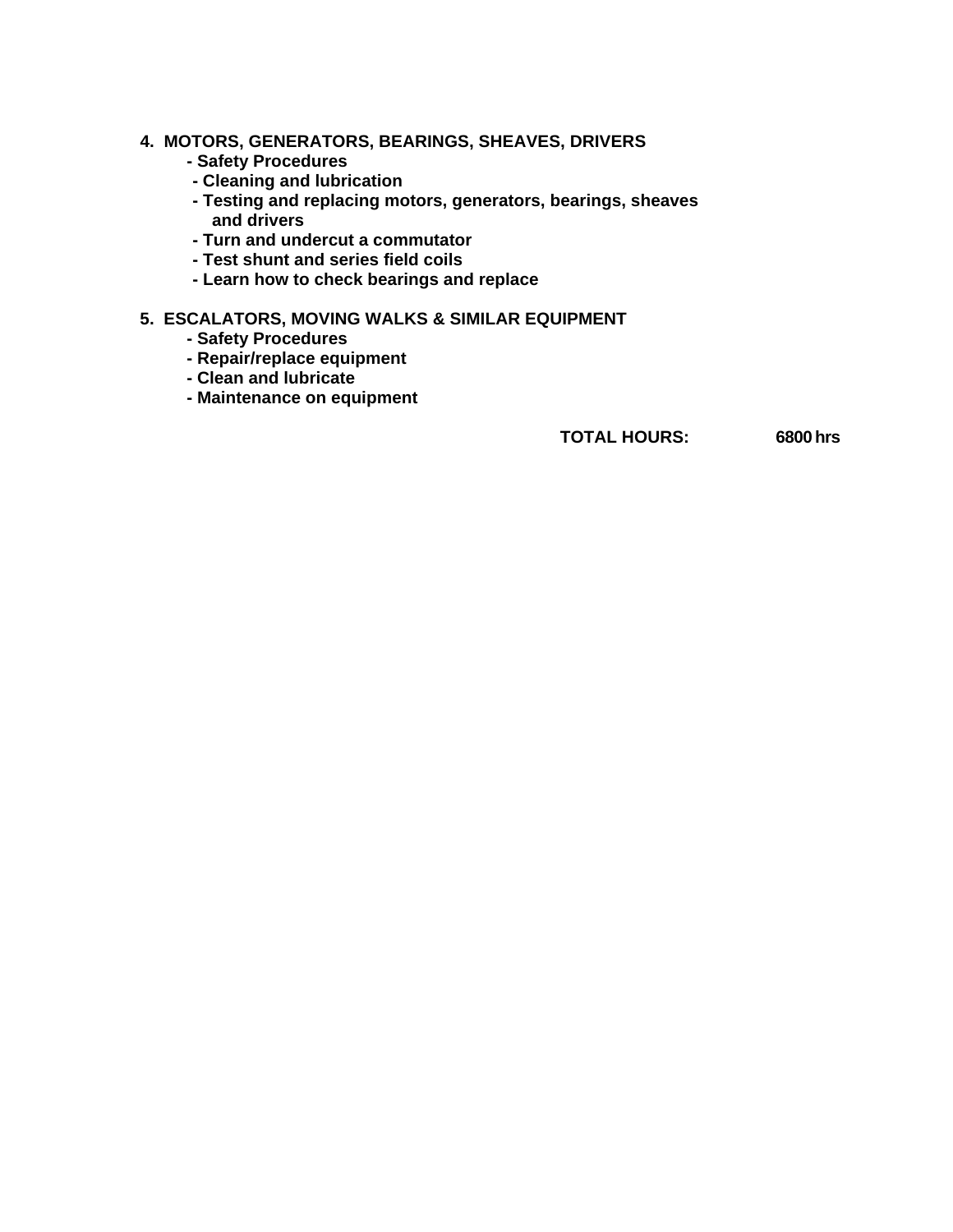# **ADDENDUM B**

# APPRENTICESHIP COURSE OUTLINE YEAR 1

| 1.1            | <b>Safety for Elevator Constructors</b>            |                 |  |  |  |
|----------------|----------------------------------------------------|-----------------|--|--|--|
| 1.1.1          | <b>Introduction to Safety</b>                      |                 |  |  |  |
| 1.1.2          | <b>Safety During Construction and Maintenance</b>  |                 |  |  |  |
| 1.1.3          | <b>Safety During Maintenance and Repairs</b>       |                 |  |  |  |
| 1.1.4          | <b>Alcohol and Other Drugs</b>                     |                 |  |  |  |
| 1.1.5SM        | Introduction to OSHA                               |                 |  |  |  |
| 1.1.6SM        | <b>Hazard Communication</b>                        |                 |  |  |  |
| <b>1.1.7SM</b> | <b>PPE</b>                                         |                 |  |  |  |
| 1.1.8SM        | <b>Materials Handling</b>                          |                 |  |  |  |
| 1.1.9SM        | <b>Tool Safety</b>                                 |                 |  |  |  |
| 1.1.10SM       | <b>Electrical Safety</b>                           |                 |  |  |  |
| 1.1.11SM       | <b>Scaffold Safety</b>                             |                 |  |  |  |
| 1.1.12SM       | <b>Fall Protection</b>                             |                 |  |  |  |
| 1.1.13SM       | <b>Stairways and Ladders</b>                       |                 |  |  |  |
| 1.1.14SM       | <b>Confined Spaces</b>                             |                 |  |  |  |
| 1.1.15SM       | <b>Ergonomics</b>                                  |                 |  |  |  |
| 1.1.16SM       | <b>Fire Safety</b>                                 | 28 Hours        |  |  |  |
|                |                                                    |                 |  |  |  |
| 1.2            | <b>Diversity Training</b>                          |                 |  |  |  |
| 1.2.1          | Harassment and Discrimination in the Workplace     |                 |  |  |  |
| 1.2.2          | <b>Diversity and Success</b>                       |                 |  |  |  |
| 1.2.3          | <b>Case Studies</b>                                | 8 Hours         |  |  |  |
|                |                                                    |                 |  |  |  |
| 1.3            | <b>Customer Relations</b>                          |                 |  |  |  |
|                | <b>Customer Focus</b>                              |                 |  |  |  |
|                | <b>Presentation</b>                                |                 |  |  |  |
|                | <b>Communications</b>                              |                 |  |  |  |
|                | <b>Dealing with Customers</b>                      | 4 Hours         |  |  |  |
|                |                                                    |                 |  |  |  |
| 1.4            | <b>IUEC History</b>                                | 4 Hours         |  |  |  |
|                |                                                    |                 |  |  |  |
| 1.5            | <b>Fundamentals of Print Reading</b>               |                 |  |  |  |
| 1.5.1          | <b>Introduction to Installation Drawings</b>       |                 |  |  |  |
| 1.5.2          | <b>Detail Drawings and Material Specifications</b> | <b>16 Hours</b> |  |  |  |

- **1.6 Material Handling, Rigging and Hoisting**
- **1.6.1 Tools and Material Handling**
- **1.6.2 Rigging and Hoisting**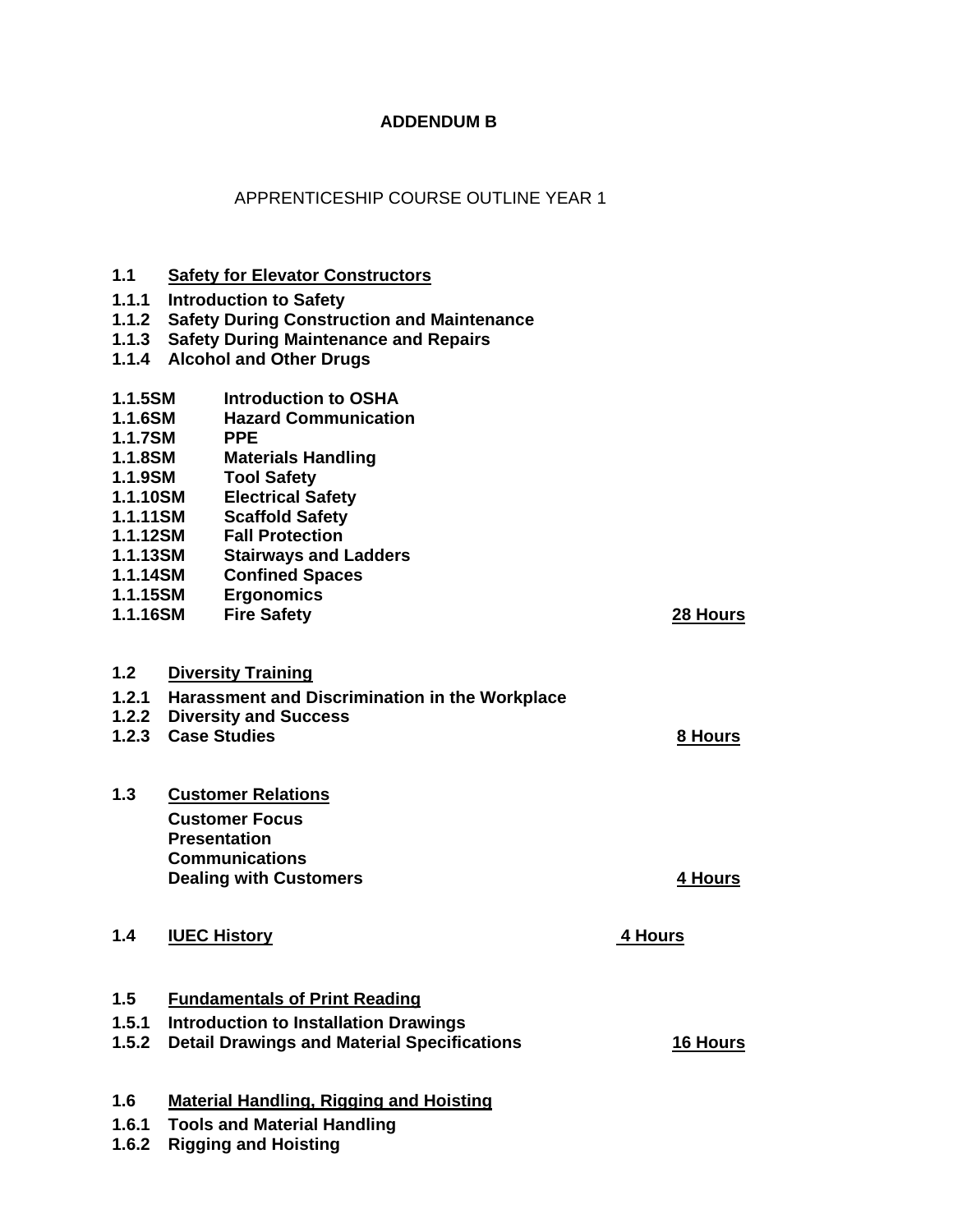|       | 1.6.3 Crosby Fasteners*                                                    | $(*CD-ROM)$                                                 | <b>16 Hours</b> |
|-------|----------------------------------------------------------------------------|-------------------------------------------------------------|-----------------|
| 1.7   | <b>Pit Structures</b>                                                      |                                                             |                 |
|       | 1.7.1 Pit Structures                                                       |                                                             |                 |
|       | 1.7.2 Welding Basics*                                                      | $(*CD-ROM)$                                                 | 8 Hours         |
|       |                                                                            |                                                             |                 |
| 1.8   | <b>Guide Rails</b>                                                         |                                                             |                 |
|       | 1.8.1 Introduction to Guide Rails                                          |                                                             |                 |
|       | 1.8.2 Installation of Guide Rails                                          |                                                             | <b>16 Hours</b> |
|       |                                                                            |                                                             |                 |
| 1.9   | <b>Machine Room and Overhead Installation</b>                              |                                                             |                 |
| 1.9.1 | <b>Machine and Sheave Installation</b>                                     |                                                             |                 |
|       | 1.9.2 Elevator Control Equipment Installation                              |                                                             | <b>12 Hours</b> |
|       |                                                                            |                                                             |                 |
| 1.10  |                                                                            | <b>Car and Counterweight Assembly, Roping and Re-roping</b> |                 |
|       | 1.10.1 Car and Counterweight Assembly and Roping                           |                                                             |                 |
|       | 1.10.2 Elevator Rope and Roping                                            |                                                             |                 |
|       | 1.10.3 Re-roping                                                           |                                                             |                 |
|       | 1.10.4 Elevator Cab Modernization, Refinishing and Floor Covering 32 Hours |                                                             |                 |

**TOTAL: 144 Hours**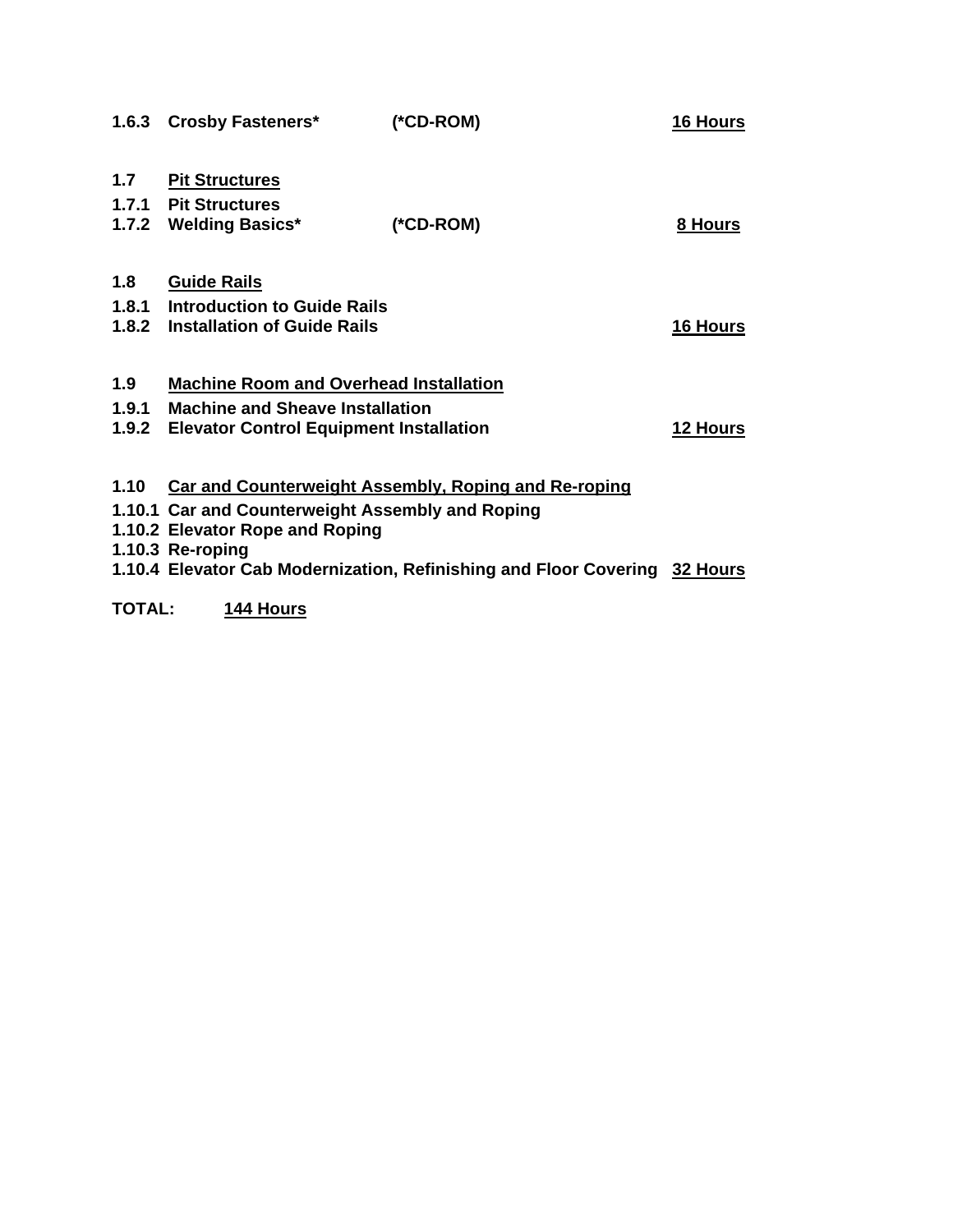# APPRENTICESHIP COURSE OUTLINE YEAR 2

| 2.1                   | <b>Basic Math Review</b>                                                                                                                                                                                                                                                                                                                                 |               |                 |
|-----------------------|----------------------------------------------------------------------------------------------------------------------------------------------------------------------------------------------------------------------------------------------------------------------------------------------------------------------------------------------------------|---------------|-----------------|
| 2.1.1                 | <b>Elementary Technical Mathematics</b>                                                                                                                                                                                                                                                                                                                  |               | 8 Hours         |
| 2.2<br>2.2.1<br>2.2.4 | <b>Basic Electricity</b><br><b>Arithmetic Review</b><br>2.2.2 Basic Electricity Introduction<br>2.2.3 Understanding the Relationship Between Voltage, Current, and Resistance<br><b>Basic Electrical Circuit Components</b><br>2.2.5 Series and Parallel DC Resistive Circuits<br>2.2.6 Magnetism and Electromagnetism<br>2.2.7 DC Generators and Motors |               |                 |
|                       | 2.2.8 Alternating Current Theory                                                                                                                                                                                                                                                                                                                         |               |                 |
|                       | 2.2.9 Transformers                                                                                                                                                                                                                                                                                                                                       |               |                 |
|                       | 2.2.10 AC Motors                                                                                                                                                                                                                                                                                                                                         |               | 92 Hours        |
| 2.3                   | <b>Meters</b>                                                                                                                                                                                                                                                                                                                                            |               |                 |
| 2.3.1<br>2.3.2        | <b>Introduction to Analog and Digital Meters</b><br><b>Meters Experiments</b>                                                                                                                                                                                                                                                                            |               | 12 Hours        |
| 2.4                   | <b>Advanced DC Motors and Generators</b>                                                                                                                                                                                                                                                                                                                 |               |                 |
| 2.4.1                 | DC Generator and Motor Theory                                                                                                                                                                                                                                                                                                                            |               |                 |
| 2.4.2                 | <b>Components of DC Motors and Generators</b>                                                                                                                                                                                                                                                                                                            |               |                 |
|                       | 2.4.3 Types of DC Motors and Generators                                                                                                                                                                                                                                                                                                                  |               |                 |
| 2.4.4                 | <b>Maintenance and Service</b>                                                                                                                                                                                                                                                                                                                           |               | <b>32 Hours</b> |
|                       |                                                                                                                                                                                                                                                                                                                                                          | <b>TOTAL:</b> | 144 Hours       |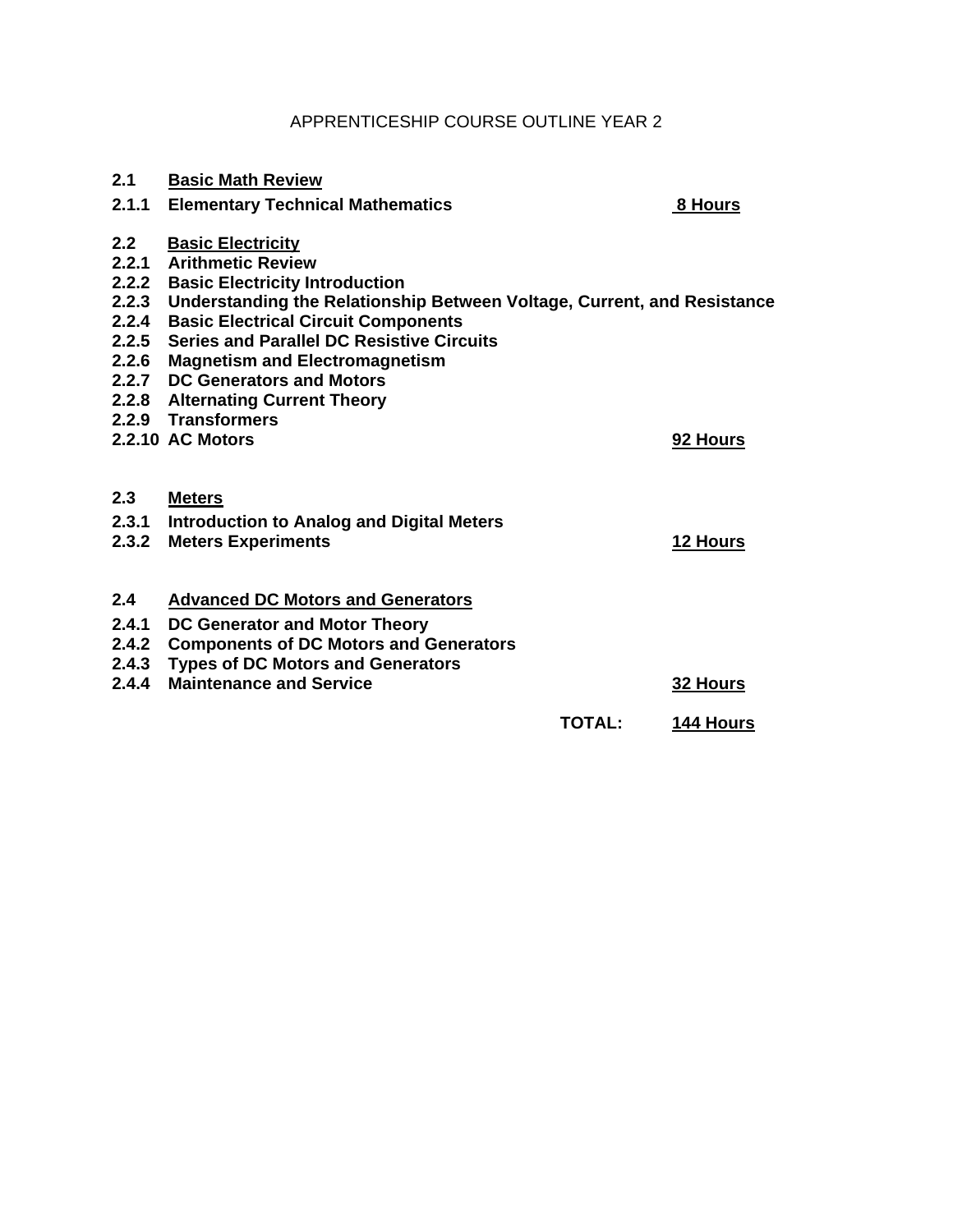# APPRENTICESHIP COURSE OUTLINE YEAR 3

| 3.1   | <b>Construction Wiring</b>                                 |                 |
|-------|------------------------------------------------------------|-----------------|
| 3.1.1 | <b>Planning, Piping and Wiring</b>                         |                 |
| 3.1.2 | <b>Piping the Machine Room and Hoistway</b>                |                 |
| 3.1.3 | <b>Traveling Cables</b>                                    |                 |
| 3.1.4 | Wiring the Hoistway and Machine Room                       |                 |
| 3.1.5 | <b>Piping and Wiring the Car</b>                           |                 |
| 3.1.6 | <b>Start-Up Procedures</b>                                 | 28 Hours        |
|       |                                                            |                 |
| 3.2   | <b>Doors and Operators</b>                                 |                 |
| 3.2.1 | <b>Introduction to Passenger and Freight Entrances</b>     |                 |
| 3.2.2 | <b>Passenger Elevator Doors and Entrance Installations</b> |                 |
| 3.2.3 | <b>Elevator Cab Assembly and Door Operators</b>            |                 |
| 3.2.4 | <b>Freight Elevator Doors and Gates</b>                    |                 |
| 3.2.5 | <b>Passenger Door Operators</b>                            |                 |
| 3.2.6 | <b>Freight Door Operators</b>                              |                 |
| 3.2.7 | <b>Door Protective Devices</b>                             |                 |
|       | 3.2.8 Troubleshooting Door Operators                       |                 |
| 3.2.9 | <b>Dumbwaiters</b>                                         | <b>48 Hours</b> |
|       |                                                            |                 |
| 3.3   | <b>Hydraulics</b>                                          |                 |
| 3.3.1 | <b>Drilling and Casing the Jack Hole</b>                   |                 |
| 3.3.2 | <b>Installing and Servicing the Jack</b>                   |                 |
| 3.3.3 | <b>Piping and Temporary Operation</b>                      |                 |
| 3.3.4 | <b>Basic Hydraulic Theory</b>                              | 24 Hours        |
|       |                                                            |                 |
| 3.4   | <b>Escalators and Moving Walks</b>                         |                 |
| 3.4.1 | <b>Safety and General Installation Procedures</b>          |                 |
| 3.4.2 | <b>Escalator Components and Installation Procedures</b>    |                 |
| 3.4.3 | <b>Moving Walk Components and Installation Procedures</b>  |                 |
| 3.4.4 | <b>Escalator Safety and Terminology</b>                    |                 |
| 3.4.5 | <b>Escalator Steps and Step Chains</b>                     |                 |
| 3.4.6 | <b>Escalator Handrails</b>                                 |                 |
| 3.4.7 | <b>Escalator Service and Maintenance</b>                   | <b>44 Hours</b> |
|       |                                                            |                 |

**TOTAL: 144 Hours**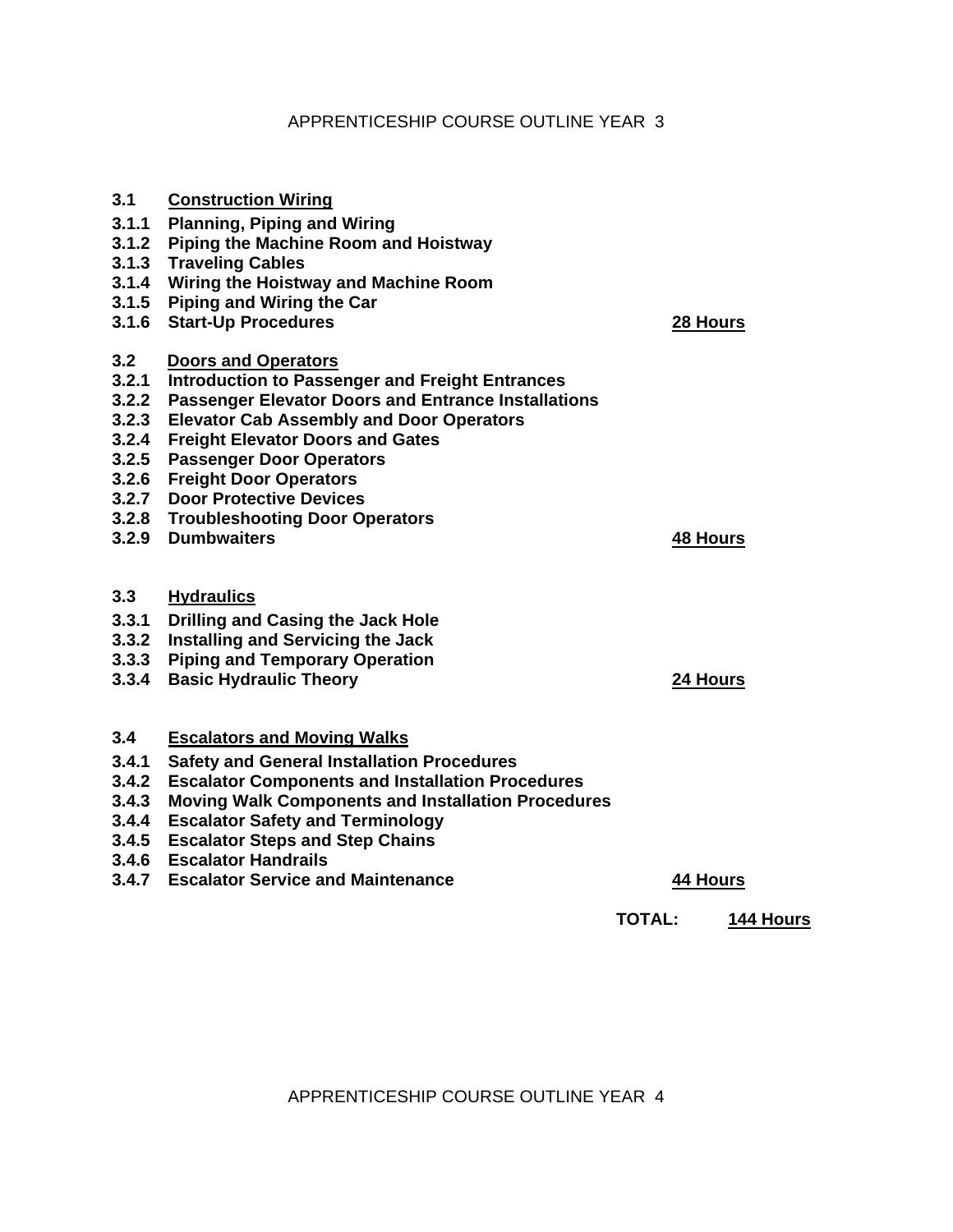| 4.1   | <b>Basic Elevator Solid State Electronics</b>                                                |           |
|-------|----------------------------------------------------------------------------------------------|-----------|
| 4.1.1 | <b>Capacitors and Capacitance</b>                                                            |           |
| 4.1.2 | <b>Inductors and Inductance</b>                                                              |           |
| 4.1.3 | <b>Diodes</b>                                                                                |           |
| 4.1.4 | <b>Transistors and Thyristors</b>                                                            |           |
| 4.1.5 | <b>Analog Integrated Circuits</b>                                                            |           |
| 4.1.6 | <b>Digital Integrated Circuits</b>                                                           | 40 Hours  |
| 4.2   | <b>Circuit Tracing</b>                                                                       |           |
| 4.2.1 | <b>Introduction to Circuit Tracing</b>                                                       |           |
| 4.2.2 | <b>Relays and Timers</b>                                                                     |           |
| 4.2.3 | <b>Power and Power Control</b>                                                               |           |
| 4.2.4 | <b>Logic Controls</b>                                                                        |           |
|       | 4.2.5 Constant Pressure Push Button Systems & Single Automatic<br><b>Push Button Systems</b> |           |
| 4.2.6 | <b>Collective Systems</b>                                                                    |           |
| 4.2.7 | Variable Voltage Selective-Collective Control Systems                                        | 80 Hours  |
| 4.3   | <b>Elevator Maintenance</b>                                                                  |           |
| 4.3.1 | <b>Hoistway Maintenance</b>                                                                  |           |
| 4.3.2 | <b>Car top Maintenance</b>                                                                   |           |
| 4.3.3 | <b>Machine Room Maintenance</b>                                                              | 24 Hours  |
|       | <b>TOTAL:</b>                                                                                | 144 Hours |
|       |                                                                                              |           |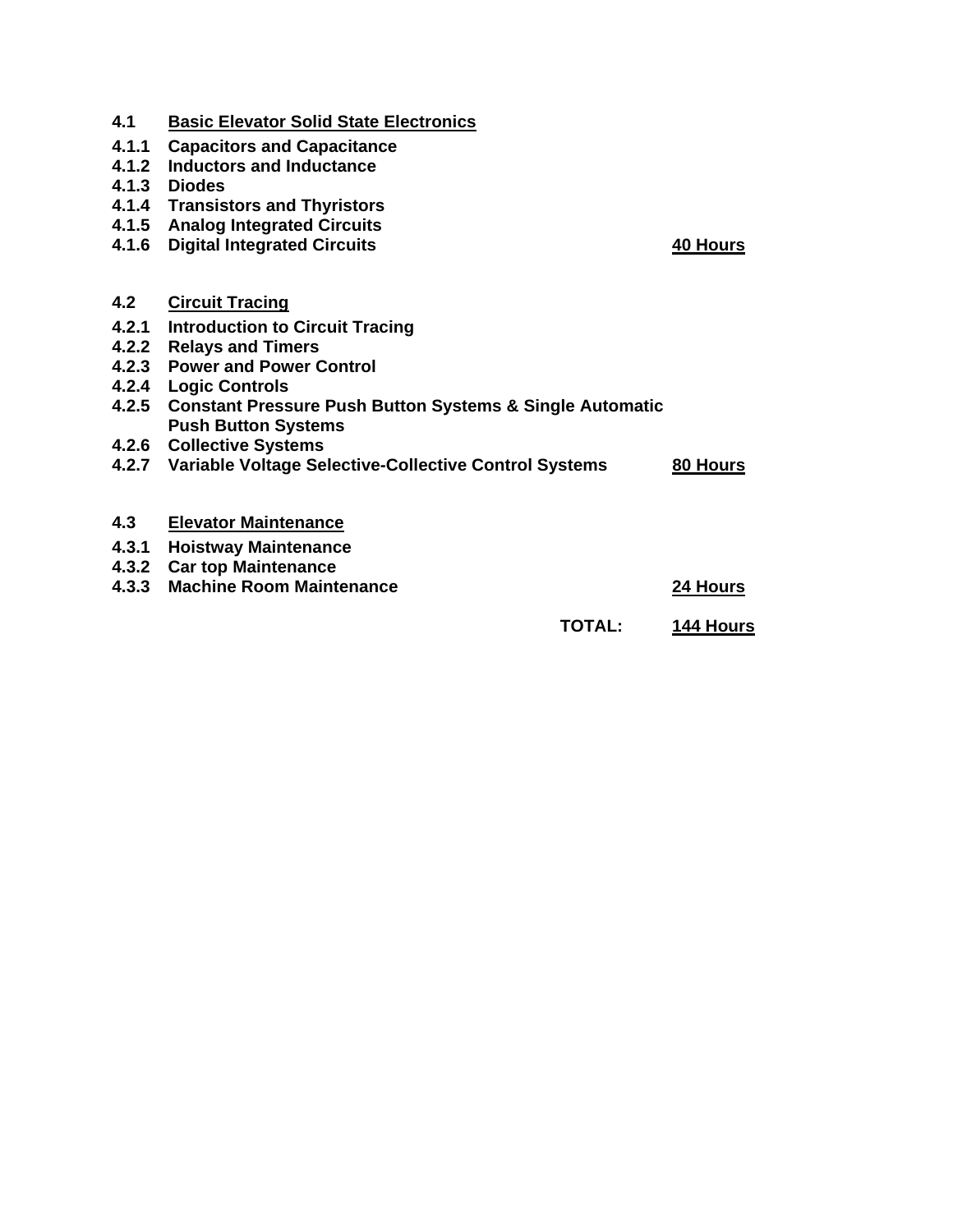### **ADDENDUM C**

# **AFFIRMATIVE ACTION PLAN and SELECTION PROCEDURES**

#### **ADOPTED BY**

*(INSERT NAME OF JAC)*

### **AS REQUIRED UNDER TITLE 29, CODE OF FEDERAL REGULATIONS, PART 30 AMENDED MAY 12, 1978**

### **DEVELOPED IN COOPERATION WITH THE BUREAU OF APPRENTICESHIP AND TRAINING U. S. DEPARTMENT OF LABOR**

**APPROVED BY \_\_\_\_\_\_\_\_\_\_\_\_\_\_\_\_\_\_\_\_\_\_\_\_\_\_\_\_\_\_\_\_\_\_\_\_\_\_\_\_\_\_\_\_\_\_\_\_\_\_\_\_\_\_\_\_\_** 

**REGISTRATION AGENCY** 

**DATE APPROVED: \_\_\_\_\_\_\_\_\_\_\_\_\_\_\_\_\_\_\_\_\_\_\_\_\_\_\_\_\_\_\_**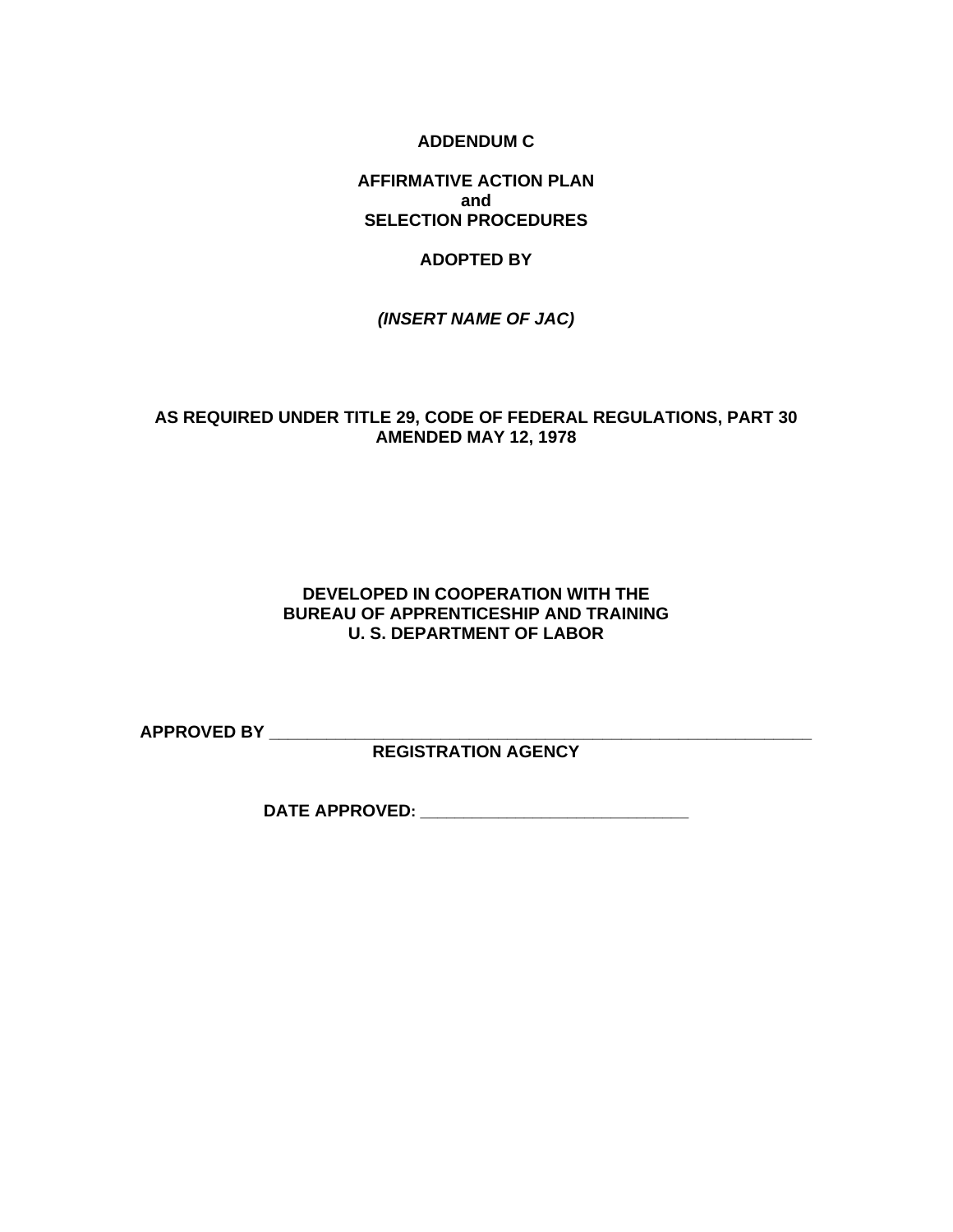# **SECTION I - PREAMBLE**

In order to conform with Title 29, Code of Federal Regulations (CFR) Part 30 - Equal Employment Opportunity in Apprenticeship and [applicable state law or regulation], [The JAC] hereby adopts the following nondiscriminatory pledge and affirmative action plan. The JAC enters this plan with good faith for the purpose of promoting equality of opportunity into its registered apprenticeship program.

This plan is a supplement to the apprenticeship standards. It may be amended at a later date as experience dictates. Any changes made by the JAC shall become part of this written plan, once approved by the registration agency.

# **SECTION II - EQUAL OPPORTUNITY PLEDGE**

 In compliance with Section 30.3(b) of Title 29, CFR Part 30, as amended May 12, 1978**,** the JAC commits to the following Equal Opportunity Pledge:

The recruitment, selection, employment, and training of apprentices during their apprenticeship, shall be without discrimination because of race, color, religion, national origin, or sex. The sponsor will take affirmative action to provide equal opportunity in apprenticeship and will operate the apprenticeship program as required under Title 29 of the Code of Federal Regulations, Part 30.

# **SECTION III - AFFIRMATIVE ACTION PLAN**

 In order to allow positive recruitment and full utilization of minorities and women in the apprenticeship program, the JAC pledges to follow the procedures and methods covered in Section IV.

# **SECTION IV - OUTREACH AND POSITIVE RECRUITMENT (PLEASE SEE CHECKLIST)**

The JAC's affirmative action plan includes the following "checked" outreach and positive recruitment efforts that would reasonably be expected to increase minority and women's participation in apprenticeship by expanding the opportunity of minorities and women to become eligible for apprenticeship selection. **Once those efforts have been checked, the JAC shall set forth the specific steps they intend to take under each identified effort.** The JAC will identify **a significant number of activities** in order to enable it to meet its obligation under Title 29,CFR Part 30.4(c).

- A. An announcement of apprenticeship openings must be disseminated thirty (30) days in advance of the earliest date for application at each interval to the following agencies/organizations:
	- **Registration Agency**
	- Women's Organizations/Centers
	- Local Schools
	- **Employment Service Centers**
	- One Stop Centers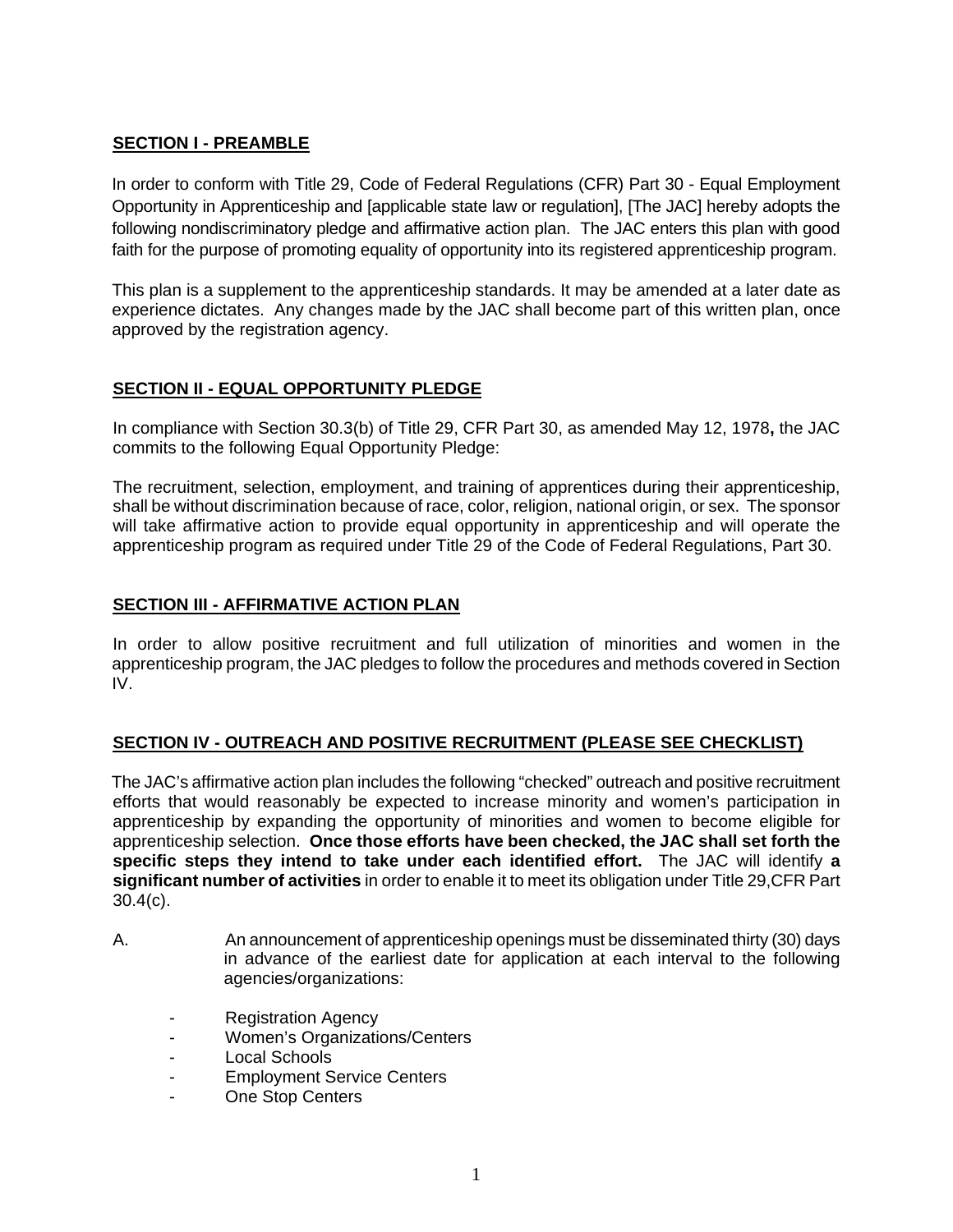- Vocational Education Schools
- Other Organizations/Centers (which can effectively reach minorities and women)
- Newspapers (which are circulated in the minority community and among women)

 The announcement shall include the nature of the apprenticeship, requirements for admission to apprenticeship, availability of apprenticeship opportunities, sources of apprenticeship applications, and the JAC's equal opportunity policy. Applications will be taken for no less than a two (2) week period.

- B. Participation in annual workshops conducted by employment service agencies for the purpose of familiarizing school, employment service and other appropriate personnel with the apprenticeship program and current opportunities.
- C. Cooperation with school boards and vocational educational systems to develop programs for preparing students to meet the standards and criteria required to qualify for entry into the apprenticeship program.
- D. Internal communication of the JAC's equal opportunity policy should be conducted in such a manner to foster understanding, acceptance, and support among the JAC's various officers, supervisors, employees, and members, and to encourage such persons to take the necessary action to aid in meeting its obligation under Title 29, CFR Part 30.
- E. Engaging in programs such as outreach for the positive recruitment and preparation of potential applicants for apprenticeships; where appropriate and feasible, such programs shall provide for pre-testing experience and training. In initiating and conducting these programs, the JAC may be required to work with other sponsors and appropriate community organizations. The JAC shall also initiate programs to prepare women and encourage women to enter traditionally male programs.
- F. Encouraging the establishment and utilization of programs of pre-apprenticeship, preparatory trade training, or others designed to afford related work experience or prepare candidates for apprenticeship. The JAC shall make appropriate provisions in its affirmative action plan to assure that those who complete such programs are afforded full and equal opportunity for admission into the apprenticeship program.
- G. Utilizing mechanics to assist in the implementation of affirmative action in the apprenticeship program.
- H. Granting advance standing or credit on the basis of previously acquired experience, training, skills, or aptitude for all applicants equally.
- I. **Chall** Other appropriate action to ensure that the recruitment, selection, employment, and training of apprentices during their apprenticeship shall be without discrimination because of race, color, religion, national origin, or sex (e.g., general publication of apprenticeship opportunities and advantages in advertisements, industry reports, articles, etc., use of present minority and female apprentices and mechanics as recruiters; career counseling; development of reasonable procedures to ensure employment opportunity, including reporting systems, on-site reviews, briefing sessions)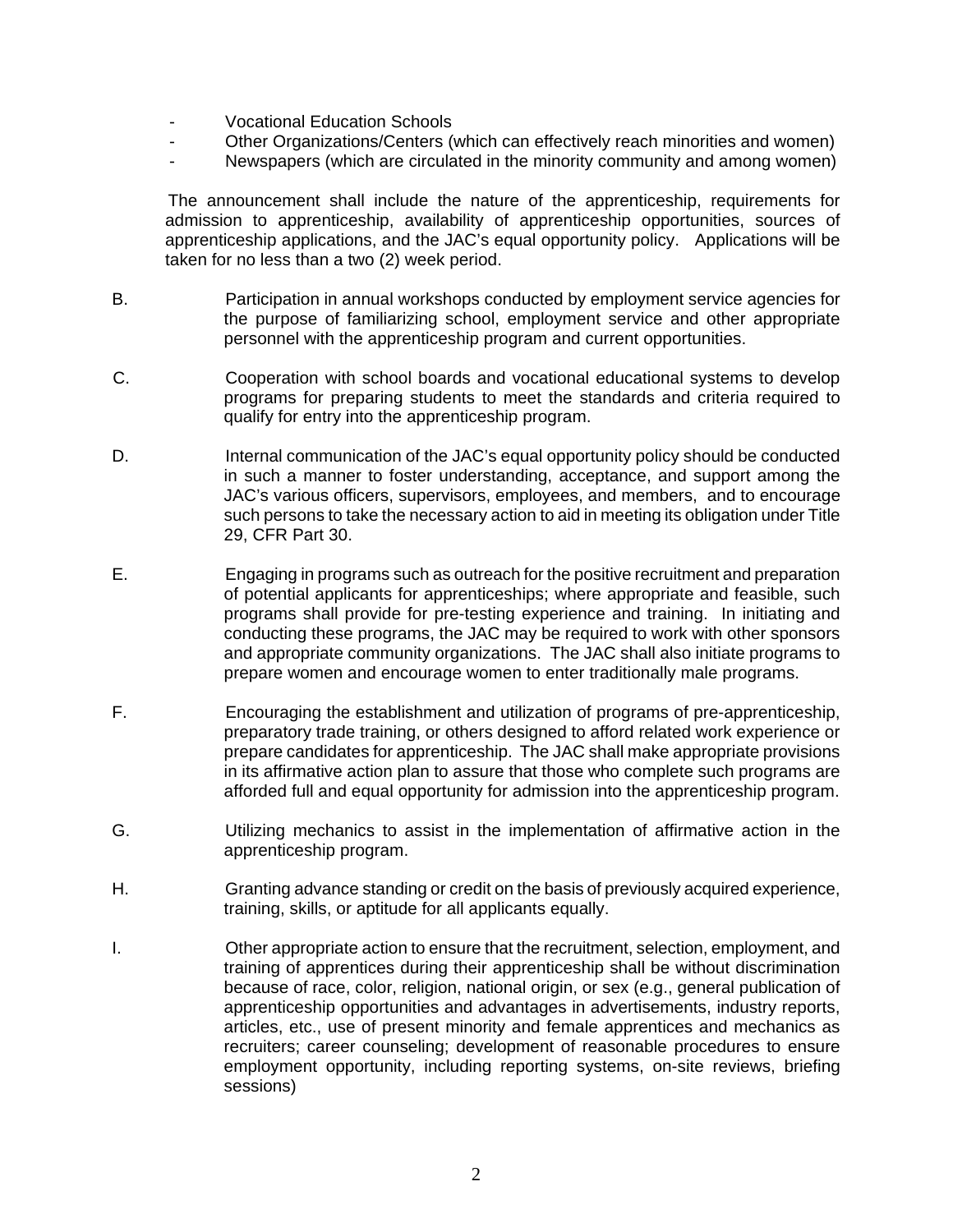# **Identify Action:**

———<br>————————————————————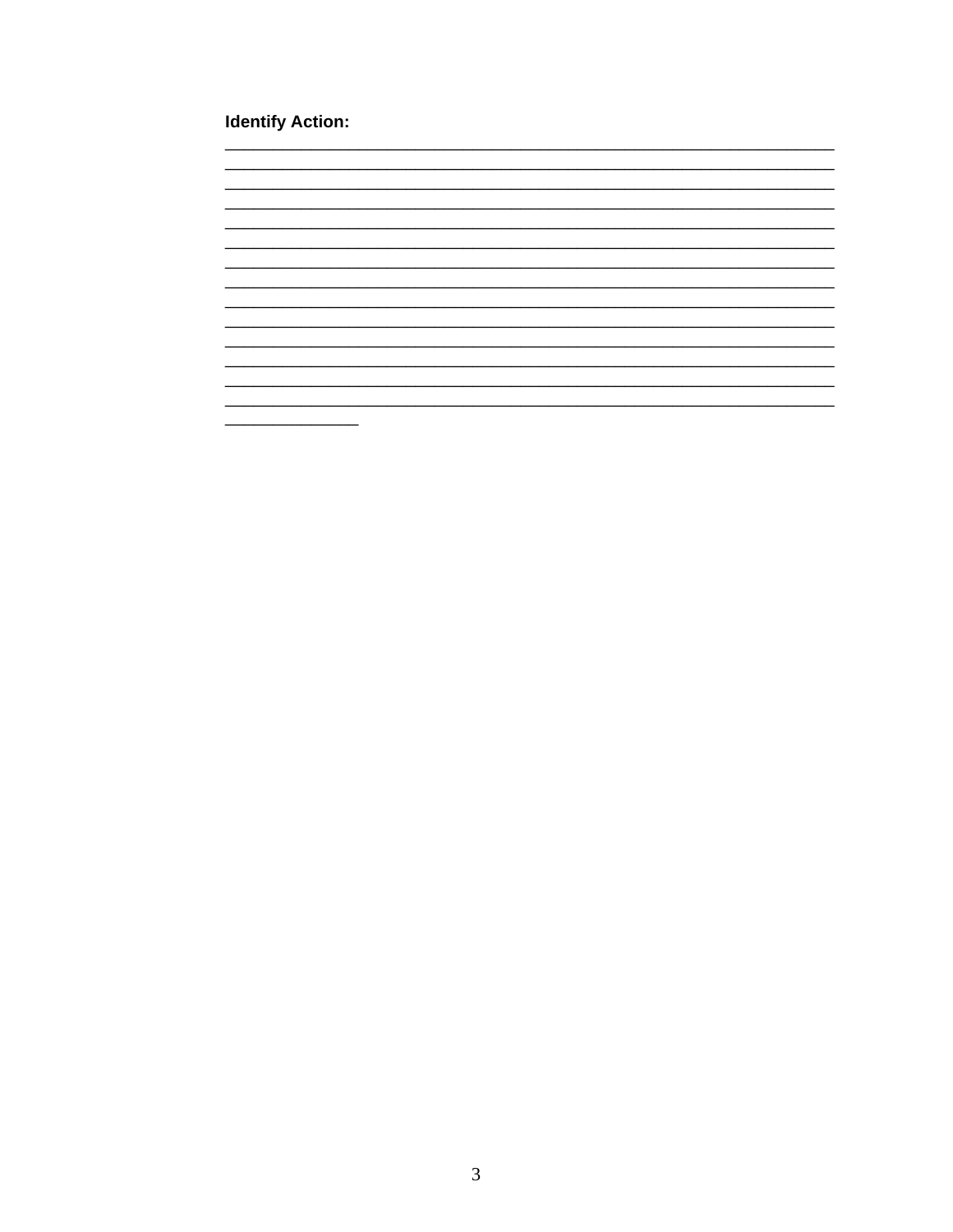# FOR EACH BOX CHECKED IN SECTION IV, LIST EACH SPECIFIC STEP THAT THE JAC WILL UNDERTAKE TO FULFILL THAT OUTREACH AND RECRUITMENT STEP

| $\blacksquare$ |
|----------------|
|                |
|                |
|                |
|                |
|                |
|                |
|                |
| ▬              |
| Н              |
|                |
|                |
|                |
|                |
|                |
|                |
|                |
|                |
|                |
|                |
|                |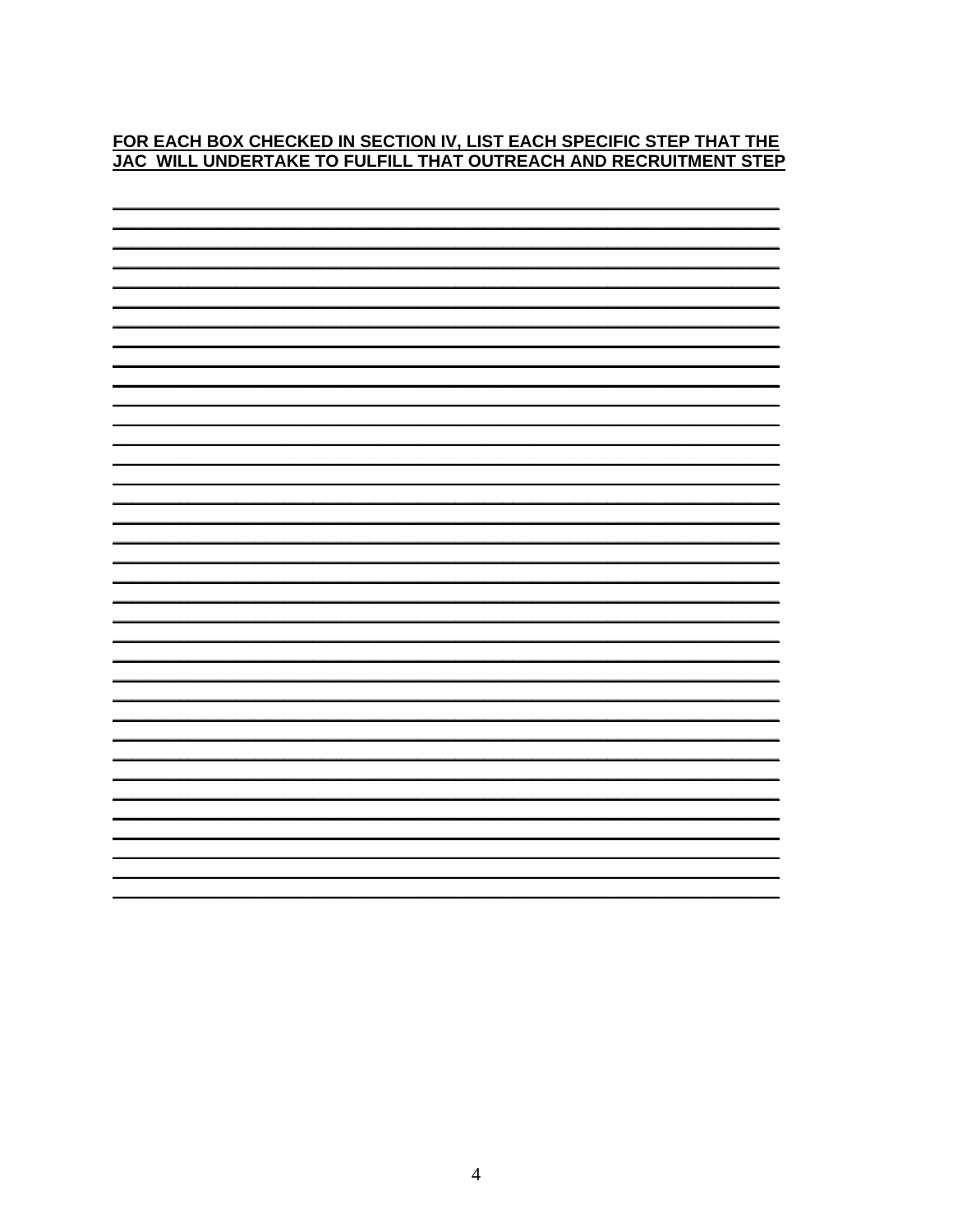# **SECTION V - SELECTION OF APPRENTICES**

- I. The employer shall select apprentices from a pool of applicants created in the manner set forth below:
	- A. Contractors covered by Executive Order 11246 may elect to select apprentices in accordance with the provisions and goals and timetables of their current affirmative action plan, provided that such plan is currently approved by the Office of Federal Compliance Contract Programs and a copy of such plan is on file with the JAC.
	- B. Contractors electing not to follow paragraph (a) above shall select their apprentices from a pool of applicants created in the manner set forth below.

#### II. APPLICANT POOL

- A. Applications: Applications will be accepted once the JAC determines a need and determines the approximate number of apprentices necessary to fill the projected employment needs of the employer.
- B. Every person requesting an application shall be recorded on the applicant log and shall be furnished an application package which will include:
	- 1. Apprenticeship Application.
	- 2. Information relating to work in the trade as an apprentice.
- C. Individuals receiving applicant packages shall return the completed information, including copies of the applicant's birth certificate, high school diploma or G.E.D. in no more than fifteen (15) business days. Any individual who fails to return the information after fifteen business days shall be noted on the applicant log as being ineligible for consideration at this time.
- D. Any individual who meets the eligibility requirements and who returns a completed package within fifteen (15) business days of its receipt shall be considered an applicant and eligible for testing and interview.
- E. Interviews shall be conducted at the discretion of JAC; however, no interview shall be conducted with less than seven days (7) notice, via first class mail, to all applicants.
- F. Notices shall also be sent to applicants who have previously been interviewed and ranked, advising them of the opportunity to re-interview, provided they can demonstrate tangible evidence of activities which have enhanced their qualifications for the job.
- G. In the event any applicant fails to respond to said notices, they shall be removed from the pool of applicants and notation of such shall be made on the applicant log.
- H. Qualified applicants remaining on a preceding ranking list will automatically be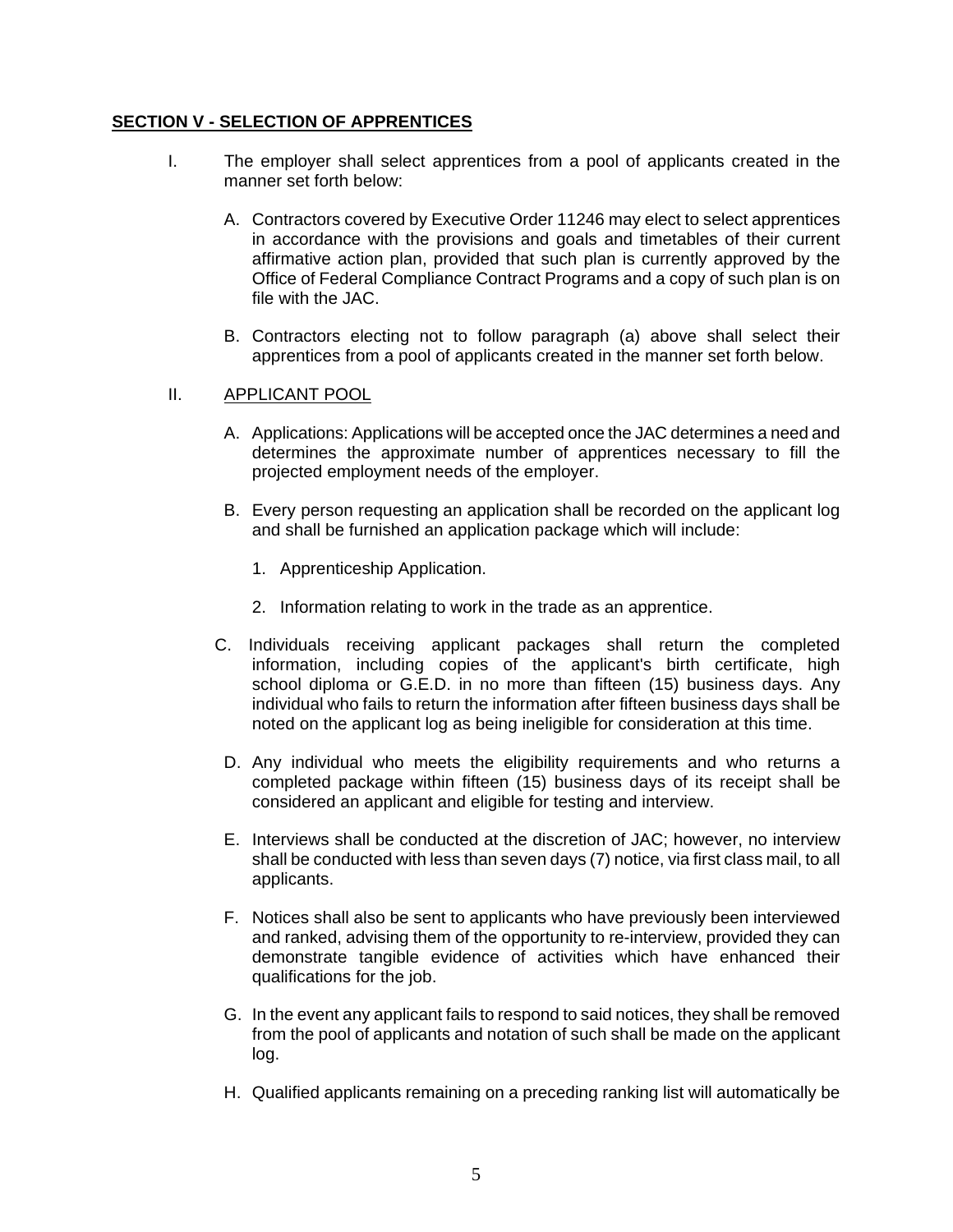carried forward on the new ranking list and slotted in wherever their rating score placed them for a period of two (2) years, unless the applicant has been removed from the list by their own written request or following failure to respond to an apprentice opening. Applicants, who were not placed during the two (2) year period that were on the ranking list, will be required to reapply.

#### III. TESTING AND INTERVIEWING AND PRE-QUALIFICATIONS

- A. All applicants shall be given an examination, if one is available, designed to test the applicant's reading and math skills and aptitude for employment in the elevator industry, which shall be scored on a pass fail basis. A score of 70% is the minimum passing grade. Applicants not passing the test will not be interviewed and will be removed from the pool of applicants.
- B. Applicants passing the test shall be eligible to be interviewed, consistent with the JAC's projected employment needs.
- C. Interviews shall be conducted by a committee consisting of at least two individuals, one from the employer and one from the IUEC.
- D. Each interview session shall be scheduled to provide time to adequately cover each interview grading area.
- E. The interview committee shall have in its possession for review with regard to each applicant: an application form, high school diploma or G.E.D. Certificate and proof of age.
- F. After a brief introduction, the committee will ask questions of the applicant with the purpose of finding out as much as possible about the applicant as an individual and about the applicant's capacity to participate in apprenticeship.
- G. Questions for the interview and for purposes of evaluation will be on topics related to job performance such as: work experience, school record, mechanical abilities, and motivation.
- H. Answers to questions must be recorded during the interview to produce a record for the applicant's file.
- I. All applicants must be asked the same questions.
- J. Applicants scoring 69 points and below will not be considered for apprenticeship.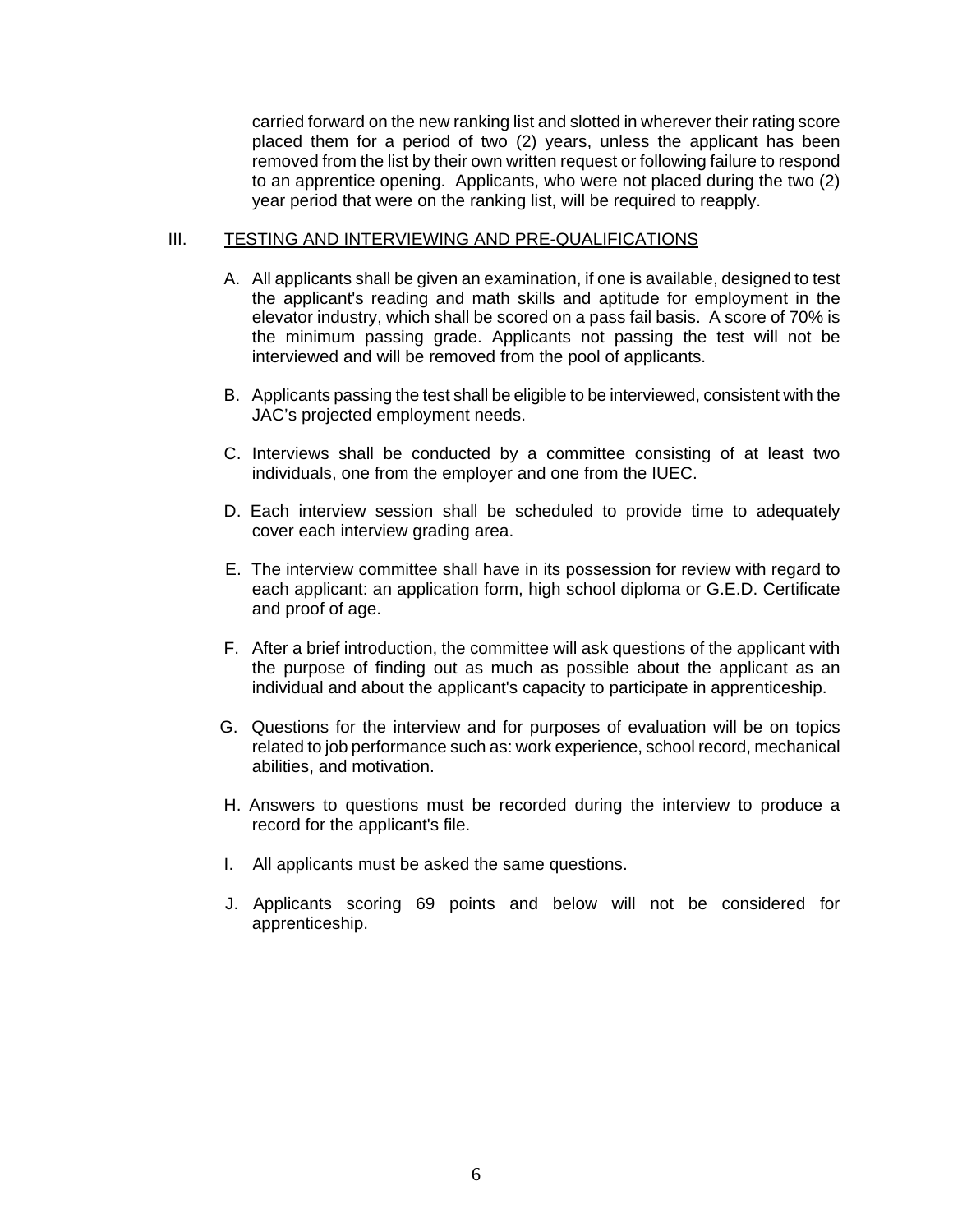# IV. APPRENTICE SELECTION

A. JAC shall notify, via certified mail, all individuals interviewed of the results of the interview, including their score and ranking. The individuals interviewed shall be placed into four tiers based upon their composite score as follows:

| Tier 1            | 96 - 100 points |
|-------------------|-----------------|
| Tier <sub>2</sub> | 90 - 95 points  |
| Tier 3            | 80 - 89 points  |
| Tier 4            | 70 - 79 points  |

# Placement Process

- 1. Unemployed apprentices will be placed prior to selecting new apprentices, according to program policy.
- 2. Applicants will be placed in order of their rank in the pool of eligibles according to the following procedure:
	- a. Employers may select an applicant by rank in descending order from Tier 1 until the tier is exhausted.
	- b. When Tier 1 is exhausted, employers may select an applicant by rank in descending order from Tier 2 until the tier is exhausted.
	- c. When Tier 2 is exhausted, employers may select an applicant by rank in descending order from Tier 3 until the tier is exhausted.
	- d. When Tier 3 is exhausted, employers may select an applicant by rank in descending order from Tier 4 until the tier is exhausted.
- 3. Applicants not selected shall remain on the ranked list for a period of two (2) years.
- 4. Final approval or rejection of an application submitted to the JAC will be made by the JAC which will review the applicant's eligibility for entry into the program and the availability of apprentices and mechanics in the applicant's geographic area. If the application is rejected, the applicant will be notified of the rejection and the reason there for, via first class mail by the JAC.

#### EXCEPTIONS:

For those contractors seeking to employ apprentices on projects covered by a regulatory agency set aside, selection may be made outside of tier order if necessary to meet the goals and timetables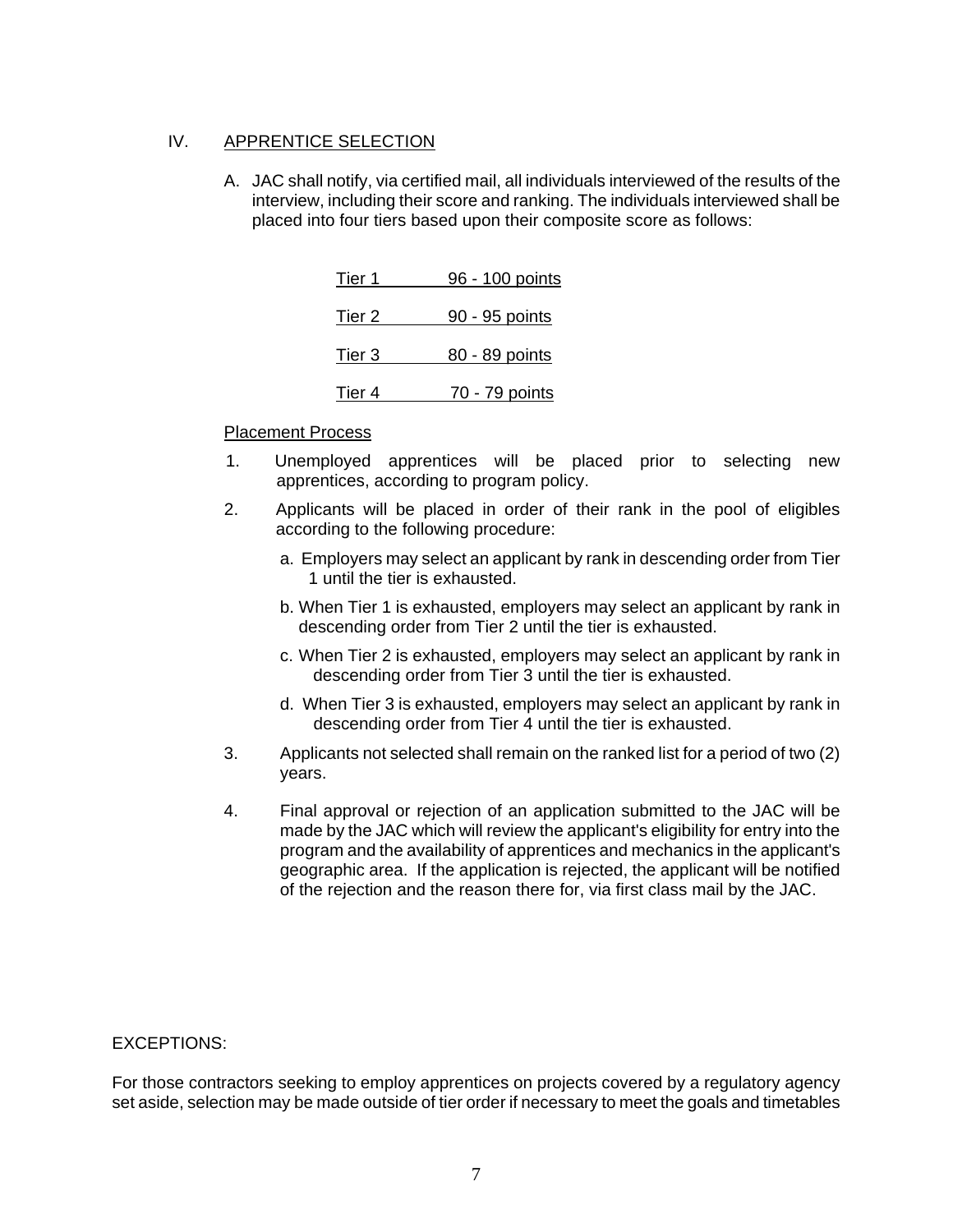established for apprentices by the contracting agency bid specifications for affirmative action purposes. A copy of the bid specifications dealing with the set aside shall be submitted and retained by the JAC.

An individual who signs an authorization card during an organizing effort wherein more than 50 percent of the employees have signed, whether or not the employer becomes signatory, an individual not qualifying as a mechanic shall be evaluated using means established by the National Elevator Industry Educational Program and indentured at the appropriate period of apprenticeship based upon previous work experience and related training provided they meet current minimum qualifications.

Transfers—Upon Local IUEC JAC approval, apprentices transferring from a registered IUEC Apprenticeship Program will be transferred at the level of wage rate percentage, period, and related training indicated on official documents supplied by the transferring program. This is a method of direct entry from one registered IUEC Apprenticeship Program to another registered IUEC Apprenticeship Program.

There are two methods by which a veteran may enter the Elevator Constructors apprenticeship program.

1. Veterans that have completed military technical training school and participated in a registered apprenticeship program or completed military technical training school in a recognized apprenticeable occupation during their military service, may be given direct entry into the apprenticeship.

The Program Sponsor will evaluate the military training and OJL experience received for granting of credit on the terms of apprenticeship and appropriate wage rate.

Credit will be granted in accordance with that section identified in the Registered Apprenticeship Program Standards as "Credit for Previous Experience". The request for credit will be evaluated and determination made by the Program Sponsor during the probationary period when actual OJL and related instruction performance can be examined. Prior to completion of the probationary period, the amount of credit to be awarded will be determined after review of the apprentice's previous work and training/education record and evaluation of the apprentice's performance, skills and knowledge demonstrated during the probationary period. An apprentice granted credit shall be advanced to the wage rate designed for the period, which such credit accrues.

Apprentice may be required to take the entrance examination.

Entry of veterans will be done without regard to race, color, religion, national origin or sex.

2. Veterans that have completed military service and have not completed military technical school in a recognized apprenticeable occupation must complete an application and may be required to take an entrance examination. The Program Sponsor may give veterans special consideration for entry into the apprenticeship program.

# **SECTION VI - COMPLAINT PROCEDURE**

Any apprentice or applicant for apprenticeship who believes that he or she has been discriminated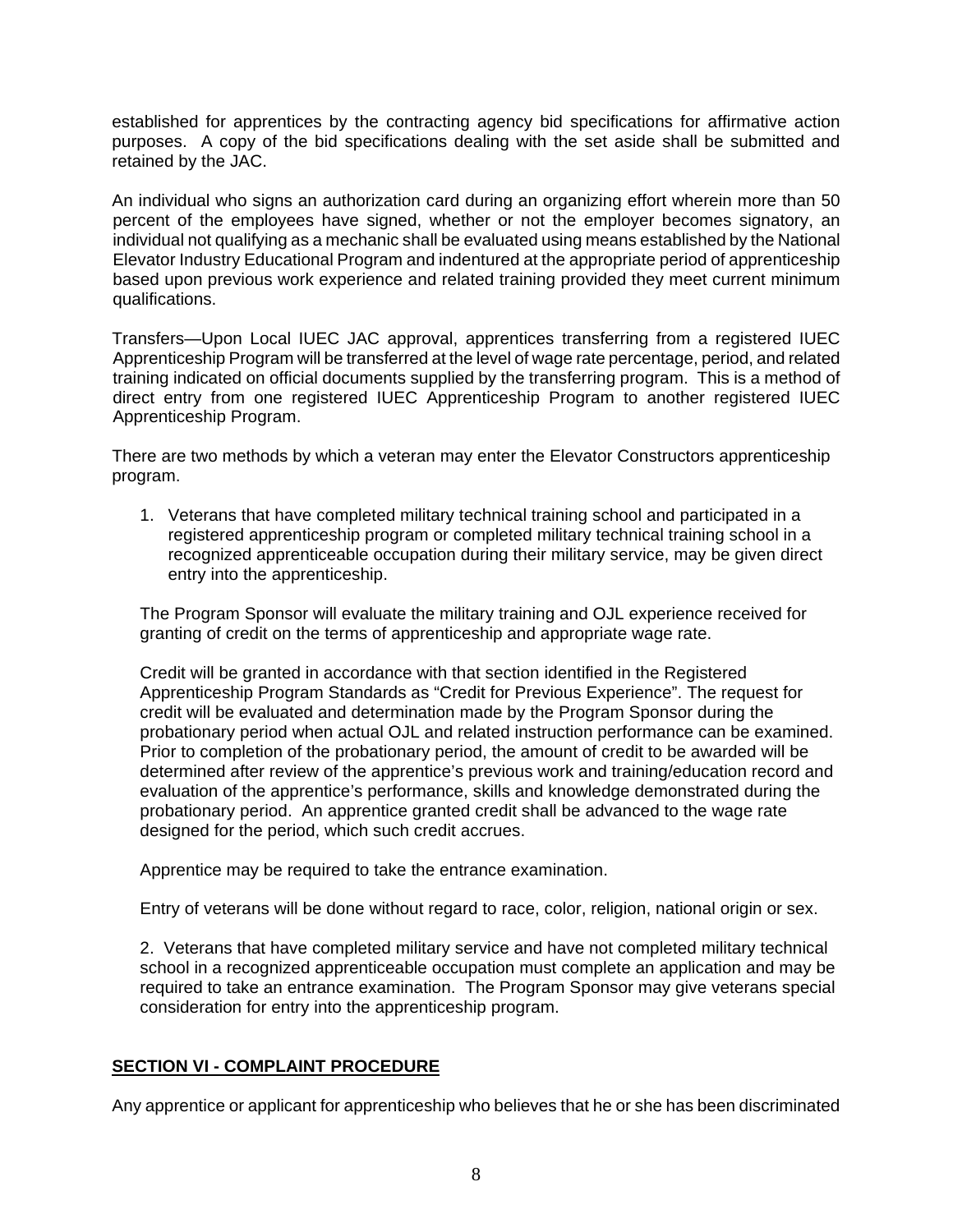against on the basis of race, color, religion, national origin, or sex with regard to apprenticeship, or that equal opportunity standards have not been followed, has 180 days from the date of the alleged discrimination to register a complaint. The complaint shall be in writing and shall be signed by the complainant. It must include the name, address and telephone number of the person allegedly discriminated against, and a brief description of the circumstances of the failure to apply the equal opportunity standards. Complaints may be registered with the U. S. Department of Labor, Bureau of Apprenticeship and Training, and the Registration Agency if other than BAT, or the Equal Employment Opportunity Commission (EEOC). The written complaint procedure with names and addresses of the organization to which complaints may be filed, will be provided to all applicants and apprentices.

#### **SECTION VII - ANNUAL REVIEW OF AFFIRMATIVE ACTION PLAN**

The JAC will make an annual review of its current affirmative action plan and its overall effectiveness and institute any revisions or modifications warranted. All changes to the JAC affirmative action plan must be submitted to the registration agency for approval before implementation.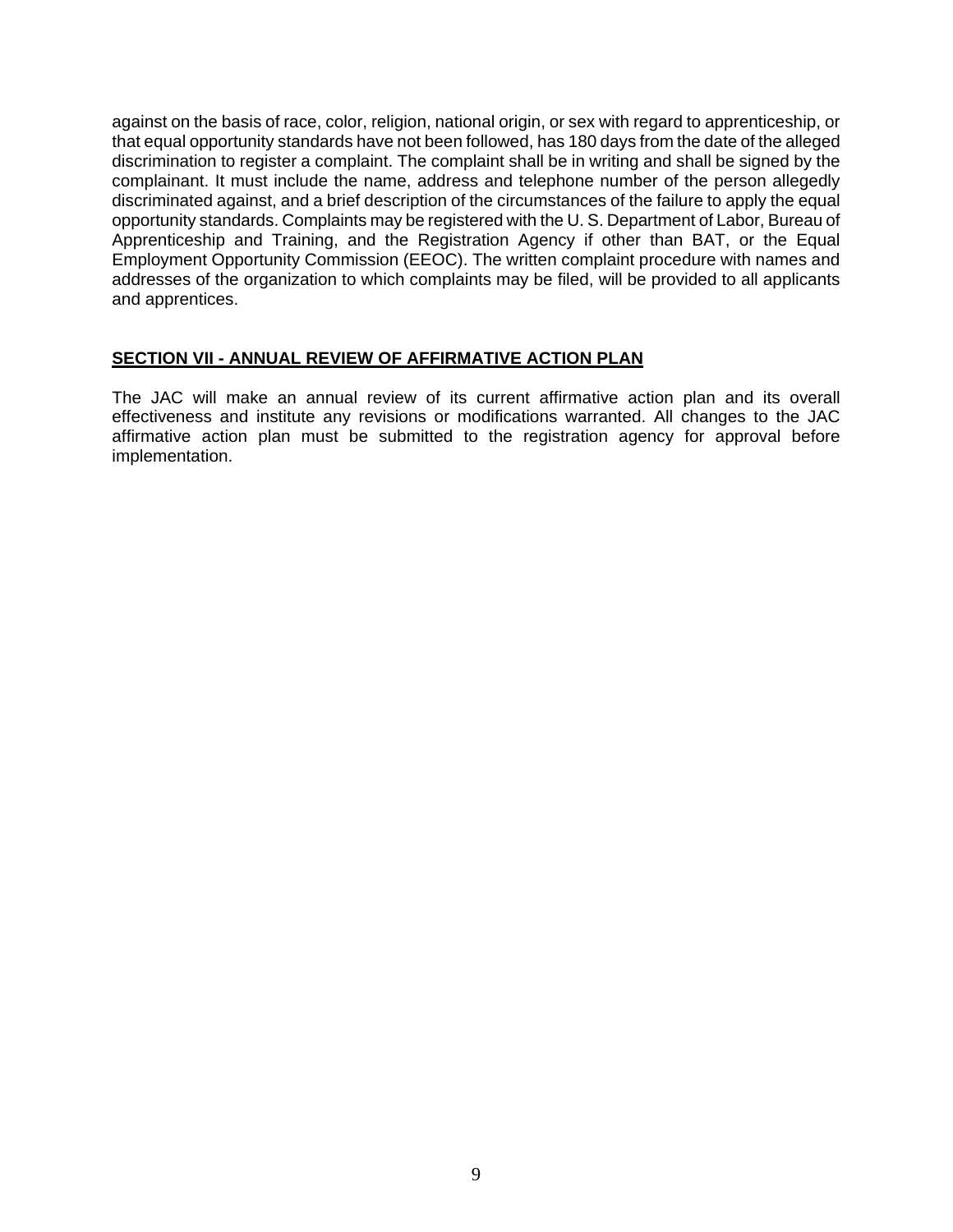# **SECTION VIII - MAINTENANCE OF RECORDS**

The JAC or its designee will maintain, for a period of five (5) years from the date of the last action, all records relating to: apprentice applications (regardless of outcome); the employment and training of apprentices and information relevant to the operation of the program. This includes, but is not limited to, records on the recruitment application and selection of apprentices, periodic advancements, disciplinary action, promotion, demotion, layoffs, terminations, rates of pay, hours of on-the-job learning and related instruction, evaluations and other pertinent data. The records pertaining to individual applicants, selected or rejected, shall be maintained in such manner as to permit identification of minorities and women (minority and non-minority).

All apprenticeship records will be made available upon request of the U. S. Department of Labor, Bureau of Apprenticeship and Training and/or the applicable registration agency.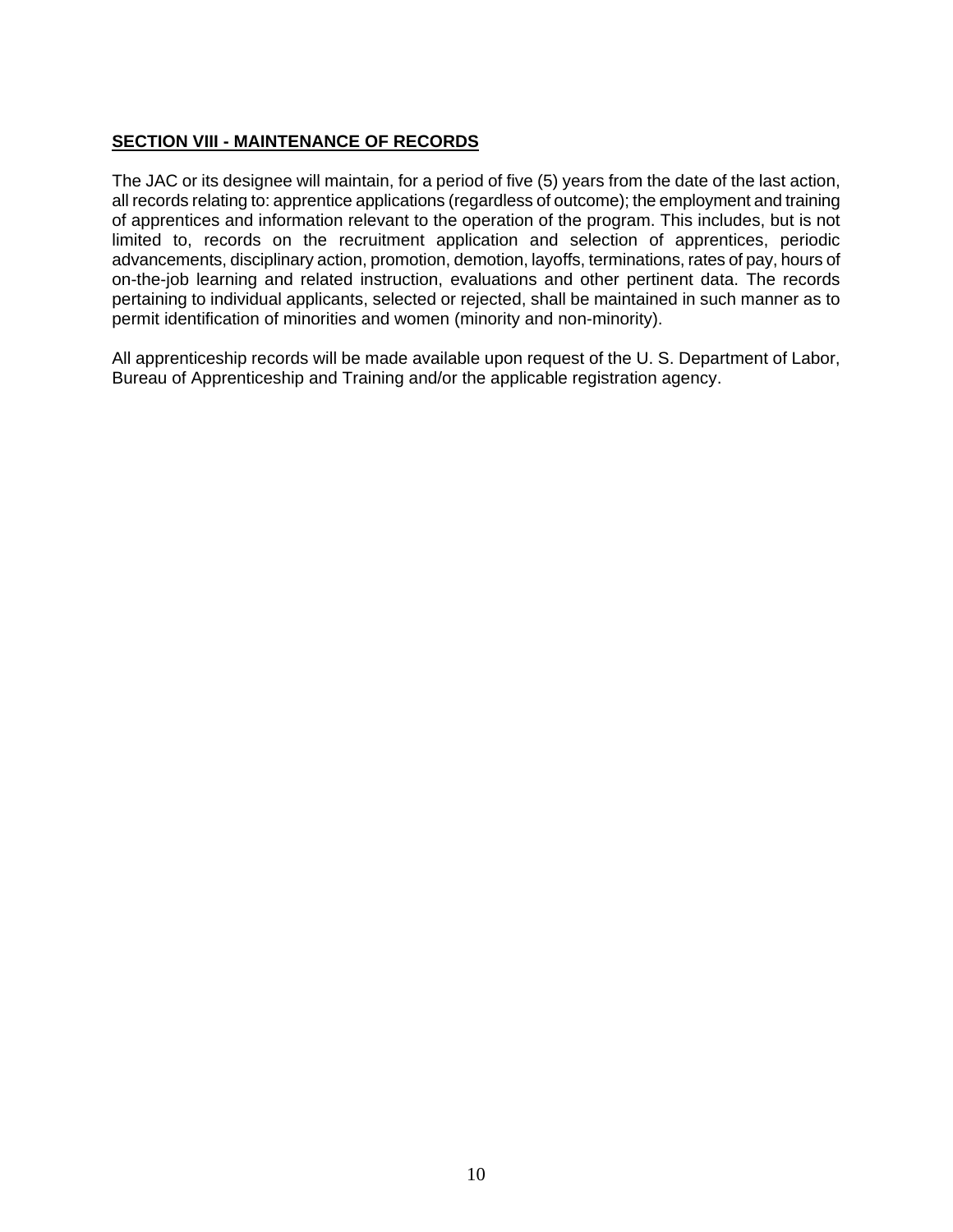# **SECTION IX - ADOPTION OF AFFIRMATIVE ACTION PLAN & SELECTION PROCEDURES**

The (Name of JAC) hereby adopts this affirmative action plan. This plan shall remain in effect until it is updated by the JAC based on the need to modify or revise the plan to insure greater success in the recruitment, selection and retention of minorities and women.

| Signature | Date |
|-----------|------|
| Name      |      |
| Signature | Date |
| Name      |      |
| Signature | Date |
| Name      |      |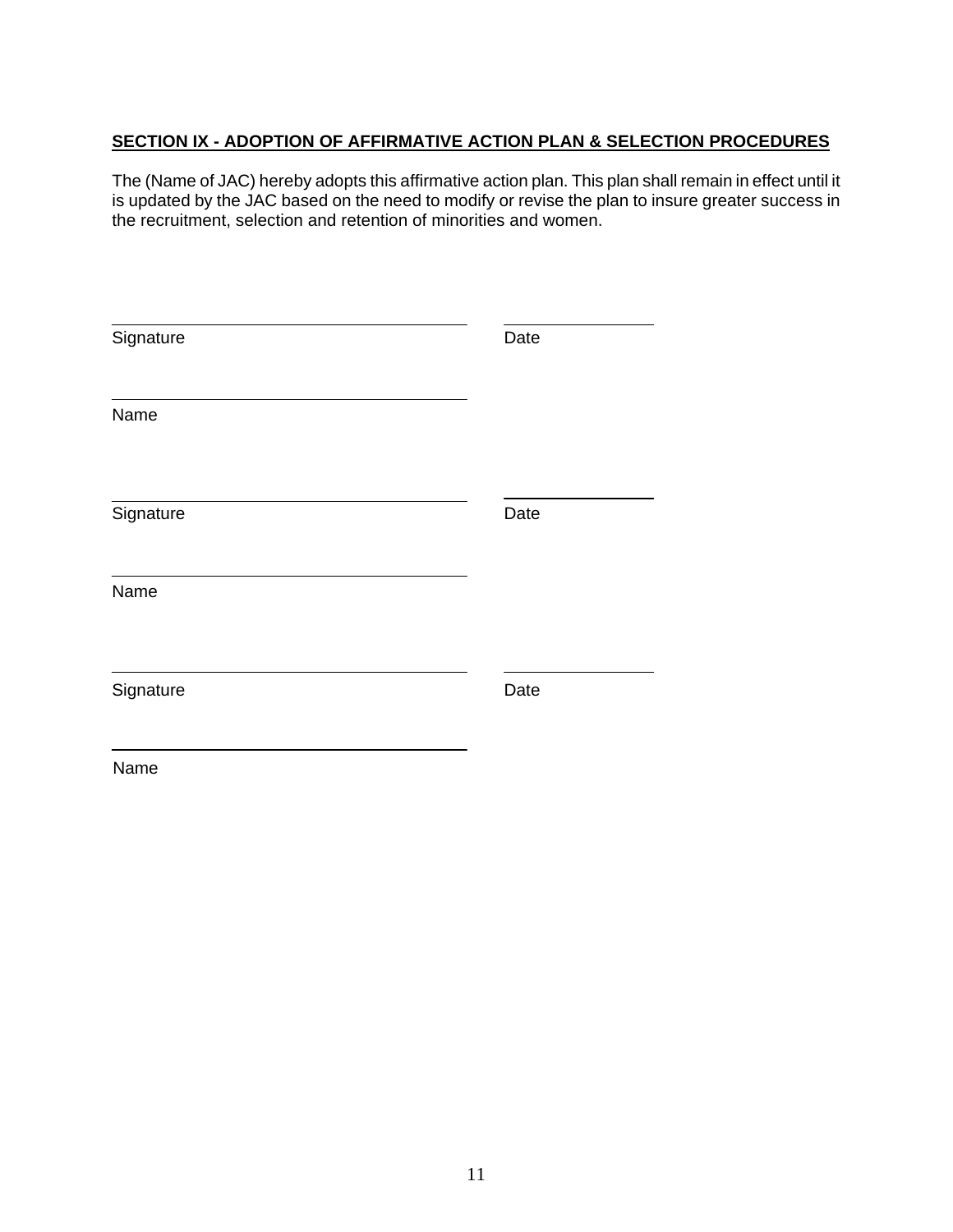#### **AFFIRMATIVE ACTION PLAN WORKFORCE ANALYSIS**

| <b>Occupational Title:</b>                                                                                                                                  | the control of the control of the control of the control of the control of the control of the control of the control of the control of the control of the control of the control of the control of the control of the control |  |                   |  | RAIS Code:             |
|-------------------------------------------------------------------------------------------------------------------------------------------------------------|-------------------------------------------------------------------------------------------------------------------------------------------------------------------------------------------------------------------------------|--|-------------------|--|------------------------|
|                                                                                                                                                             |                                                                                                                                                                                                                               |  |                   |  | DOT Code:              |
|                                                                                                                                                             |                                                                                                                                                                                                                               |  |                   |  |                        |
|                                                                                                                                                             |                                                                                                                                                                                                                               |  |                   |  |                        |
|                                                                                                                                                             |                                                                                                                                                                                                                               |  |                   |  |                        |
|                                                                                                                                                             |                                                                                                                                                                                                                               |  |                   |  |                        |
|                                                                                                                                                             | <b>STATISTICAL AREA LABOR FORCE ANALYSIS</b>                                                                                                                                                                                  |  |                   |  |                        |
| <b>Total Work Force:</b>                                                                                                                                    |                                                                                                                                                                                                                               |  |                   |  |                        |
|                                                                                                                                                             | Women: ( %) of Work Force                                                                                                                                                                                                     |  |                   |  |                        |
|                                                                                                                                                             | Minority: (400) of Work Force                                                                                                                                                                                                 |  |                   |  |                        |
|                                                                                                                                                             | <b>SPONSOR'S STATISTICAL DATA</b>                                                                                                                                                                                             |  |                   |  |                        |
| <b>Mechanics:</b><br><b>Total Mechanics:</b>                                                                                                                |                                                                                                                                                                                                                               |  |                   |  |                        |
|                                                                                                                                                             | Women: ( %) of Mechanics                                                                                                                                                                                                      |  |                   |  |                        |
|                                                                                                                                                             |                                                                                                                                                                                                                               |  |                   |  |                        |
| <b>Apprentices:</b><br><b>Total Apprentices:</b>                                                                                                            |                                                                                                                                                                                                                               |  |                   |  |                        |
|                                                                                                                                                             | Women: (                                                                                                                                                                                                                      |  | %) of Apprentices |  |                        |
|                                                                                                                                                             |                                                                                                                                                                                                                               |  | %) of Apprentices |  |                        |
|                                                                                                                                                             | DETERMINATION OF UTILIZATION                                                                                                                                                                                                  |  |                   |  |                        |
|                                                                                                                                                             | <b>Minority Underutilization:</b><br><b>Female Underutilization:</b>                                                                                                                                                          |  | Yes<br>Yes        |  | <b>No</b><br><b>No</b> |
| <b>SPONSOR'S GOALS:</b>                                                                                                                                     |                                                                                                                                                                                                                               |  |                   |  |                        |
| The sponsor agrees to take affirmative action with the goal of selecting<br>minorities and<br>$\frac{9}{6}$<br>women during the next year or hiring period. |                                                                                                                                                                                                                               |  |                   |  | %                      |
| Estimated Number of new apprentices to be hired during the next year:                                                                                       |                                                                                                                                                                                                                               |  |                   |  |                        |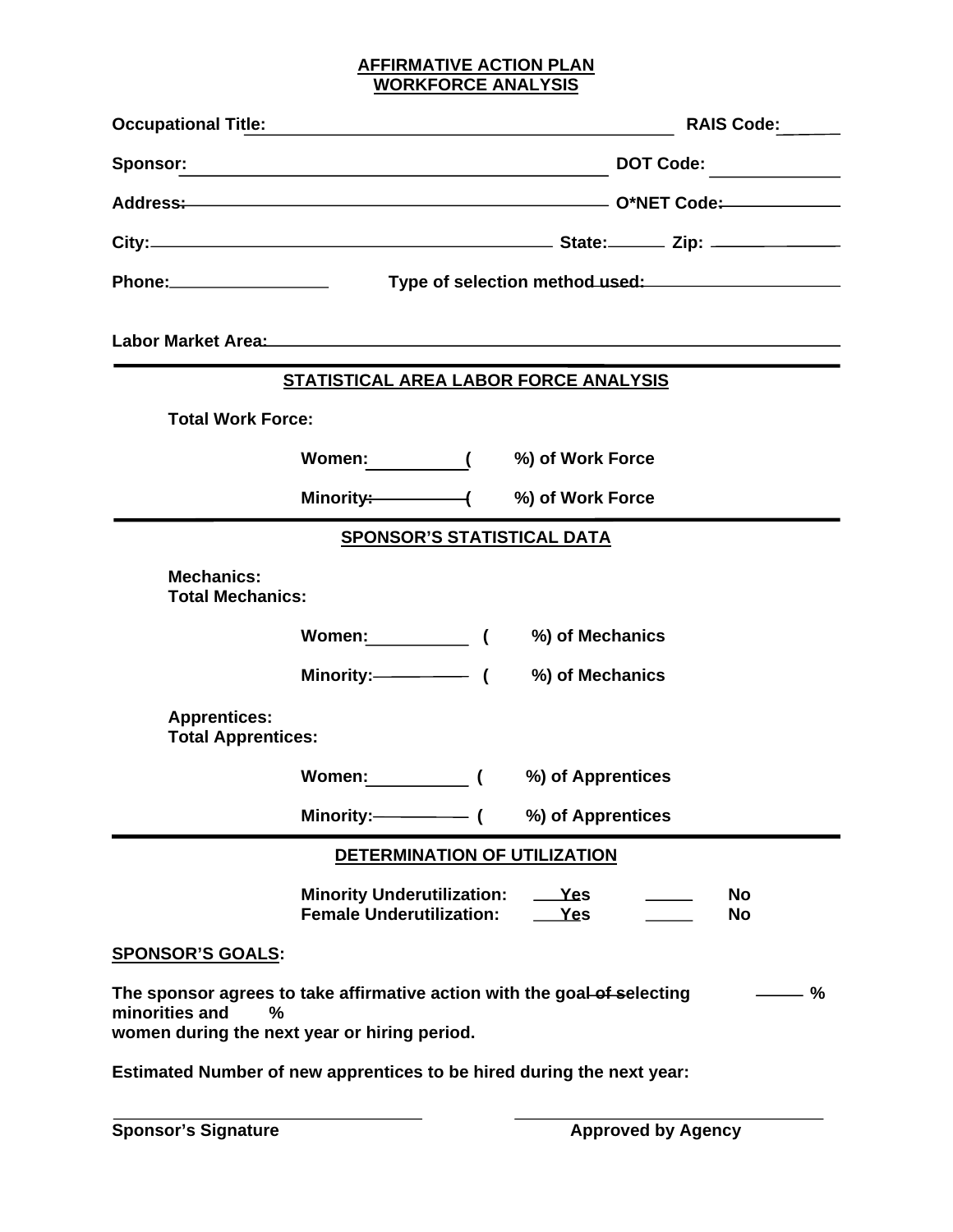**Title Title** 

**Date** Date **Date Date**